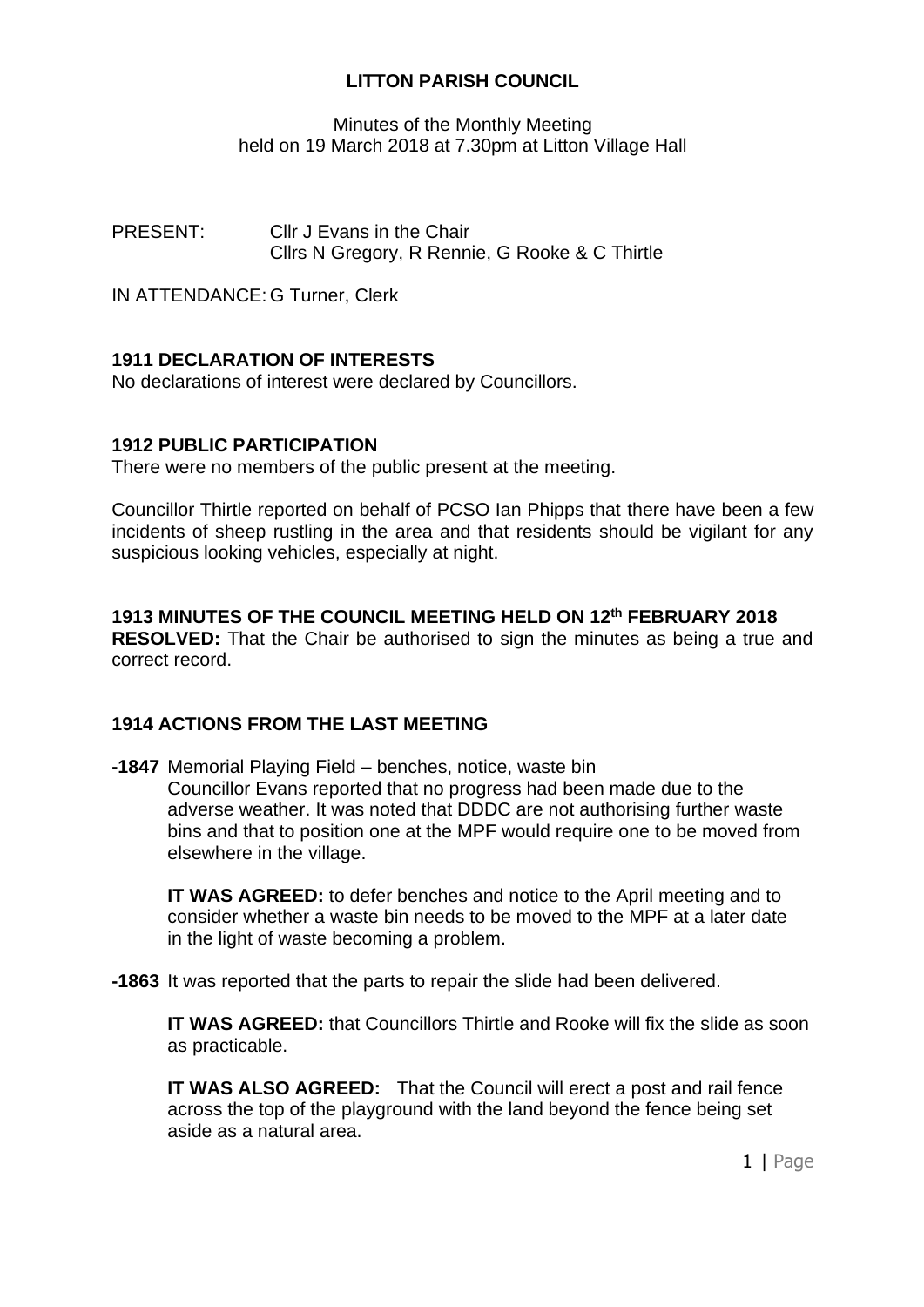**IT WAS FURTHER AGREED:** That the Council will write to DDDC requesting that they remove the herris fence recently erected at the playground to enable the fence to be erected.

**IT WAS FURTHER RESOLVED:** That Councillor Rooke will attend the annual ROSPA inspection due in May.

**-1871** A report was circulated to members.

**IT WAS RESOLVED:** To offer the Handy Person a new 1 year rolling contract at a cost to the Council of £1,400 per annum.

- **-1895** It was reported that the transfer of ownership of the land at the playground had been agreed and that there would now be a consultation period.
- **-1897 IT WAS AGREED:** That the Council will hand Neil and Kerry Burrows its land registry compliant survey of the areas of land to be exchanged and request that they instruct a solicitor so that this matter can be progressed.

**MATTERS TO BE DISCUSSED FOLLOWING THE EXCLUSION OF THE PUBLIC AND PRESS It was resolved under the Public Bodies Admission of Meetings act 1960 s1 to exclude members of the press and public for the discussion on the following part of action 1881 under item 5, 1905 on the Agenda on the grounds that publicity would be prejudicial to the public interest by reason of the confidential nature of the business to be transacted.**

- **-1905 IT WAS RESOLVED:** To offer P. Riley Groundcare the Parish's grass cutting contract, initially for 1 year, at a cost to the Council of £5,400.
- **-1906** Councillor Gregory informed members that Phase 2 of the tree maintenance programme will commence on 9th April with the removal of the pine tree on Litton Mill village green, followed by maintenance on the trees on the village greens outside The Old Shop and Curzon Farm in Litton on 10th and 11<sup>th</sup> April.

**IT WAS AGREED:** That a copy of the before and after views of Phase 2 of the tree maintenance programme be placed on the village noticeboards and website.

**-1907** It was reported that James Warriner and Councillors Thirtle and Evans had cleared much of the boundary hedges at the cemetery.

**IT WAS AGREED:** That James Warriner be engaged to clear the remaining boundary at a cost of £185.

**IT WAS FURTHER AGREED:** That the overgrown berberis at the entrance to the cemetery should be removed and that Councillor Thirtle will ask the contractor laying the new driveway for a cost for its removal.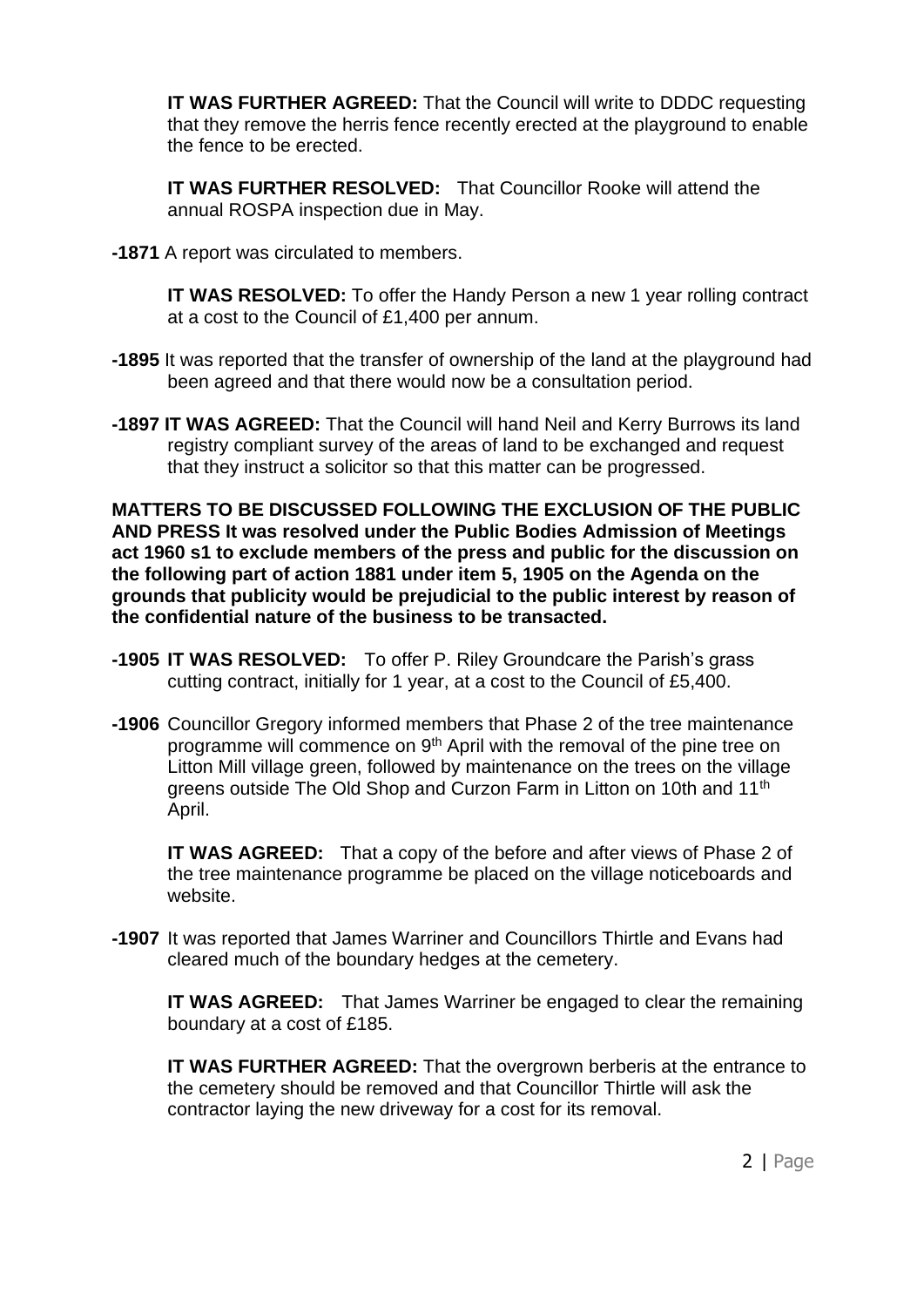# **1915 APPOINTMENT OF COUNCILLORS**

It was noted that Councillor Thirtle had submitted his resignation and that he would leave the Council immediately after the Annual Meeting in May.

A number of councillor applications were circulated to members.

**RESOLVED:** That Jayne McMillan and Kevin Oscroft be co-opted as councillors.

**IT WAS ALSO RESOLVED:** That when the next 2 vacancies arise preference will be given to applicants from Litton Mill and Cressbrook.

# **1916 ANNUAL PARISH MEETING**

The Chair presented the Annual Parish Meeting slides to members.

**IT WAS AGREED:** That the slides be approved.

# **1917 PLANNING APPLICATIONS**

Application Number NP/DDD/0218/0139 Mayfield Farm, Litton Slack

**RESOLVED:** To support the application as the Council consider that farming is an essential part of the Peak Park, contributing to the local economy in many ways.

# **1918 DALC SUBSCRIPTION 2018/19**

**IT WAS AGREED:** That as there will be a number of new councillors requiring training this year the Council will pay the DALC subscription that includes Group 1 training for 2018/19.

# **1919 SNOW WARDEN**

The Snow Warden's report was circulated to the meeting.

**IT WAS RESOLVED:** To thank Nicky Loveday for her work as Snow Warden, especially during the recent bad weather.

# **1920 ABANDONED CAR**

It was noted that the police and DVLA are aware of the abandoned car in Litton and they are pursuing their procedures for its removal.

# **1921 FINANCE (SCHEDULE OF ACCOUNTS ATTACHED)**

The Clerk submitted accounts for which cheques numbered 1569 to 1575 in the sum of £5,750.22 had been drawn.

**RESOLVED:** That the cheques be signed and the accounts to which they relate be paid.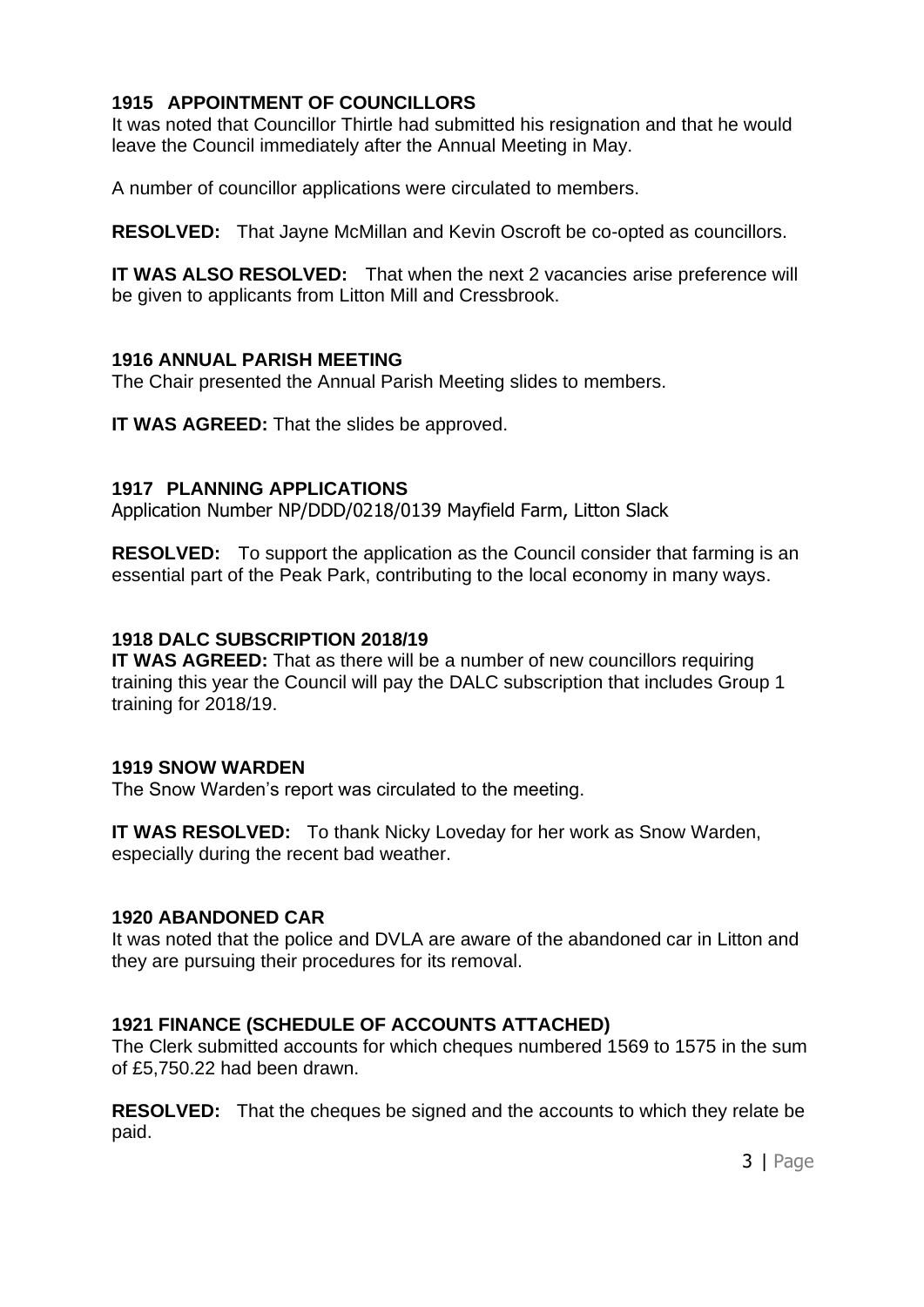**ALSO RESOLVED:** That the comparison between budget and actual spend is approved.

### **1922 CORRESPONDENCE**

An email from Friends of Litton School, requesting that the Christmas trees be delivered in time for the school's Christmas Fair on 1st December, was circulated to members.

Councillors noted that for the tree to be decorated in time for the Christmas Fair it would need to be delivered by 23<sup>rd</sup> November and that this was perhaps a bit early for other villages.

**IT WAS THEREFORE RESOLVED:** That Councillor Rennie would ask Friends of Litton School whether the fair could possibly be held a week later on the 8<sup>th</sup> December.

There being no further business the Chair declared the meeting closed at 9.58pm.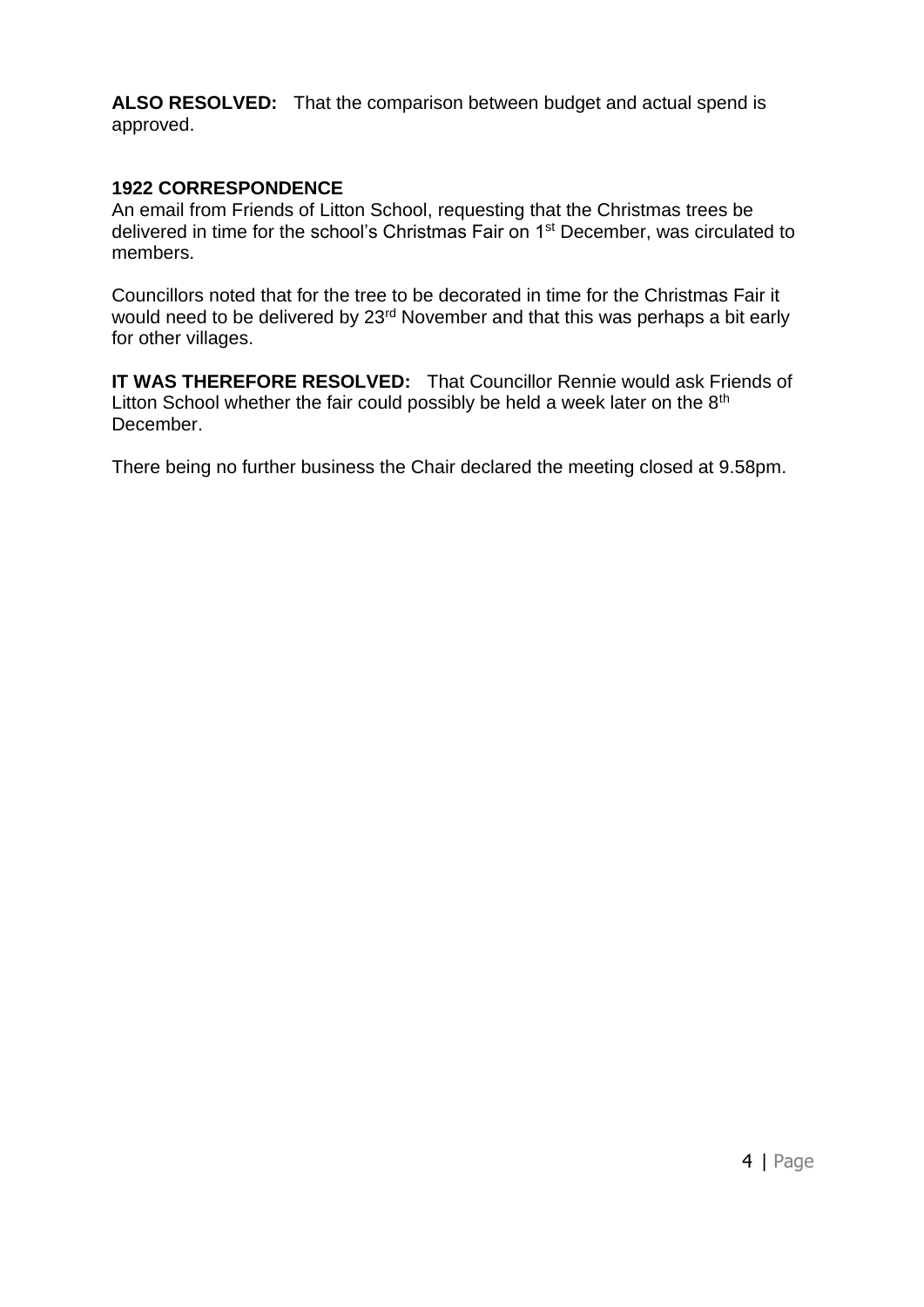Minutes of the Monthly Meeting held on 12<sup>th</sup> February 2018 at 7.30pm at Cressbrook Club

PRESENT: Cllr J Evans in the Chair Cllrs N Gregory, R Rennie & C Thirtle

IN ATTENDANCE: G Turner, Clerk

# **1900 APOLOGIES FOR ABSENCE**

Cllr G Rooke – work commitments

# **1901 DECLARATION OF INTERESTS**

No declarations of interest were declared by Councillors.

# **1902 PUBLIC PARTICIPATION**

There were no members of the public present at the meeting.

Councillor Thirtle reported on behalf of PCSO Ian Phipps that as well as the continued spate of vehicle thefts and thefts from outbuildings, there had been recent reports of lead being stolen from churches. Residents are therefore reminded to remain vigilant.

# **1903 MINUTES OF THE COUNCIL MEETING HELD ON 22 nd January 2018**

**RESOLVED:** That the Chair be authorised to sign the minutes as being a true and correct record.

# **1904 ACTIONS FROM THE LAST MEETING**

**-1847** Memorial Playing Field – benches, notice, waste bin

**IT WAS AGREED:** to defer this item to the March meeting.

**-1863** Playground – notice, repair to slide

**IT WAS AGREED:** to defer this item to the March meeting.

**-1871** Councillor Thirtle outlined discussions that he and Councillor Gregory had had with the Handy Person, regarding additional works in the year 3 contract.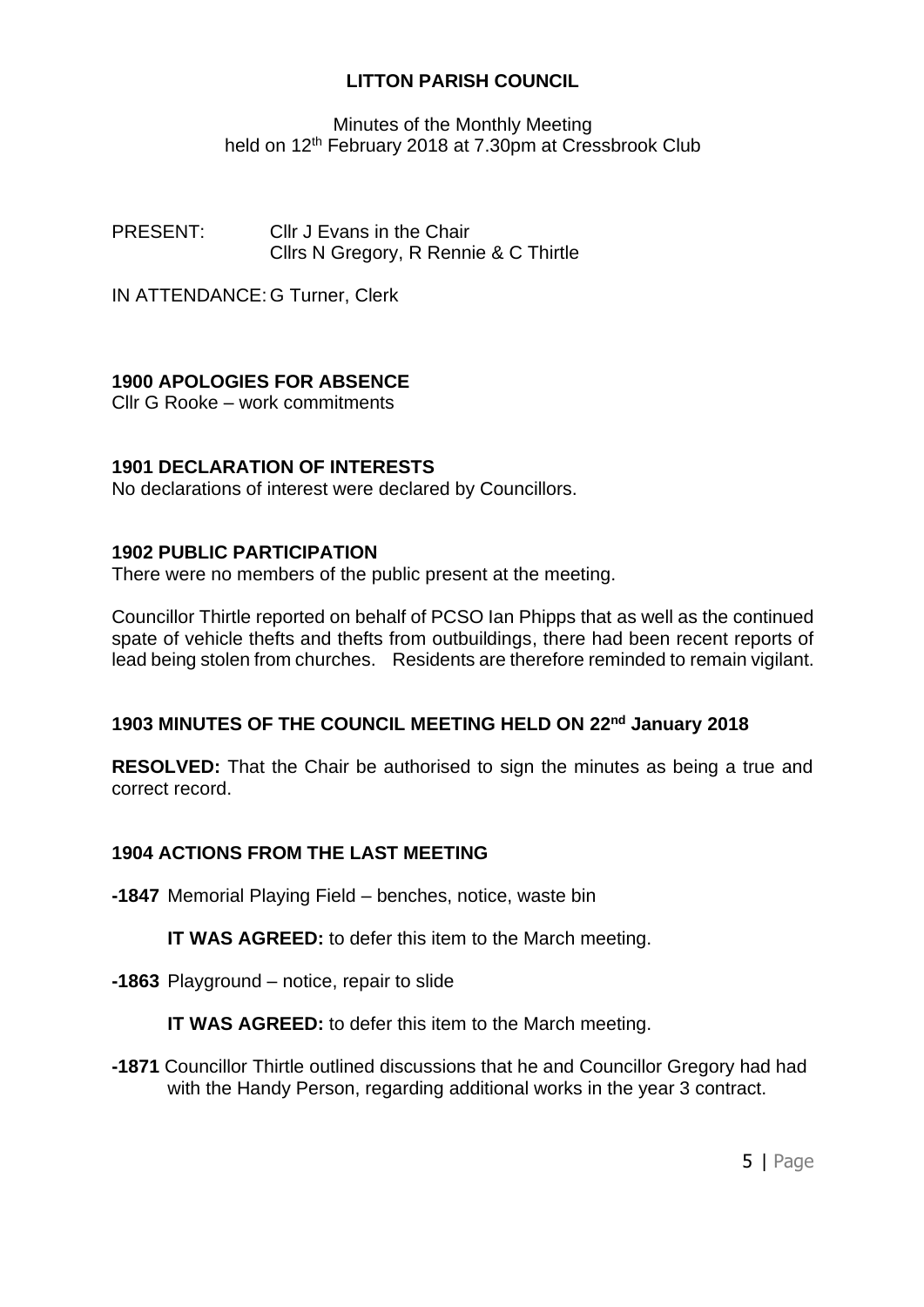**IT WAS RESOLVED:** That Councillor Thirtle will discuss with the Handy Person the possibility of aligning the handy person contract with the Council's financial year and thereby starting the new expanded contract in April.

**-1895** Playground land transfer to Parish Council

**AGREED:** to defer this item to the March meeting.

**-1897** Sunnybank and Registration of Village Greens

**IT WAS AGREED:** to defer this item to the March meeting.

# **1905 GRASS CUTTING CONTRACT**

A report was circulated to members.

**IT WAS RESOLVED:** That Councillors Rennie and Gregory will meet with two of the applicants to discuss their working methods in more detail.

# **1906 TREE WORK**

Councillor Gregory reported that he had received only positive comments so far to Phase 1 of the tree work undertaken at the cemetery and on the village greens in Litton.

Councillor Gregory also informed members that the estimated cost for Phase 2 of the project was £270 overbudget at £2,350.

**IT WAS AGREED:** That the additional expense of £270 be approved.

**IT WAS RESOLVED:** That in light of the positive comments following Phase 1 of the tree maintenance schedule the Council will instruct N&G Tomlinson to start Phase 2 in April.

**IT WAS ALSO RESOLVED:** That a diagram showing the work to be undertaken in Phase 2 of the project should be displayed on the Council noticeboards, the pub and also the Council's website.

# **1907 CEMETERY MAINTENANCE**

Councillor Thirtle outlined plans to cut back the trees and undergrowth along the boundary of the cemetery. It was noted that for £185 per day the Council could enlist the help of James Warriner who would bring with him the necessary machinery to complete the clearance work.

**RESOLVED:** That the work will be undertaken on 19<sup>th</sup> February and that James Warriner will be employed for one day to help with the work along with any available volunteers.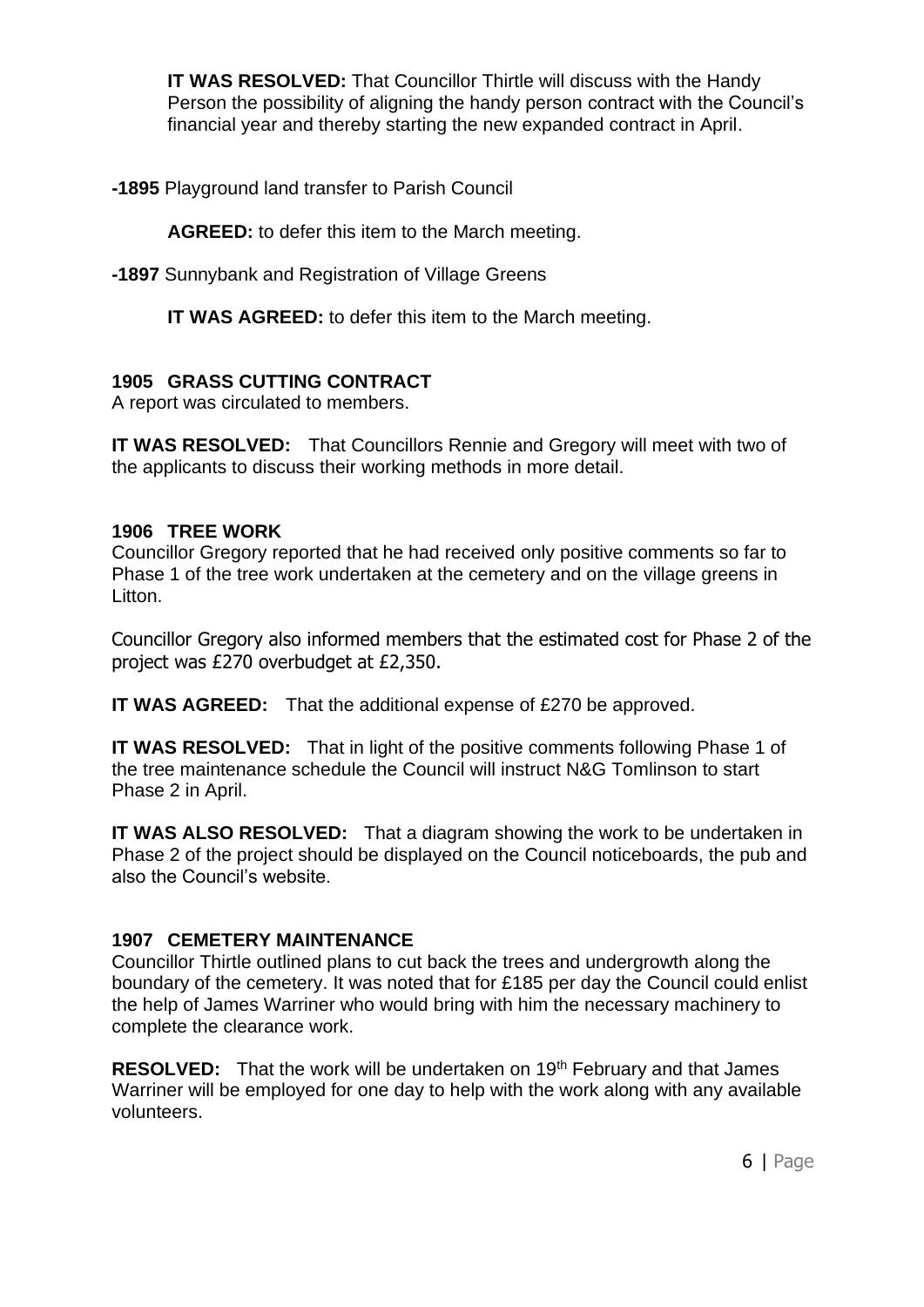# **1908 ANNUAL PARISH MEETING**

A report, draft flyer and presentation were circulated to Councillors.

**IT WAS AGREED:** That the Annual Parish Meeting will be held on Wednesday 21<sup>st</sup> March, 7pm until 8pm in Litton Village Hall.

**IT WAS FURTHER AGREED:** That the flyer is approved and the Clerk will print copies for distribution the week beginning 12<sup>th</sup> March.

**IT WAS ALSO RESOLVED:** That following discussion and minor amendment the presentation is approved.

# **1909 PLANNING APPLICATIONS**

It was noted that no planning applications had been received since the last Council meeting.

# **1910 FINANCE (SCHEDULE OF ACCOUNTS ATTACHED)**

The Clerk submitted accounts for which cheques numbered 1566 to 1568 in the sum of £725.69 had been drawn.

**RESOLVED:** That the cheques be signed and the accounts to which they relate be paid.

An invoice, in addition to those on the schedule, from N&G Tomlinson in respect of Phase 1 of the tree maintenance project, in the sum of £1,570, was also submitted,

**IT WAS AGREED:** That the invoice in the sum of £1,570 be paid.

There being no further business the Chair declared the meeting closed at 9.35pm.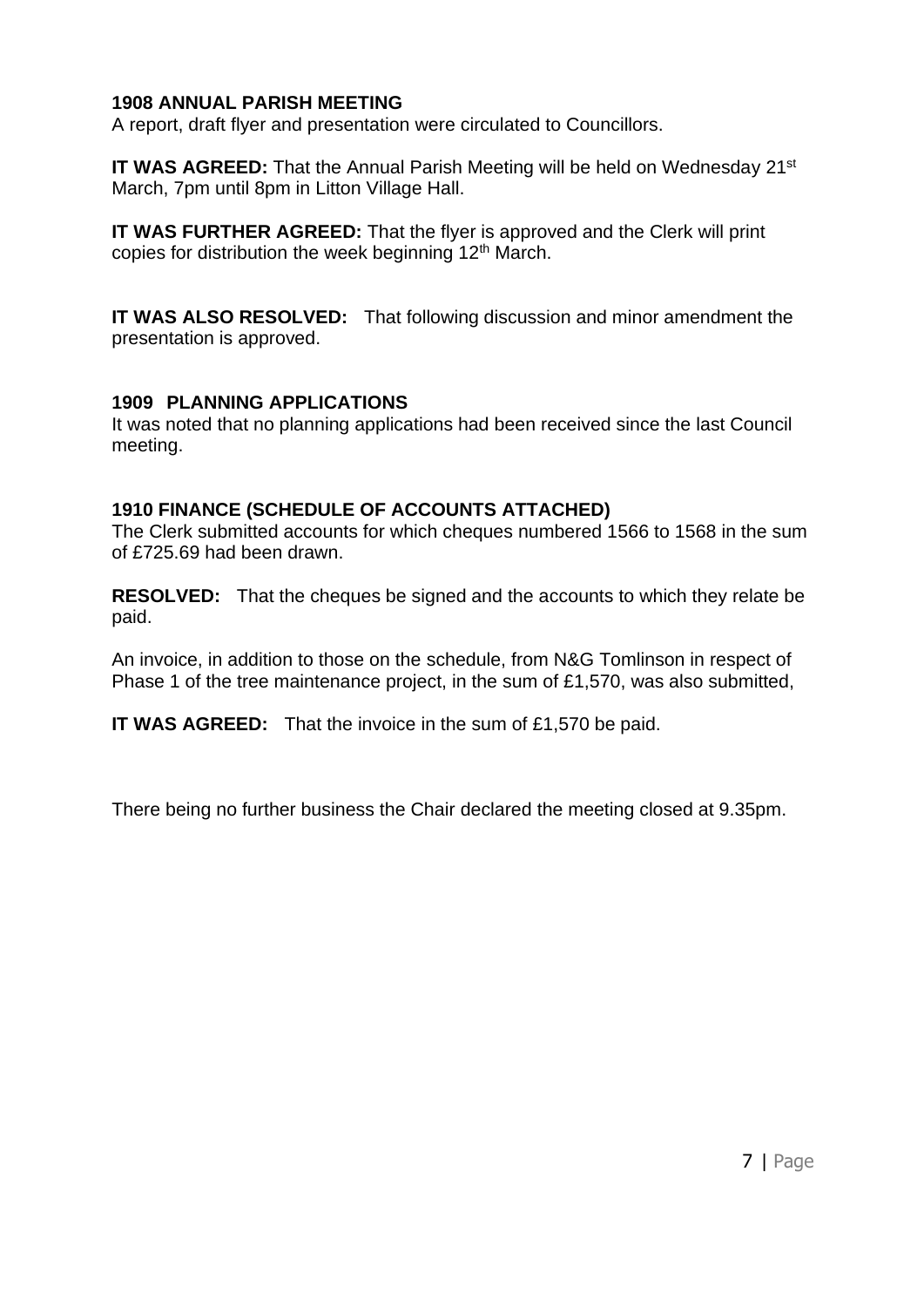Minutes of the Monthly Meeting held on 22<sup>nd</sup> January 2018 at 7.30pm at Litton Village Hall

PRESENT: Cllr J Evans in the Chair Cllrs N Gregory, R Rennie & C Thirtle

IN ATTENDANCE: G Turner, Clerk

# **1888 APOLOGIES FOR ABSENCE**

Cllr G Rooke – work commitments

# **1889 ELECTION OF VICE CHAIR**

Councillor C Thirtle proposed and Councillor R Rennie seconded that Councillor N Gregory be elected as Vice Chair.

There being no further nominations it was therefore

**RESOLVED:** That Councillor N Gregory be elected Vice Chair of the Parish Council for the period to the next Annual Meeting of the Council.

It was noted that Councillors Evans & Thirtle have stated their intention to resign at the next Annual Meeting in May and it is therefore imperative that new Councillors are found in the near future.

**RESOLVED:** That an appeal for new Councillors will be made on the Annual Parish Meeting Flyer, to be distributed to all households and that current Councillors actively seek out prospective candidates.

#### **1890 DECLARATION OF INTERESTS**

No declarations of interest were declared by Councillors.

#### **1891 PUBLIC PARTICIPATION**

There were no members of the public present at the meeting.

### **1892 MINUTES OF THE COUNCIL MEETING HELD ON 20th November 2017**

**RESOLVED:** That the Chair be authorised to sign the minutes as being a true and correct record.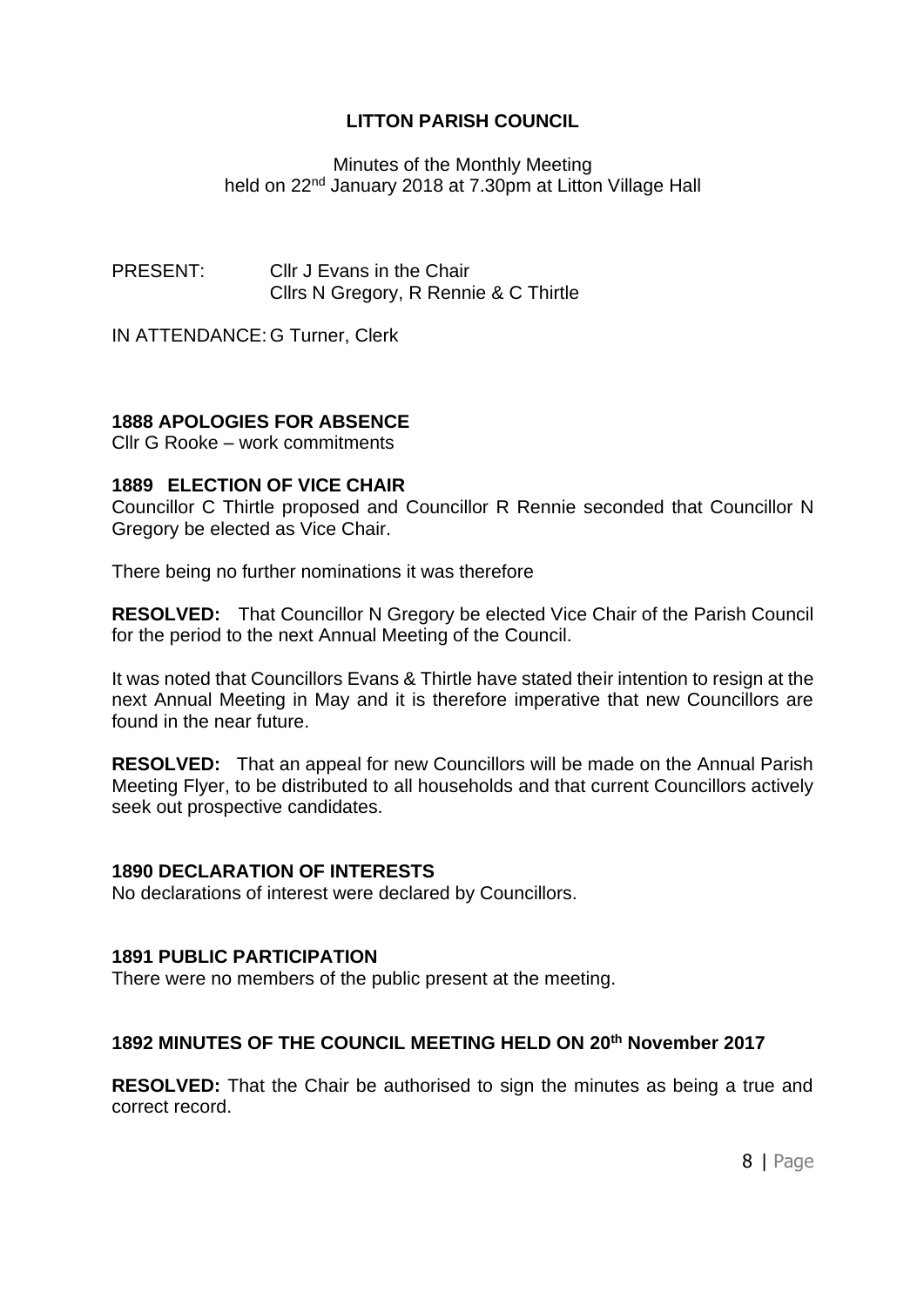# **1893 ACTIONS FROM THE LAST MEETING**

**-1841** A map showing the white lining and signage markings proposed by DCC for the roads in Litton, was circulated to members.

**RESOLVED:** That the proposed road marking scheme is approved and that the Parish Council would prefer solid white lines rather than 'Keep Clear' markings.

**-1847** It was reported that the 2 picnic benches for the Memorial Playing Field had been delivered but that they still needed fixing into position and the plaques attached.

**RESOLVED:** That the original notion of erecting a 'dos' and 'don'ts' list at the memorial playing field was not necessary and that Councillor Rooke should order a 'No dogs allowed' sign instead.

An email from DDDC regarding the placing of a new waste bin near the Memorial Playing Field, was circulated to members.

**IT WAS AGREED:** That a small lidded waste bin should be attached to a post on the green just outside the Memorial Playing Field.

**RESOLVED:** That the Clerk contact DDDC to ask whether there are any criteria that the Parish Council should be aware of before purchasing the bin.

**-1863** An email from Proludic Ltd, stating that the repairs required to the slide would not be covered under its warranty, was circulated to members. It was noted that they had however offered a 30% discount on the parts required.

**IT WAS AGREED:** That the Clerk should order the parts at a cost of £245.73 with the cost being met from the playground sustainment fund.

It was noted that the 'no dogs allowed' sign had been received and would be put on the gates in the near future.

**-1871** Councillor Evans outlined, for the benefit of the Councillors who were absent from the November meeting, the discussions which took place in relation to the expansion of year 3 of the handy person contract.

**IT WAS RESOLVED:** That Councillor Thirtle will hand over the management of the Handy Person contract to Councillor Gregory.

**-1874 IT WAS RESOLVED:** That the plan under the Rights of Way minor maintenance agreement to lay a hard base on the muddy footpath leading off Bottomhill Rd could not reasonably be completed in this financial year. The Council will therefore not participate in the scheme for 2017/18.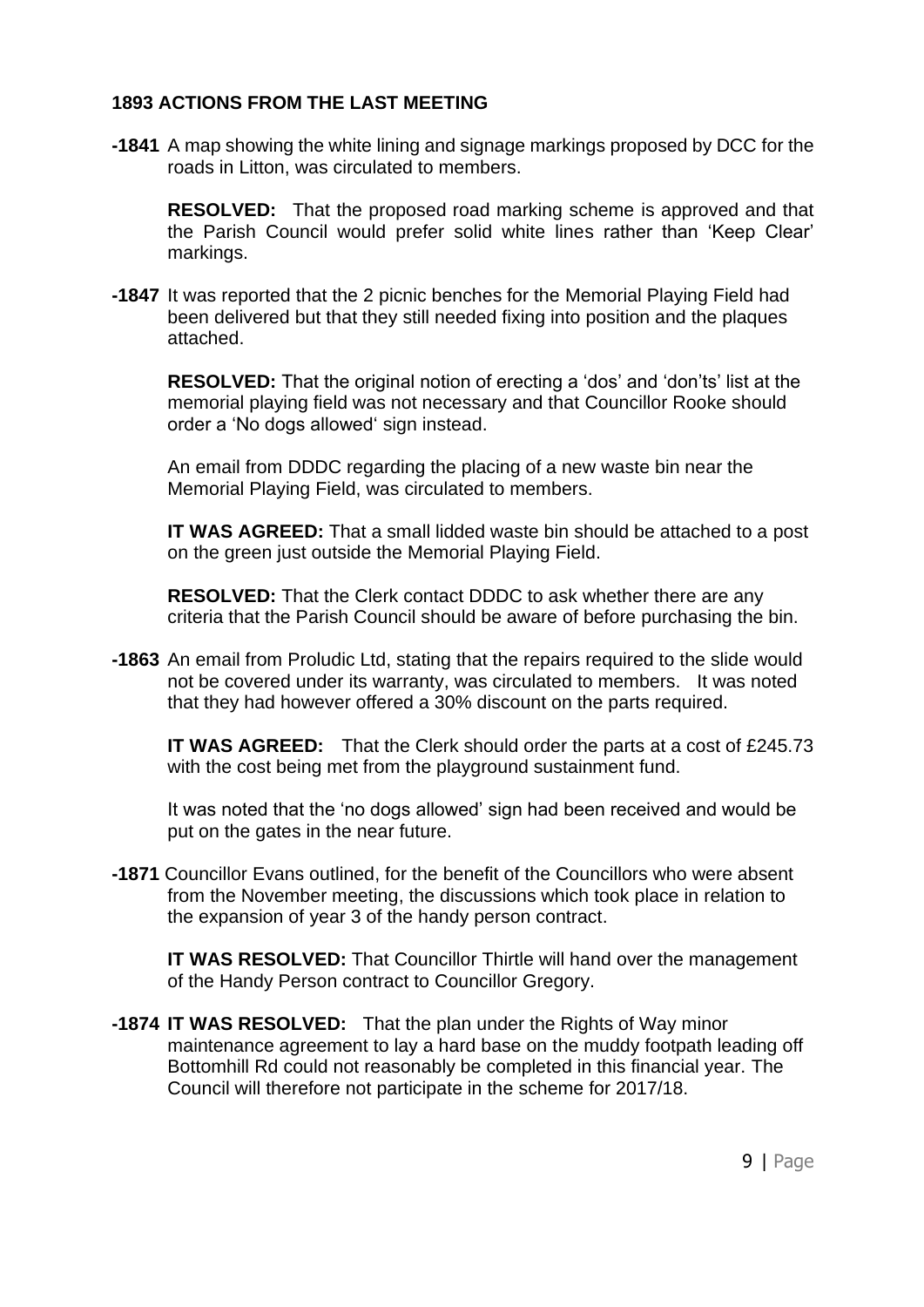**-1885** It was noted that the contract with TCL North, for mowing and strimming in the parish, had been terminated and an advert inviting tenders for a new 3 year contract had been placed in the Peak Advertiser, Village Voice and various noticeboards.

**IT WAS RESOLVED:** That the Clerk will contact TCL North asking for all outstanding invoices to be submitted as soon as possible, but at the latest by the end of March 2018.

**-1886** It was reported that work on cutting down of the diseased cedar tree in the cemetery and Phase I of the tree maintenance schedule would start on 30<sup>th</sup> January 2018.

It was also noted that Phase II of the tree maintenance schedule had been approved by the Peak District National Park Authority.

**RESOLVED:** That Councillor Gregory will ask Tomlinson (the firm contracted to undertake Phase I), whether it is possible to schedule Phase II to start before April.

**IT WAS ALSO AGREED:** That a notice will be placed on the Litton noticeboard alerting residents to the fact that the large sycamore on Old Shop Green is to be removed, as it has a considerable lean and is intertwined with power cables. Its removal will allow the smaller Lime below it to flourish.

# **1894 BUDGET AND PRECEPT FOR 2018/19**

A copy of the draft budget and precept was circulated to members.

Councillors were asked to consider a 3% increase in the precept for 2018/19 to allow more work to be undertaken as part of the handyperson contract.

**IT WAS RESOLVED:** That the budget and a 3% increase in the precept for 2018/19 be approved.

# **1895 PLAYGROUND**

A letter from DDDC regarding the transfer of the land at the playground to the Parish Council was circulated to members.

**RESOLVED:** That following a number of assurances and clarifications from DDDC, the Council agrees to the land being transferred from DDDC ownership to the parish Council's.

**IT WAS ALSO RESOLVED:** That the Council will approach Mr Outram to act on its behalf in the transaction.

# **MATTERS TO BE DISCUSSED FOLLOWING THE EXCLUSION OF THE PUBLIC AND PRESS**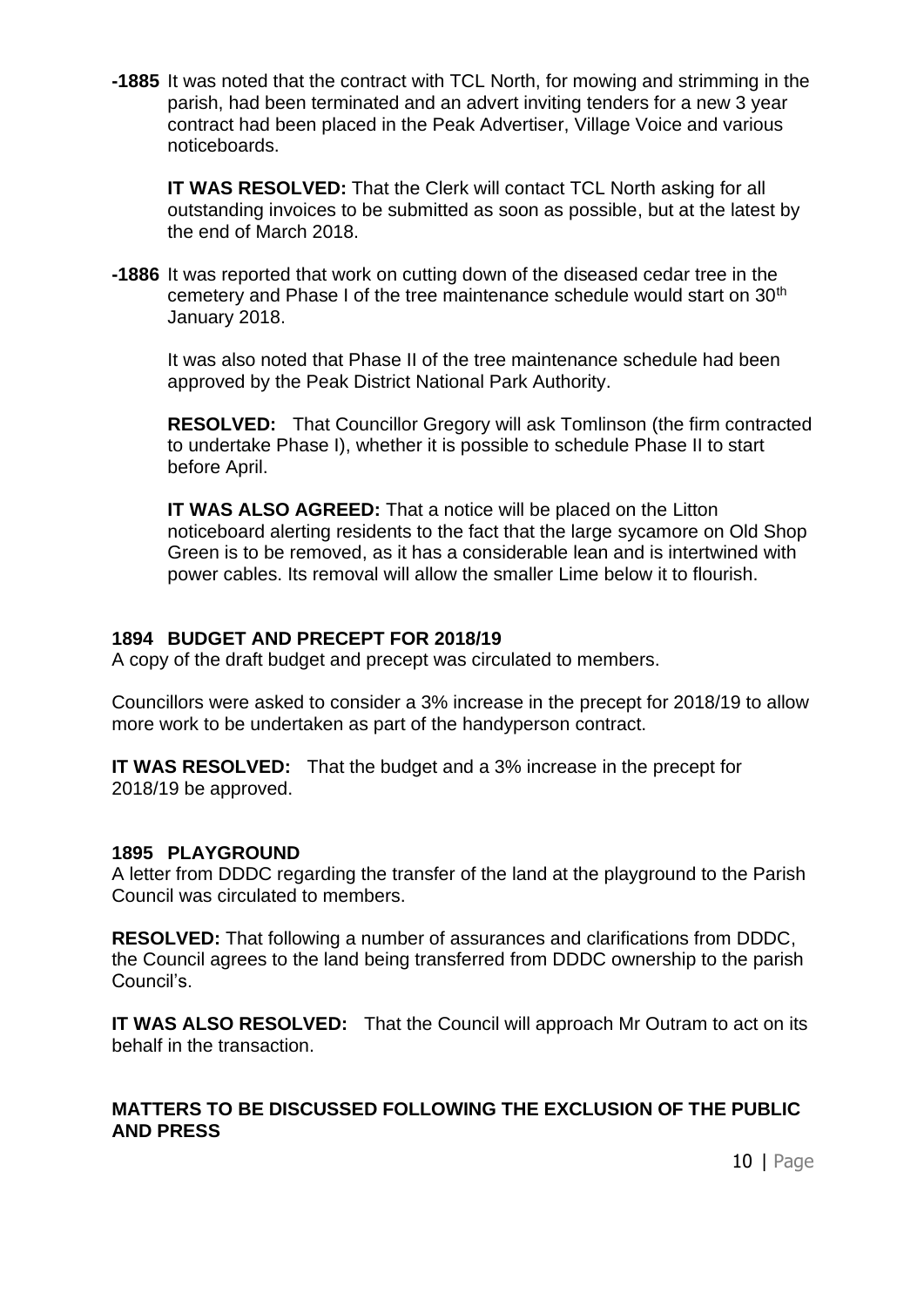It was resolved under the Public Bodies Admission of Meetings act 1960 s1 to exclude members of the press and public for the discussion on the following part of action 1881 under item 9 on the Agenda on the grounds that publicity would be prejudicial to the public interest by reason of the confidential nature of the business to be transacted.

# **1896 VILLAGE GREEN LICENCES**

A further letter from Favell Smith & Lawson, solicitors was circulated to members.

**IT WAS AGREED:** That a response to the letter will be drafted and circulated via email for comment prior to being sent.

Following the above item, the press and public were readmitted to the meeting.

# **1897 SUNNYBANK AND REGISTRATION OF VILLAGE GREENS**

Councillor Evans gave members an update on the current position with regards to the land swap with Sunnybank.

**IT WAS RESOLVED:** That the Council will obtain costings for all the village greens to be surveyed and registered at the Land Registry.

# **1898 PLANNING APPLICATION**

#### **NP/DDD/1117/1193 – 1 River View, Litton Mill**

Extension and alterations to out buildings.

It was noted that following consultation, per the agreed recess procedure, a response to this application had been sent.

# **1899 FINANCE (SCHEDULE OF ACCOUNTS ATTACHED)**

The Clerk submitted accounts for which cheques numbered 1557 to 1565 in the sum of £1,453.96 had been drawn.

**RESOLVED:** That the cheques be signed and the accounts to which they relate be paid.

There being no further business the Chair declared the meeting closed at 9.40pm.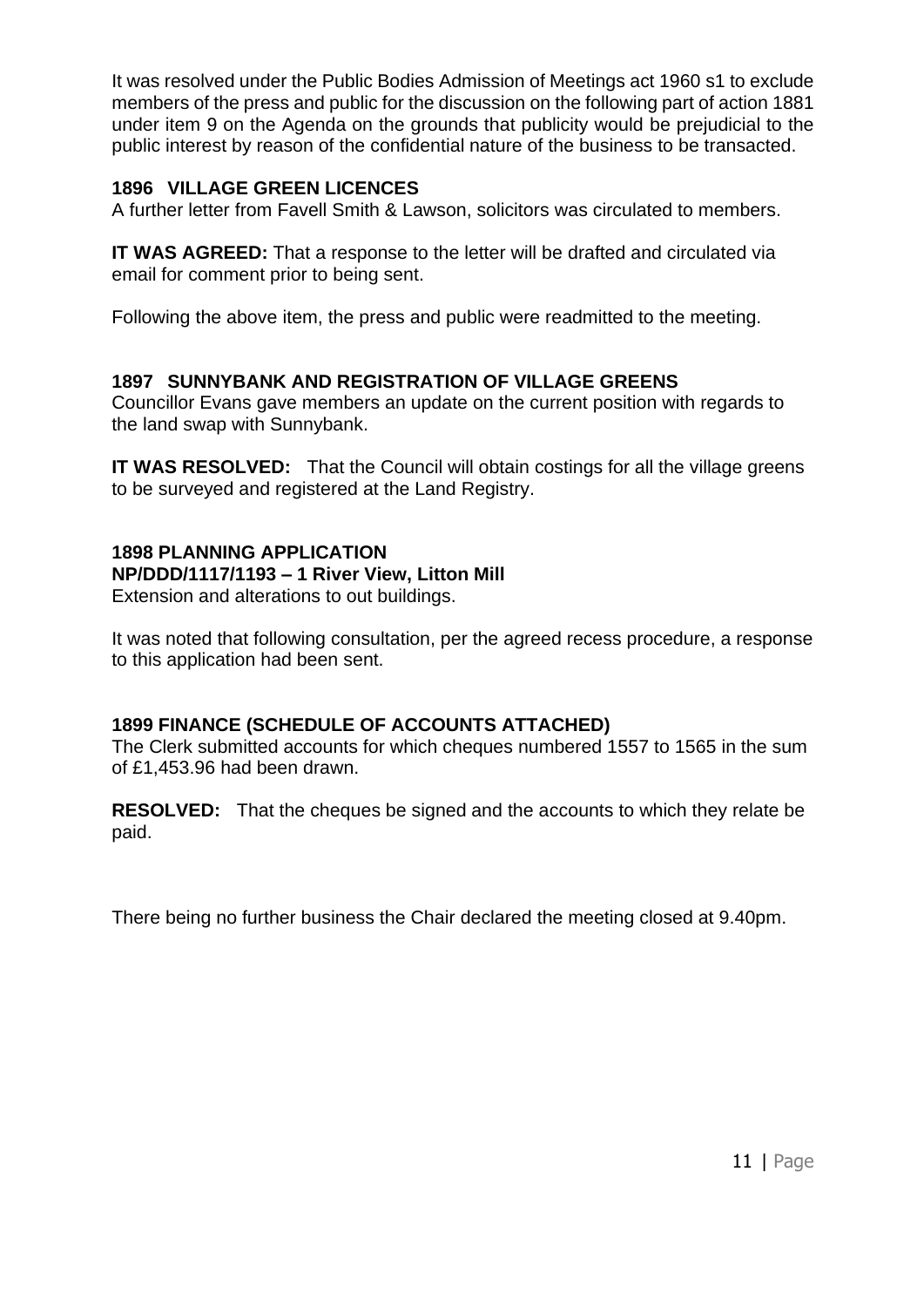Minutes of the Monthly Meeting held on 20<sup>th</sup> November 2017 at 7.30pm at Litton Village Hall

PRESENT: Cllr J Evans in the Chair Cllrs L Rayner, R Rennie & G Rooke

IN ATTENDANCE: G Turner, Clerk

# **1875 APOLOGIES FOR ABSENCE**

Cllr C Thirtle – training course Cllr N Gregory – work commitments

# **1876 DECLARATION OF INTERESTS**

No declarations of interest were declared by Councillors.

### **1877 PUBLIC PARTICIPATION**

There were no members of the public present at the meeting.

# **1878 MINUTES OF THE COUNCIL MEETING HELD ON 16th October 2017**

**RESOLVED:** That the Chair be authorised to sign the minutes as being a true and correct record.

# **1879 ACTIONS FROM THE LAST MEETING**

**-1756** A report was circulated to members comparing and contrasting the quotes for the work to resurface the cemetery main drive.

**RESOLVED:** That the contract to resurface the cemetery driveway will be offered to Woods.

**-1831** It was noted that despite sending a chasing letter, the Council is still awaiting a response from Mr & Mrs Brown's solicitor.

**RESOLVED:** to defer this item to January's agenda.

**-1841** Councillor Rooke reported that he had not received a response to his email to DCC, regarding the amendments to the proposed road marking scheme, which were agreed at the October Council meeting.

**RESOLVED:** That the Clerk will write to DCC reiterating the proposed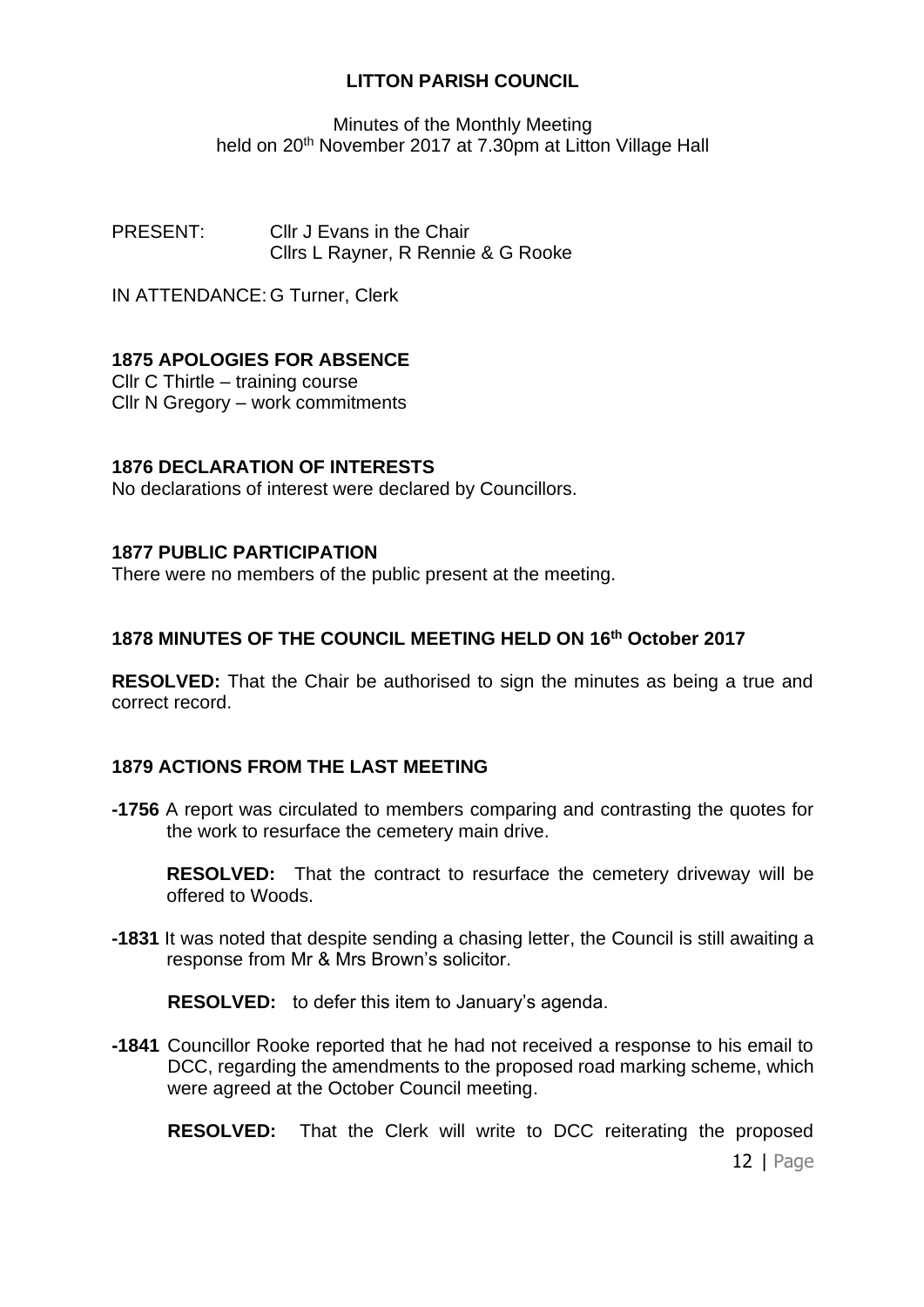amendments to the road marking scheme.

**-1847** It was reported that the 2 picnic benches for the Memorial Playing Field will be delivered on Tuesday 28<sup>th</sup> November.

**RESOLVED:** That Councillor Rayner will liaise with Mike Renger regarding attaching the memorial plaques to the benches.

**IT WAS FURTHER AGREED:** That Councillor Rayner will circulate the 'dos' and 'don'ts' list for the Memorial Playing Field via email for approval, before arranging for them to be made into a sign.

- **-1860 RESOLVED:** That Tomlinson be the contractor for Phase 1 of the tree maintenance programme based on the lowest quote.
- **-1863** Councillor Rooke reported that he had ordered a sign saying 'No ball games please use Memorial Playing Field', for the playground field gate.

Councillor Rooke also reported that he had identified the part number required for the repair to the slide and had been in contact with Proludic.

**IT WAS AGREED:** That as the part in need of repair might be covered by the Certificate of Guarantee issued by Proludic, the Council will write to them requesting the process for having the part replaced under the guarantee.

**-1871** A report was circulated to members in relation to the expansion of the handy person contract for 2017/18.

**RESOLVED:** That the following items under the recommendations section of the report are agreed:

- (a) to increase the hours in year 3 of the contract to 118.5.
- (b) that subject to finance being available additional work in the playground is undertaken ( £211.10 )
- (c) that subject to finance being available and the status of Cressbrook Community Project being clarified a grant of £70 be made
- (d) to delay a decision on the Cressbrook benches until a policy for the whole parish on bench maintenance has been developed.
- (e) that the 4 handy-person hours available be re-profiled to Litton playground
- (f) that the Council will include the cost of the above in the 2018/19 budget.
- **-1874** . **IT WAS RESOLVED:** That the Council will contact DCC to ascertain whether laying down a hard base on muddy footpaths would be acceptable to them as part of the Rights of Way maintenance agreement.

# **1880 PROFESSIONAL FEES**

Members were informed that Mr Outram had agreed to act as solicitor for the Council in the Sunnybank/Playground land swap and that he will provide a price when he has assessed the full extent of the work to be undertaken. Also a land survey had been completed at a total cost of £185.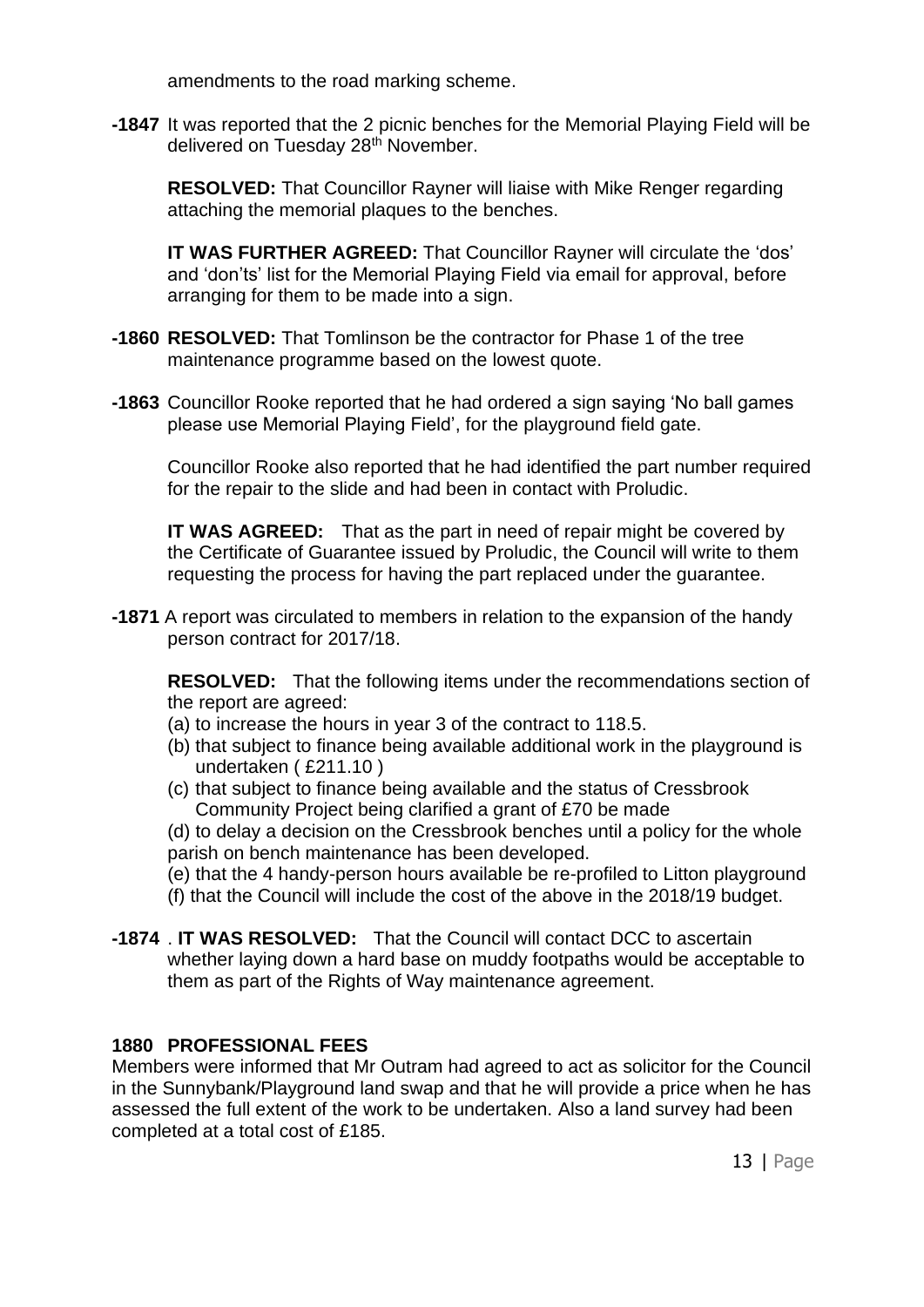# **MATTERS TO BE DISCUSSED FOLLOWING THE EXCLUSION OF THE PUBLIC AND PRESS**

It was resolved under the Public Bodies Admission of Meetings act 1960 s1 to exclude members of the press and public for the discussion on the following part of action 1881 under item 6 on the Agenda on the grounds that publicity would be prejudicial to the public interest by reason of the confidential nature of the business to be transacted.

The chair outlined a number of options available to the Council regarding progressing the Village Green Licences.

**IT WAS AGREED:** That the Council should ascertain the benefit to households of access across the Village Green.

Following the above item the press and public were readmitted to the meeting.

# **1881 REVIEW OF CEMETERY FEES**

The current cemetery fees were circulated to members for review.

**IT WAS AGREED:** That the cemetery fees be increased by 1% rounded up to the nearest pound.

**IT WAS FURTHER AGREED:** That the fees be reviewed again in November 2018.

# **1882 BUDGET TO ACTUAL SPEND COMPARISON YEAR TO DATE**

A report and budget comparison were circulated to members.

**IT WAS AGREED:** That Councillors Rennie, Rayner, Gregory and Rooke will meeting with Councillor Evans and the Clerk during December to look at the current year budget and actual spend in more detail and prepare the 2018/19 budget figures.

# **1883 DATES FOR FUTURE MEETINGS**

Proposed monthly council meetings for 2018 were circulated to members. It was noted that January's meeting would take place on the 4<sup>th</sup> Monday in 2018 and February's on the 2<sup>nd</sup> Monday. This is instead of the usual 3<sup>rd</sup> Monday of the month.

**RESOLVED:** That the proposed dates are agreed and that the Clerk will check availability for either Litton Village Hall or Cressbrook Club for the amended dates.

# **1884 GRASS CUTTING CONTRACT**

A report was circulated to members.

**IT WAS AGREED:** That the Council will give notice, before the end of December, to the current contractors that their services will not be required for 2018.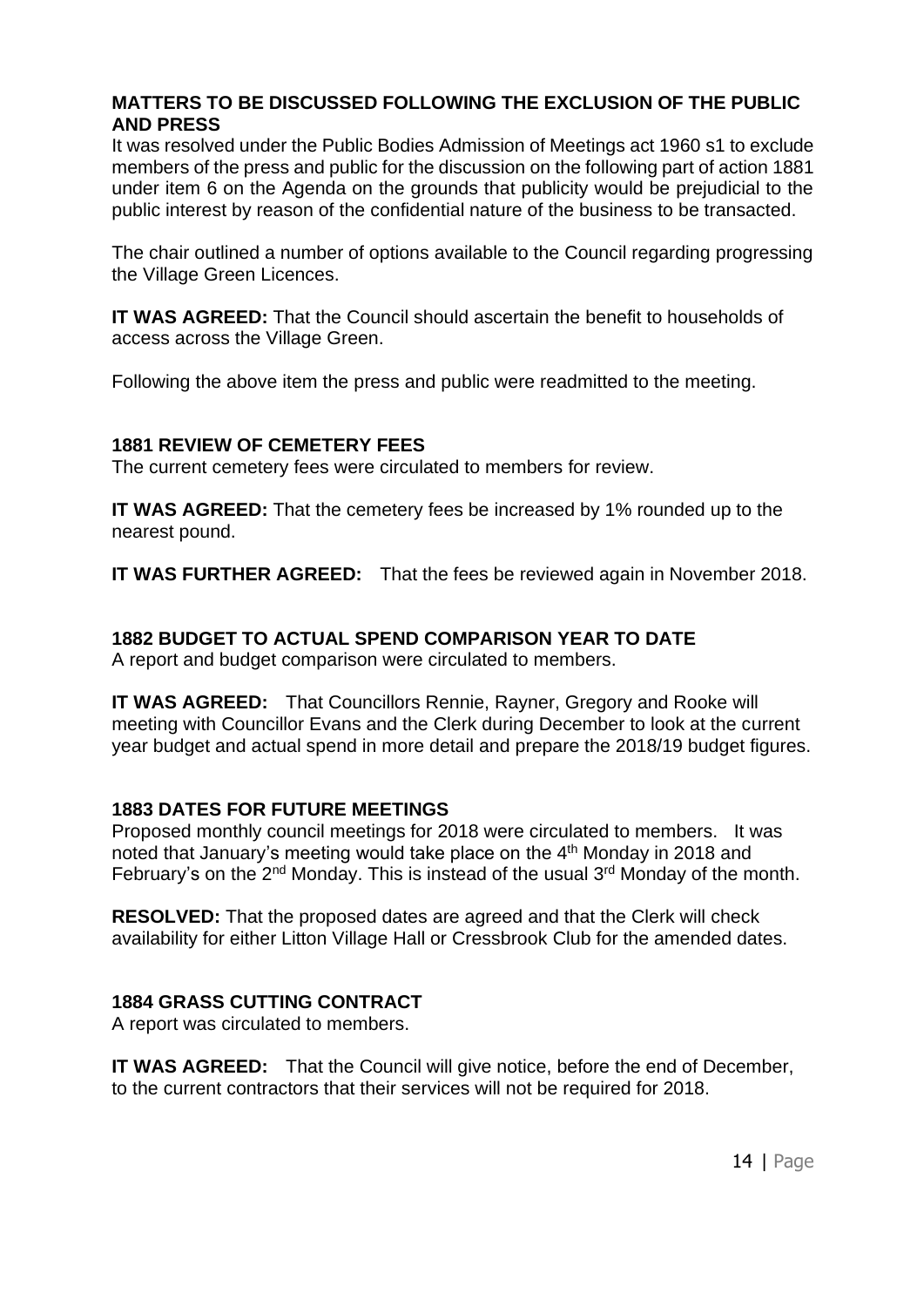**IT WAS ALSO AGREED:** That the Council will advertise a new 3-year grass cutting contract, along the same lines as the current contract, in January, with a deadline for tenders mid-February 2018.

### **1885 ADDITIONAL TREE WORK**

A report was circulated to members relating to a proposed phase II of the tree maintenance programme.

**RESOLVED:** That approval be sought from PDNPA for Phase 2 of the tree maintenance programme as set out in the report presented to the Council; and that Tomlinson should be the contractor for Phase 2 but the approved work should not commence until Phase 1 has been completed and viewed as satisfactory by residents and the Council.

# **1886 PLANNING APPLICATION**

# **NP/DDD/1017/1051 – Eastsides Lane, Litton**

Use of previously refurbished barn as holiday accommodation, construction of generator and battery house and laying out of parking/turning area.

**RESOLVED:** That the council do not support the application and will write to PDNPA setting out the reasons.

# **1887 FINANCE (SCHEDULE OF ACCOUNTS ATTACHED)**

The Clerk submitted accounts for which cheques numbered 1554 to 1556 in the sum of £3,128.86 had been drawn.

**RESOLVED:** That the cheques be signed and the accounts to which they relate be paid.

There being no further business the Chair declared the meeting closed at 9.50pm.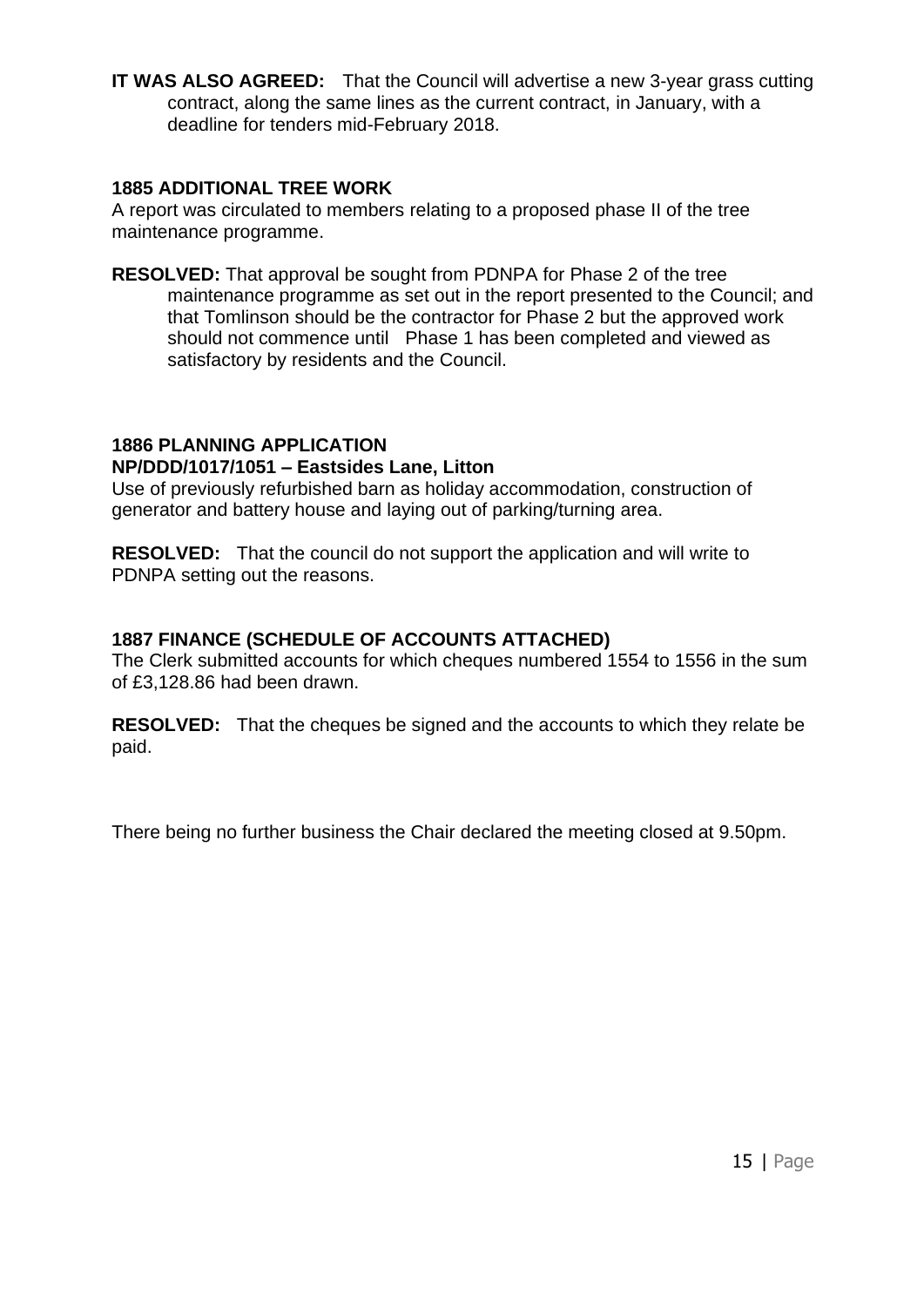# Minutes of the Monthly Meeting held on 16 th October 2017 at 7.30pm at Litton Village Hall

PRESENT: Cllr J Evans in the Chair Cllrs N Gregory, L Rayner, R Rennie, G Rooke, C Thirtle & S Warriner-Rowarth

# **1864 APOLOGIES FOR ABSENCE**

None.

# **1865 DECLARATION OF INTERESTS**

No declarations of interest were declared by Councillors.

# **1866 PUBLIC PARTICIPATION**

There were no members of the public present at the meeting.

Councillor Thirtle reported that he had received an update from PCSO Ian Phipps to the effect that there had been another Land Rover theft in the area and that residents should remain vigilant.

# **1867 MINUTES OF THE COUNCIL MEETING HELD ON 18 th September 2017**

**RESOLVED:** That the Chair be authorised to sign the minutes as being a true and correct record.

# **1868 ACTIONS FROM THE LAST MEETING**

- **-1651** It was noted that there had been an exchange of letters during the month between the Council and Neil & Kerry Burrows regarding the proposed land swap and that the Council was currently waiting to hear from Neil & Kerry Burrows and/or their solicitor.
- **-1756** Councillor Thirtle reported that he has received a third quote for the driveway and paths at the cemetery.

**RESOLVED:** That the third quote was far in excess of the other two quotes and should therefore be discounted.

**IT WAS ALSO RESOLVED:** That Councillor Thirtle will prepare a report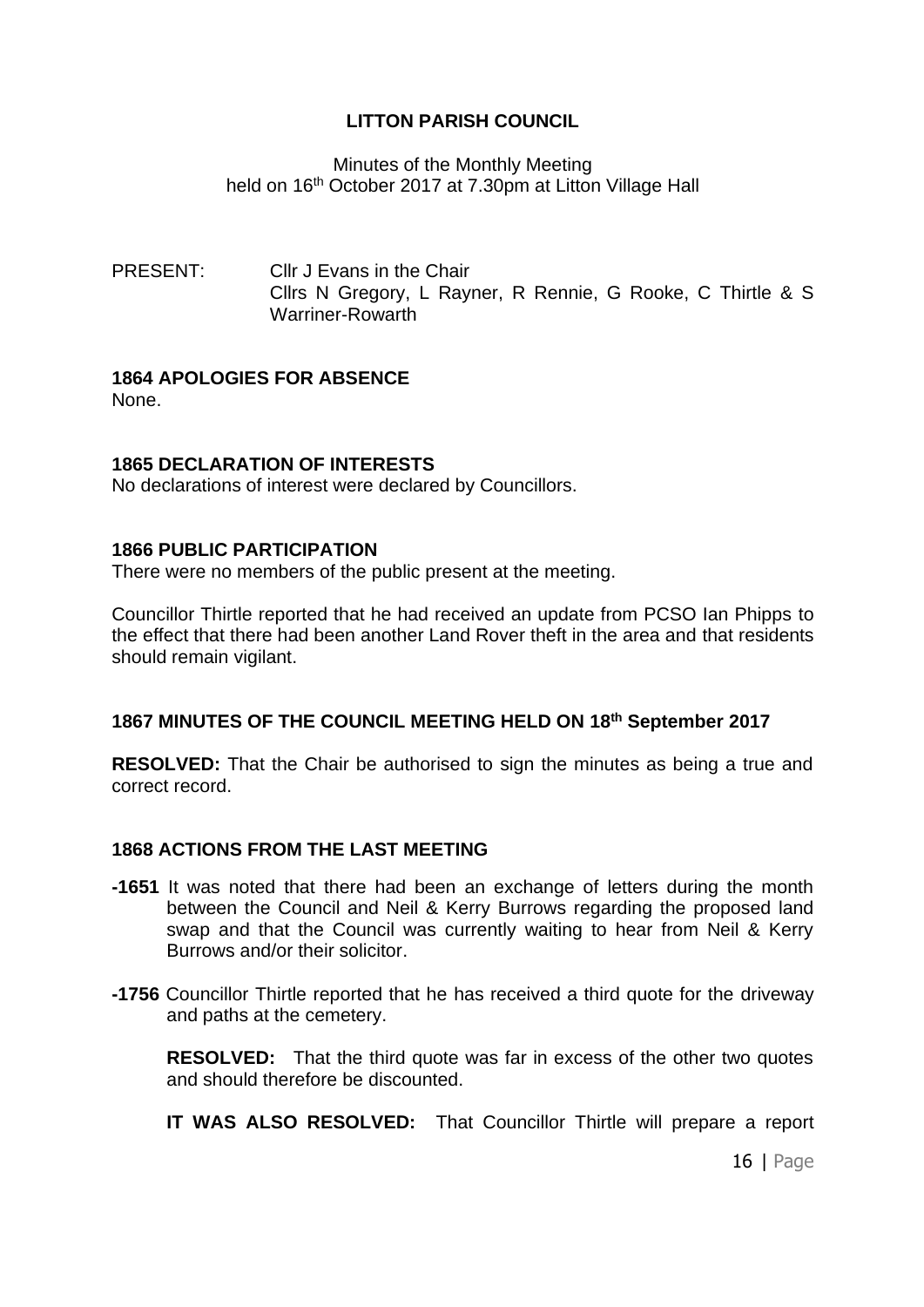comparing and contrasting the remaining two quotes prior to November's meeting.

- **-1804** Councillor Gregory informed members that the handyperson had now repaired the raised beds at the playground.
- **-1831** It was noted that the Council is awaiting a response from Mr & Mrs Brown's solicitor.
- **-1836** Councillor Rennie reported to members the progress which had been made on the new Council website.

**RESOLVED:** That the Council should purchase the domain name littonparishcouncil.com.

**IT WAS ALSO RESOLVED:** That a notice advertising the new web address would be displayed on the Council notice boards once the website goes live.

**-1841** A map of the DCC proposed road marking scheme was circulated to members.

It was also reported that the 30mph road sign by Christ Church was leaning and that also the one coming into the village from Wardlow, was obscured by overhanging branches.

**RESOLVED:** That a KEEP CLEAR sign on the road at the junction where Hall Lane meets the main road in Litton is not necessary.

**IT WAS FURTHER RESOLVED:** That road markings should also be renewed along Dale View and Bottomhill Road.

**IT WAS AGREED:** That Councillor Rooke will write to DCC in the manner discussed.

- **-1846** The Clerk reported that the licence agreement between the Council and Mrs Jackson in respect of the stall on Litton village green had been sent to Mrs Jackson for signature.
- **-1847** It was reported that the 2 picnic benches for the Memorial Playing Field had been ordered and will be sited at the top of the playing field.

**RESOLVED:** That a rubbish bin should be placed just outside the Memorial Playing Field, on the grass to the right of the gate post. As this is DDDC land the Council will write asking for permission to site a rubbish bin on its land.

**IT WAS FURTHER RESOLVED:** That Mike Renger will arrange for memorial plaques to be attached to the benches once they arrive.

**IT WAS FURTHER AGREED:** That Councillor Rayner will put together a 'dos' and 'don'ts' list for the Memorial Playing Field along the same lines at the Playground.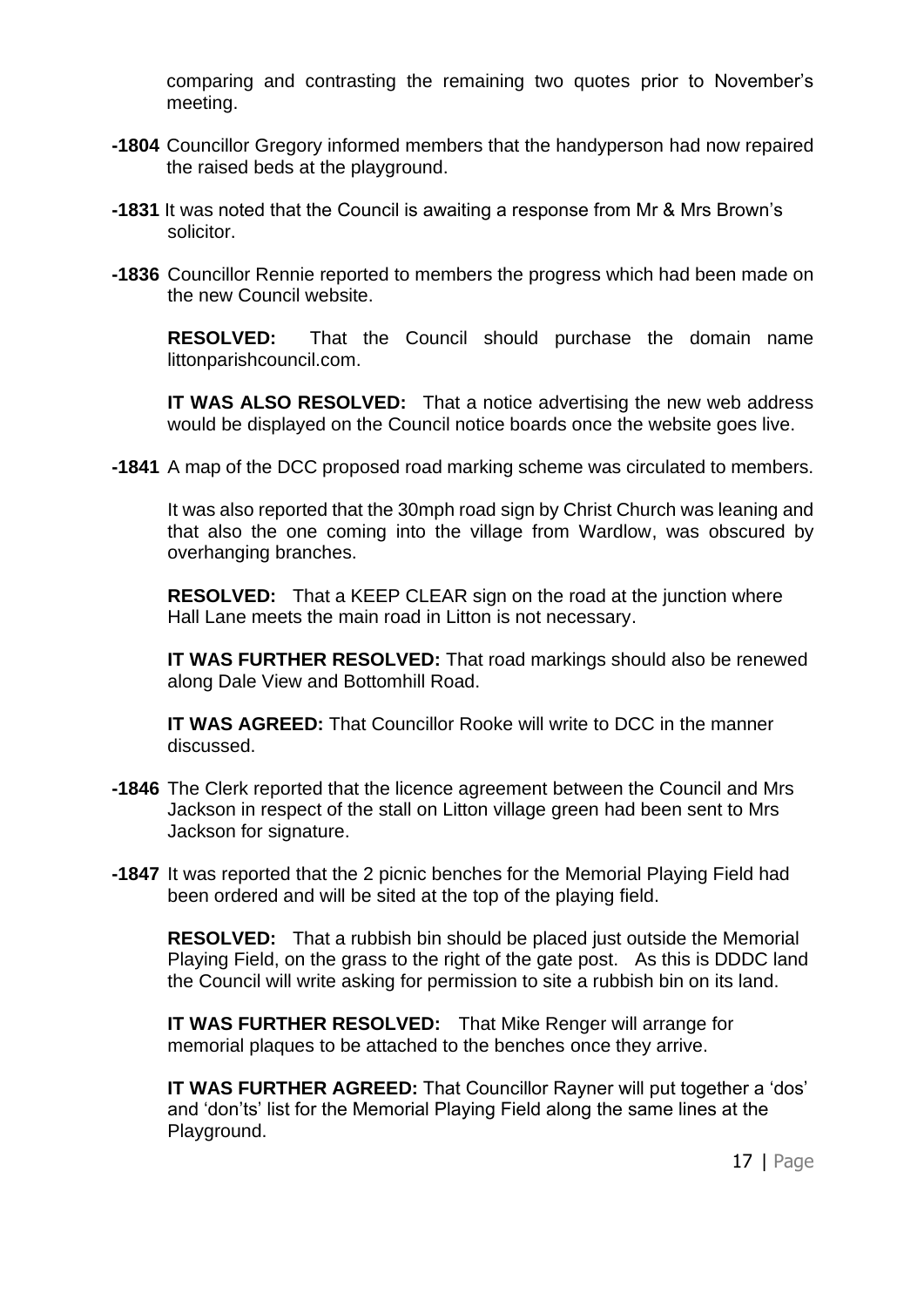- **-1860** Councillor Gregory reported that he will be meeting with Derwent Tree Scapes on Thursday to get a further quote for the planned tree maintenance work.
- **-1863 IT WAS AGREED:** That an additional 'no ball games' sign would be placed on the right-hand side of the field gate at the entrance to the Playground and which directs users to the Memorial Playing Field.

Councillor Rooke reported that during an inspection of the Playground he had found that the platform at the top of the slide was showing significant signs of wear and was in need of repair.

**IT WAS RESOLVED:** That the slide at the Playground should be taped off with a notice stating that it is temporarily out of use.

**IT WAS FURTHER RESOLVED:** That Councillor Rooke will investigate whether the worn part of the slide is still under guarantee and arrange for the repairs to be carried out.

# **1869 REPORT ON LIAISON WITH CRESSBROOK COMMUNITY GROUP**

Councillor Warriner-Rowarth reported on the community group meeting that herself and Councillor Rayner had attended in Cressbrook.

**RESOLVED:** That Councillor Rayner will attend the meetings on a regular basis.

# **1870 LAND AT CHURCH LANE**

A letter from DDDC was circulated to members.

**RESOLVED:** That the Council ask for copies of the proposed insurance indemnity and title deeds for inspection.

#### **1871 HANDY PERSON'S QUARTERLY REPORT**

The Handy Person's report for the last quarter of the 2016/17 contract was circulated to members.

**IT WAS RESOLVED:** That the Handy Peron's contract be rolled into a third year.

**IT WAS FURTHER RESOLVED:** That Councillors Gregory, Rennie and Thirtle look at the Handy Person's report and consider the proposals together with additional work to be added into year 3 of the contract.

Councillor Warriner-Rowath commented that there didn't currently appear to be sufficient hours allocated to weeding the sensory garden.

**IT WAS AGREED:** That additional hours would be authorised for weeding the sensory garden.

#### . **1872 PLANNING APPLICATION**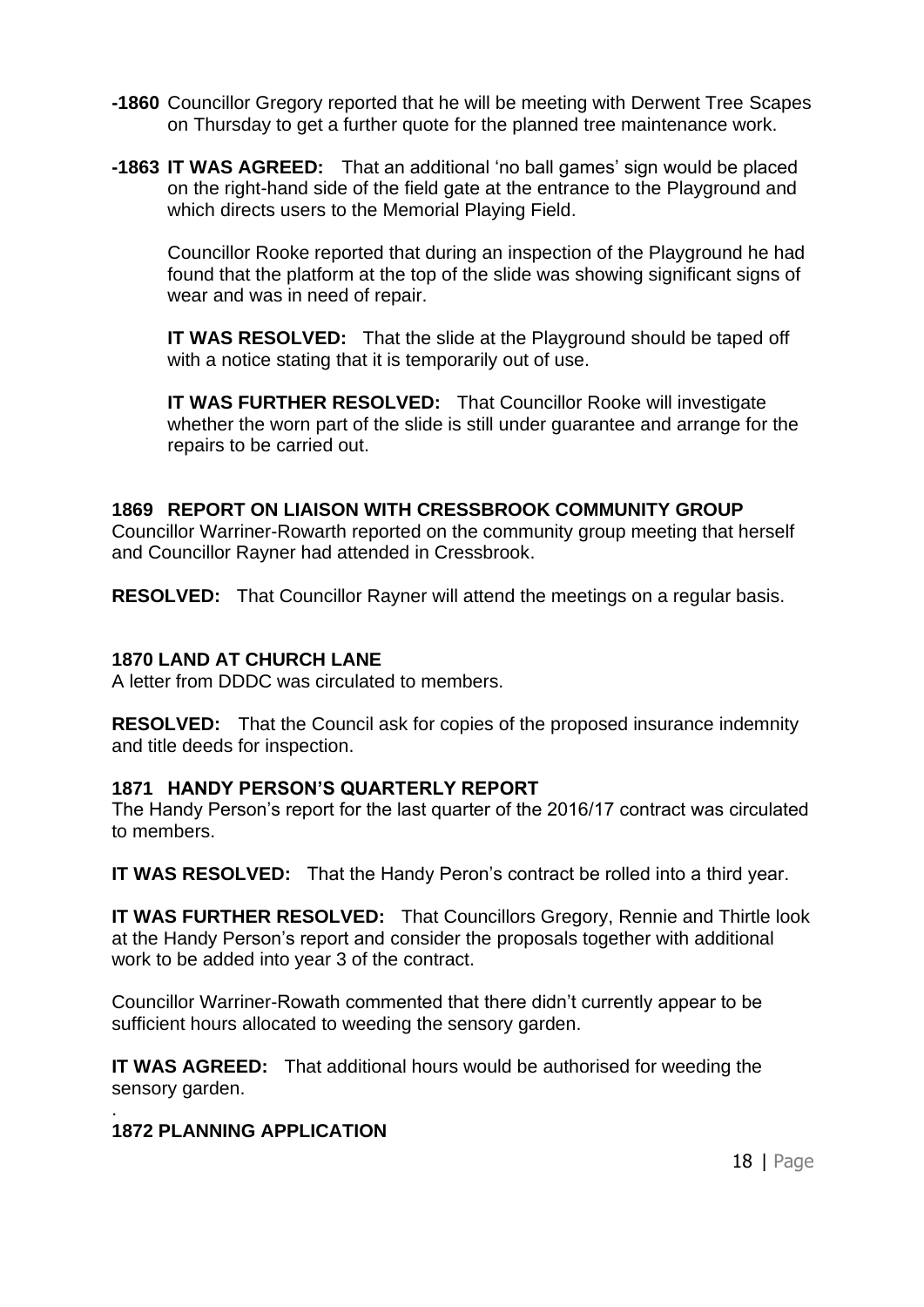### **NP/DDD/0917/0983 - 1 New Houses, Bottomhill Road, Cressbrook**

Replacement double garage with bedroom over, Home office to rear and log store.

**RESOLVED:** That the council supports the application and will write to PDNPA accordingly.

### **1873 FINANCE (SCHEDULE OF ACCOUNTS ATTACHED)**

The Clerk submitted accounts for which cheques numbered 1549 to 1553 in the sum of £1,979.55 had been drawn.

**RESOLVED:** That the cheques be signed and the accounts to which they relate be paid.

The Clerk also circulated to members the External Auditor Report and Certificate in respect of the 2016/17 Annual Return, which showed that they had completed their review and discharged their responsibilities under the Local Audit and Accountability Act 2014, for the year ended 31 March 2017.

#### **1874 CORRESPONDENCE**

Councillor Thirtle reported that Nicky Loveday has once again agreed to act as Snow Warden for the parish this winter.

As Snow Warden, NIcky has checked all the grit bins and reported any that are low to DCC.

A letter from DCC inviting the Council to participate in the Rights of Way Minor Maintenance Agreement for 2017/18 was circulated to members.

**RESOLVED:** That Councillor Evans will investigate whether anything can be done to improve the footpath leading off of Bottomhill Rd, which is particularly muddy.

There being no further business the Chair declared the meeting closed at 9.35pm.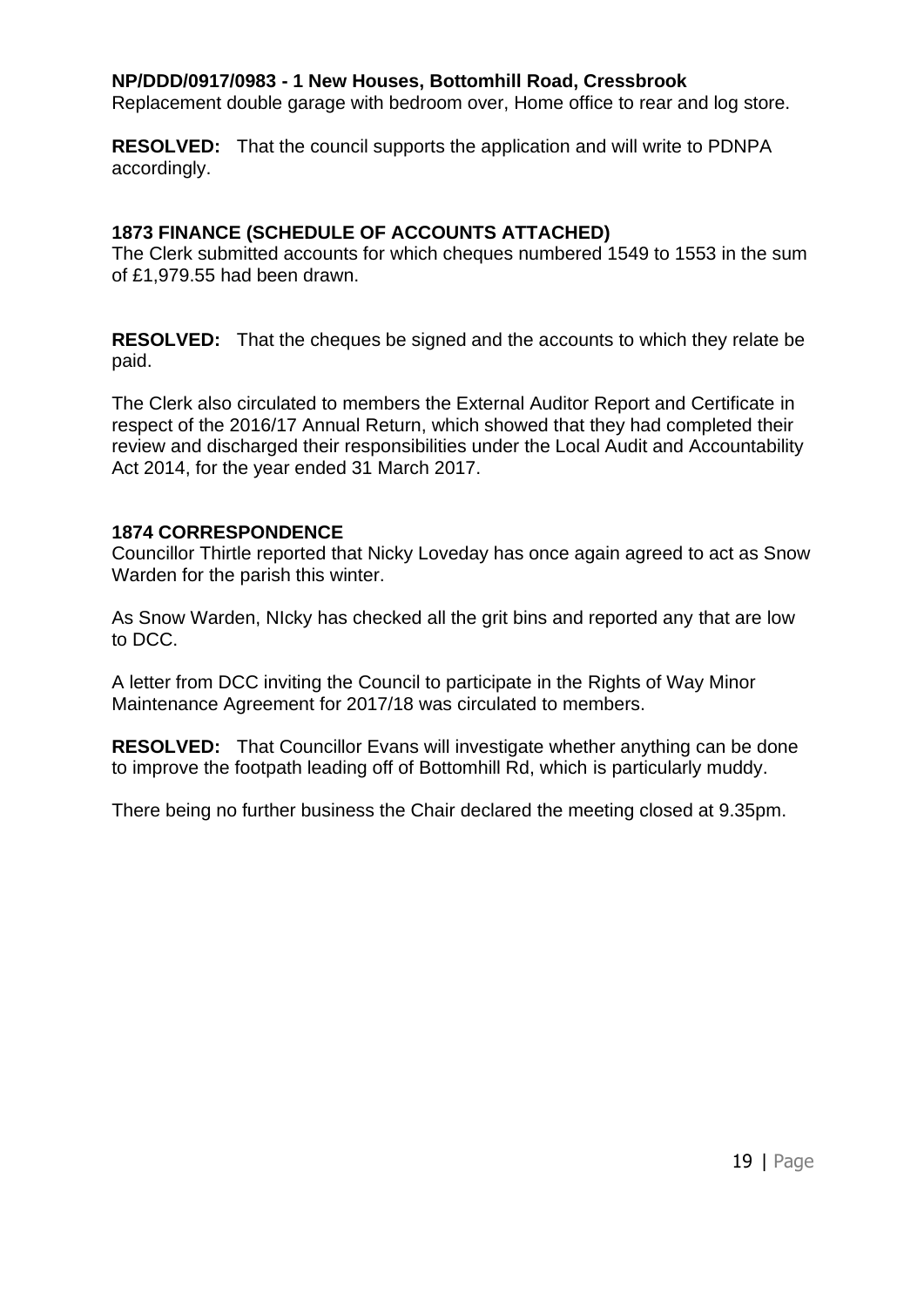Minutes of the Monthly Meeting held on 18<sup>th</sup> September 2017 at 7.30pm at Litton Village Hall

PRESENT: Cllr J Evans in the Chair Cllrs N Gregory, L Rayner, C Thirtle, R Rennie & S Warriner-Rowarth

# **1853 APOLOGIES FOR ABSENCE**

G Turner, Clerk (illness) Cllr G Rooke (delayed by traffic, arrived 8.05pm)

# **1854 CO OPTION OF NEW COUNCILLOR**

In August the Council issued a Notice of Vacancy in the office of Parish Councillor. As no request was forthcoming for an election to fill the vacancy the vacancy should be filled by co-option.

Councillor Evans proposed and Councillor Rayner seconded that Rachel Rennie be co-opted as Councillor to the Parish Council.

There being no further nominations it was therefore

**RESOLVED:** That Rachel Rennie be co-opted as a Councillor to the Council.

# **1855 DECLARATION OF INTERESTS**

No declarations of interest were declared by Councillors.

# **1856 PUBLIC PARTICIPATION**

There were no members of the public present at the meeting.

Councillor Thirtle reported that he had received an update from PCSO Ian Phipps and that a general warning for residents to be vigilant was given as there had been a notable increase in the number of vehicle thefts as well as thefts from sheds in the area in recent months.

Councillor Gregory reported that he had received complaints from residents about dog fouling on Bottomhill Road, Sterndale Close and Dale View.

**RESOLVED:** That the Chair will include a reference to dog fouling in his next Village Voice submission.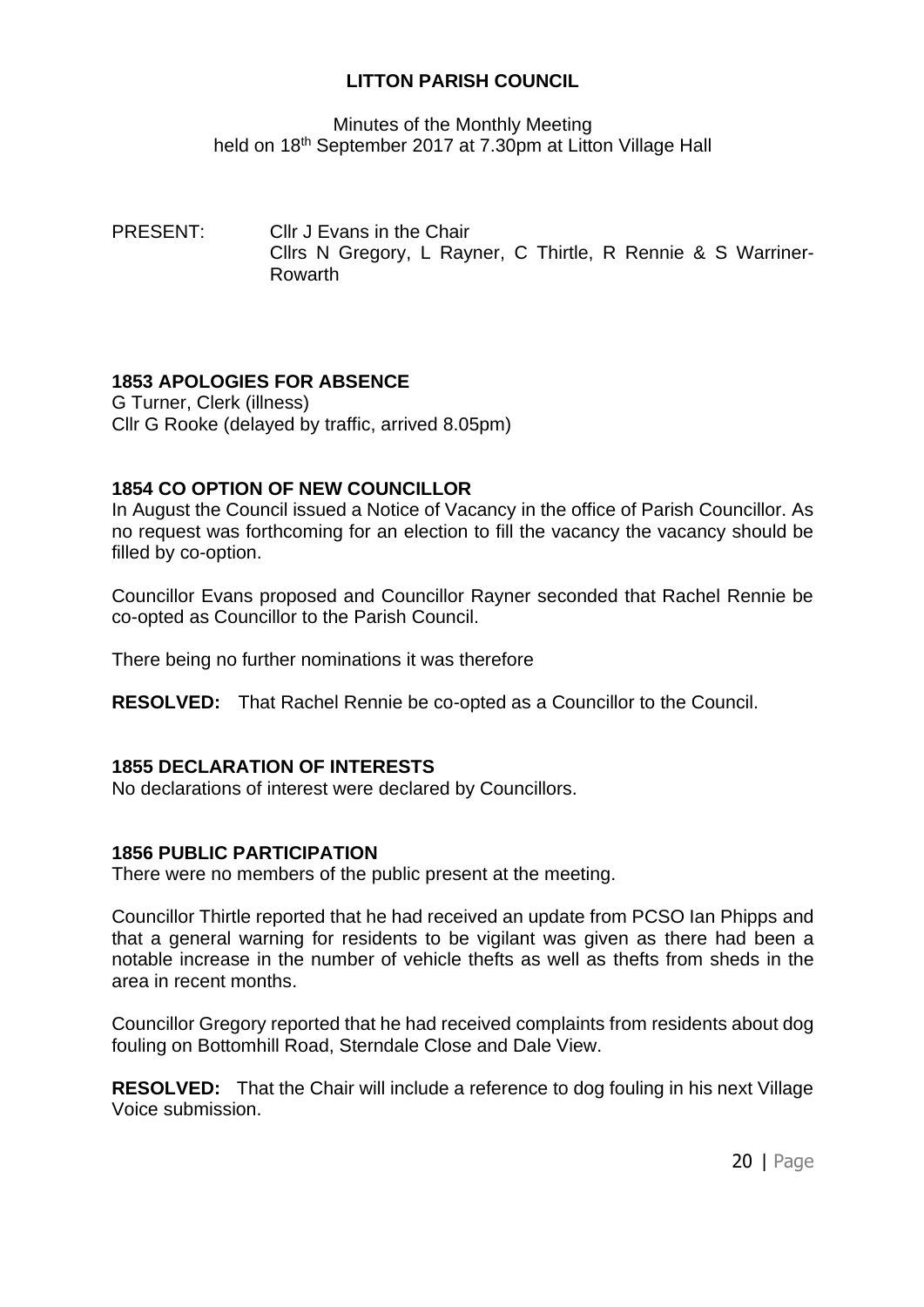# **1857 MINUTES OF THE COUNCIL MEETING HELD ON 17 th JULY 2017**

**RESOLVED:** That the Chair be authorised to sign the minutes as being a true and correct record.

# **1858 ACTIONS FROM THE LAST MEETING**

**-1651** It was noted that the Council is still awaiting a response from Neil & Kerry Burrows concerning meeting with the solicitors regarding the proposed land swap.

**RESOLVED:** That the Clerk will send a follow up letter to Neil & Kerry Burrows.

**-1756** Councillor Thirtle reported that he is still in the process of obtaining quotes for the driveway and paths at the cemetery.

A further quote from Woods for the wall and gate repairs at the entrance to the cemetery was presented to members. It was noted that this was the only quote from a company to undertake both the wall and the gate repairs together and that as such it offered the best value for money.

**RESOLVED:** That the Council will instruct Woods to undertake the wall and gate repairs at a cost of £2,235 plus VAT.

**IT WAS ALSO RESOLVED:** That the gates will be painted black for future maintenance purposes.

**IT WAS ALSO AGREED:** That renewing the driveway and paths will be take place in 2018.

**-1804** Councillor Gregory informed members that the handyperson will be repairing the raised beds at the playground imminently.

# **MATTERS TO BE DISCUSSED FOLLOWING THE EXCLUSION OF THE PUBLIC AND PRESS**

It was resolved under the Public Bodies Admission of Meetings act 1960 s1 to exclude members of the press and public for the discussion on action 1831 under item 6 on the Agenda on the grounds that publicity would be prejudicial to the public interest by reason of the confidential nature of the business to be transacted.

**-1831** The Chair informed members of progress on the Village Green Licence agreement for Ashleigh.

**RESOLVED:** That the Village Green Licence agreement be amended as discussed.

Following the Chair's update on Agenda action 1831 under item 6 the press and public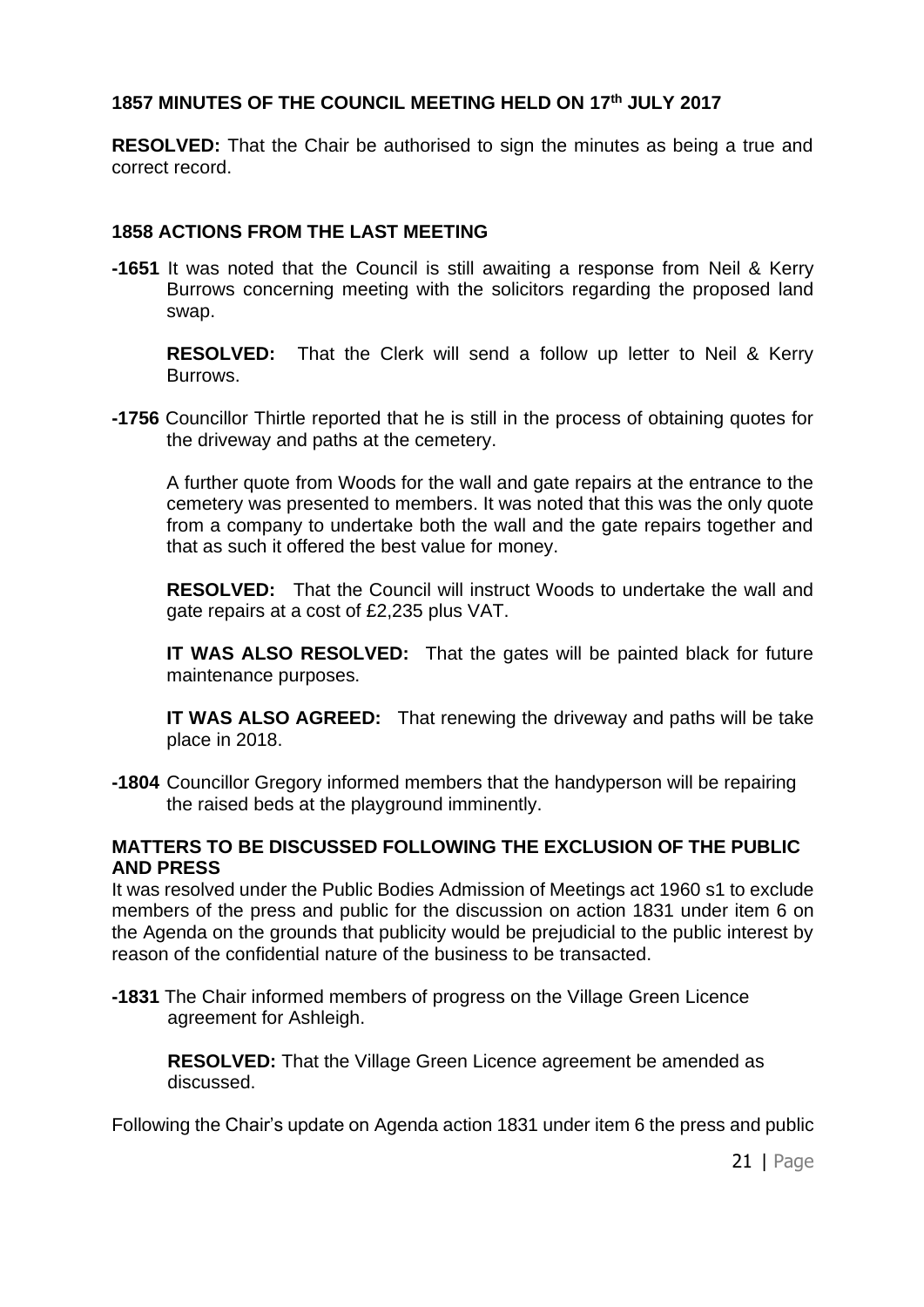were readmitted to the meeting.

- **-1832** Councillors Rooke stated that the replacement parts for the bucket swing in the early years section of the playground had been ordered.
- **-1836** Councillor Rennie reported to members the progress which had been made on the new Council website.

**RESOLVED:** That the website should go live in October 2017.

**IT WAS ALSO RESOLVED:** That the priority should be to load the Agendas and Minutes onto the website.

**-1841** Councillor Rooke reported that he, Councillor Rayner and Matthew Willis had met with DCC to discuss reinstatement of the white lines in Litton.

**RESOLVED:** That Councillor Rooke will obtain a map of the DCC road marking scheme.

- **-1846 RESOLVED:** That the Clerk type up the licence agreement between itself and Mrs Jackson in respect of the stall on Litton village green in aid of the High Peak Food Bank.
- **-1847** It was stated that the Heritage Lottery Fund has approved the purchase of 2 picnic benches for the Memorial Playing Field.

**RESOLVED:** That Councillor Rayner will order the benches as discussed.

#### **1859 COUNCILLOR VACANCY**

Councillor Warriner-Rowarth informed the meeting of her intention to resign as a Councillor from October 2017.

The Council thanked Councillor Warriner-Rowarth for her contribution during her time with the Council, especially in respect of planting at the playground and cemetery.

**RESOLVED:** That the Clerk will prepare a Notice to be posted on the Parish Notice Boards, advertising the casual vacancy and send a copy to the Returning Officer at DDDC.

# **1860 TREE MAINTENANCE**

The matter was discussed in the light of feedback received from residents following the public meeting on 15<sup>th</sup> September.

**RESOLVED:** That Councillor Gregory will obtain 2 quotes from tree surgeons that are on the approved PDNPA list.

**IT WAS FURTHER RESOLVED:** That the Council will investigate whether there will be a need for road closures whilst the work is carried out.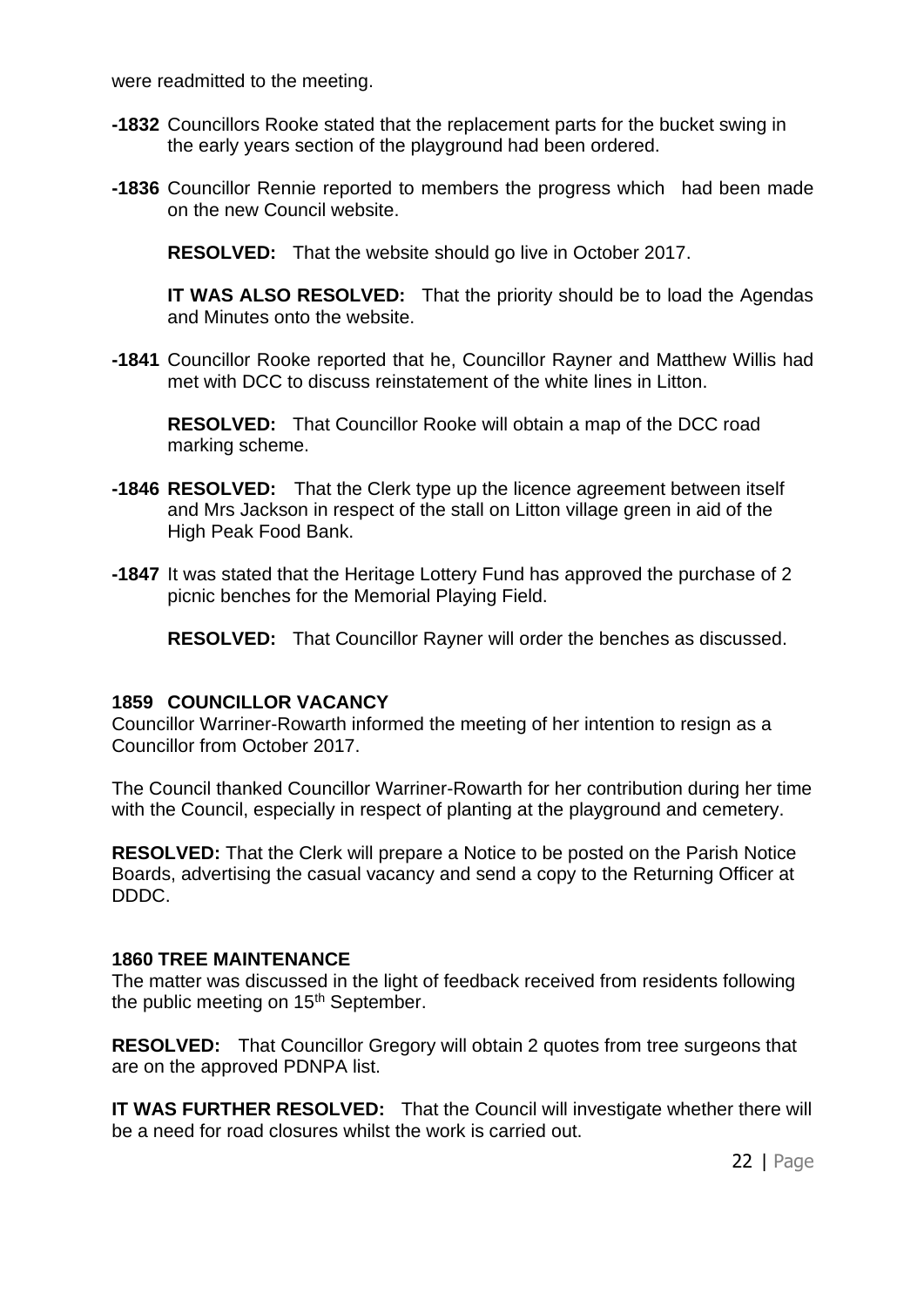# **1861 PLANNING APPLICATIONS**

**NP/DDD/0817/0891 Holland Twine, Sterndale Lane, Litton**

Porch extension to rear of dwelling and greenhouse.

The above planning application was circulated to members for consideration.

**RESOLVED:** That the council do not support the application and will write to PDNPA setting out the reasons.

# **NP/DDD/0817/0895 Holland Twine, Sterndale Lane, Litton**

Proposed livestock building.

The above planning application was circulated to members for consideration.

**RESOLVED:** That the council do not support the application and will write to PDNPA setting out the reasons.

# **NP/DDD/0517/0489 The Hillock, Litton**

**Two storey extension on residential property – resubmission following boundary ownership amendments.**

The above planning application was circulated to members for consideration.

**IT WAS AGREED:** That the council do not support the application and will write to PDNPA setting out the reasons.

# **1862 FINANCE (SCHEDULE OF ACCOUNTS ATTACHED)**

The Clerk submitted accounts for which cheques numbered 1541 to 1548 in the sum of £3,522.93 had been drawn.

**RESOLVED:** That the cheques be signed and the accounts to which they relate be paid.

**IT WAS ALSO RESOLVED:** That the Annual Return 2016/17 conclusion of audit item be deferred to the October meeting.

# **1863 CORRESPONDENCE**

An email from Mr J Burrows regarding the playground was circulated to members.

**RESOLVED:** That the Clerk write to Mr Burrows explaining that there is a clear notice of 'dos' and 'don'ts' at the Playground and no ball games is listed. The Council will however consider the need for additional notices at its next meeting.

An email was also circulated from Mr J Burrows regarding vehicular access across the village green.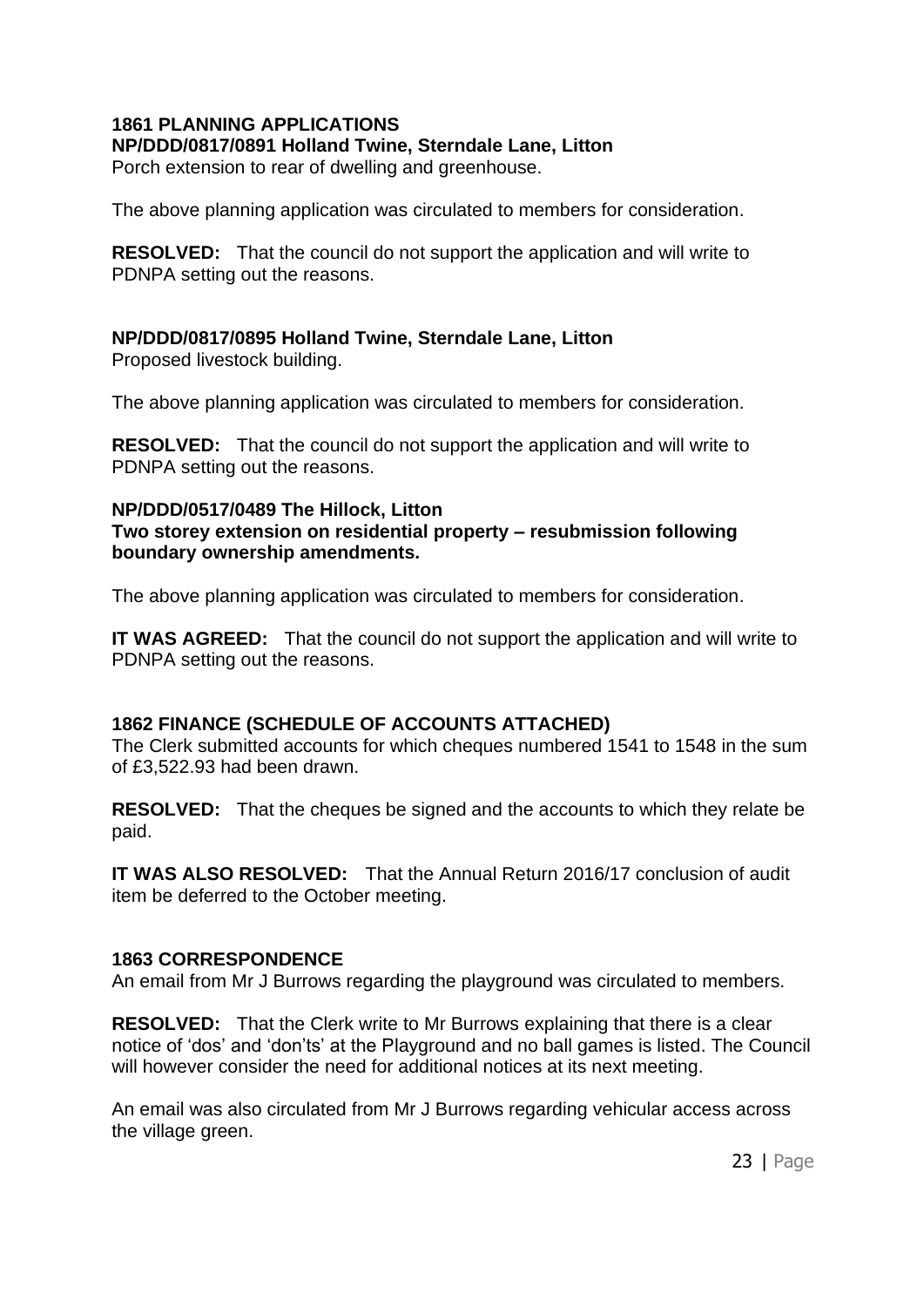**RESOLVED:** That the Clerk will write to Mr Burrows in the manner discussed.

There being no further business the Chair declared the meeting closed at 10.10pm.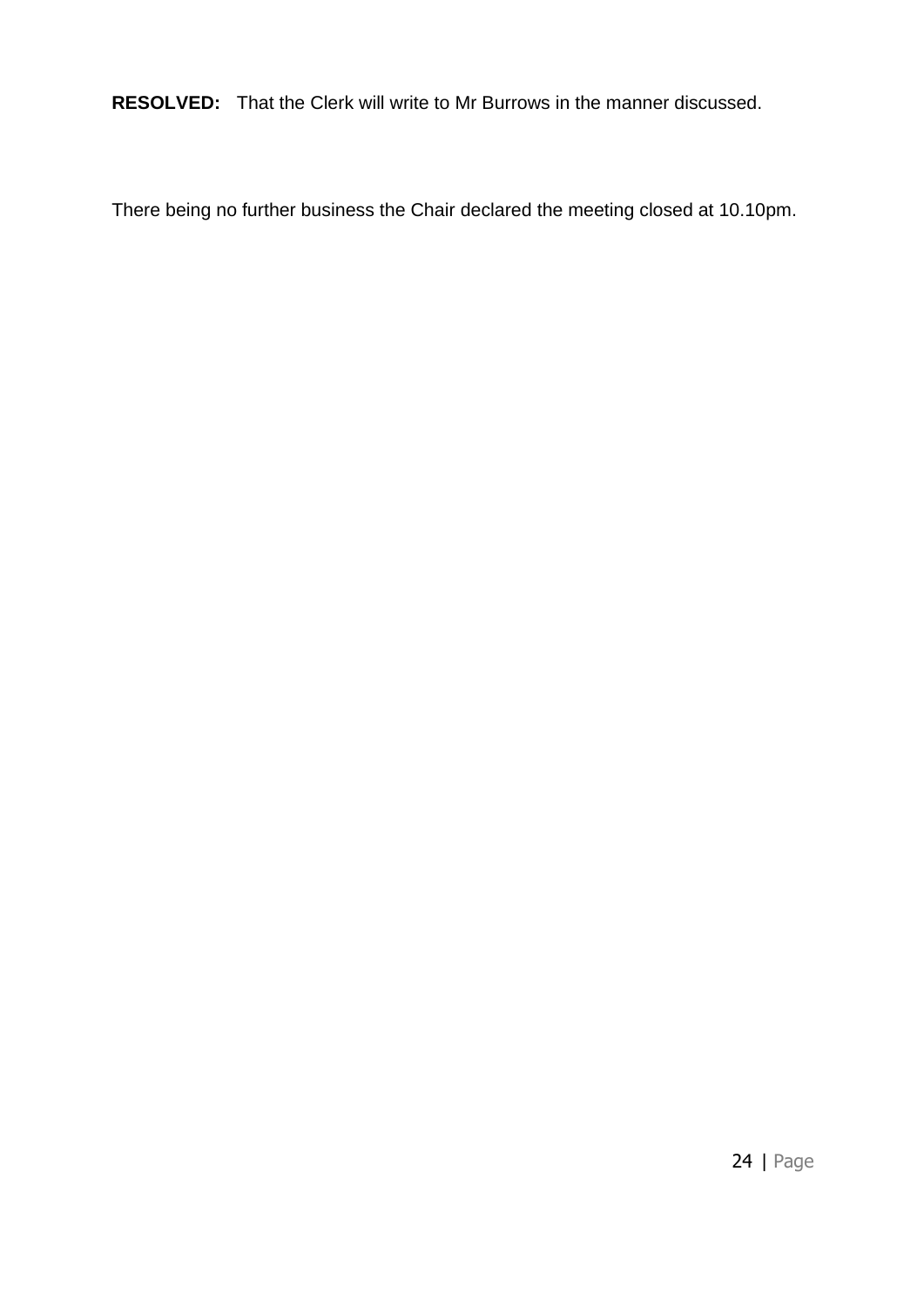Minutes of the Monthly Meeting held on 17<sup>th</sup> July 2017 at 7.30pm at Litton Village Hall

PRESENT: Cllr J Evans in the Chair Cllrs A Evans, N Gregory, L Rayner & S Warriner-Rowarth

IN ATTENDANCE: G Turner, Clerk

# **1839 APOLOGIES FOR ABSENCE**

Councillor Thirtle – training course Councillor Rooke - holiday

#### **1840 DECLARATION OF INTERESTS**

There were no interests declared for agenda items.

#### **1841 PUBLIC PARTICIPATION**

There was one member of the public (Matthew Willis) present at the meeting, who wished to speak on item 9 of the Agenda. Rachel Rennie was also at the meeting.

**IT WAS AGREED:** to take item 9 of the Agenda under public participation at the meeting.

Mr Willis requested that the Council arrange for the white lines at the junctions in Litton to be reinstated, as cars are parking too close to the junctions and obscuring drivers view along the main road and are not warned of the need to stop on entering the main road.

**RESOLVED:** That the Council will write to DCC requesting that where the white lines are faded they be reinstated.

#### **1842 MINUTES OF THE COUNCIL MEETING HELD ON 19th JUNE 2017**

**RESOLVED:** That the Chair be authorised to sign the minutes as being a true and correct record.

#### **1843 ACTIONS FROM THE LAST MEETING**

**-1651** The Chair reported that Councillor Thirtle had met with Neil & Kerry Burrows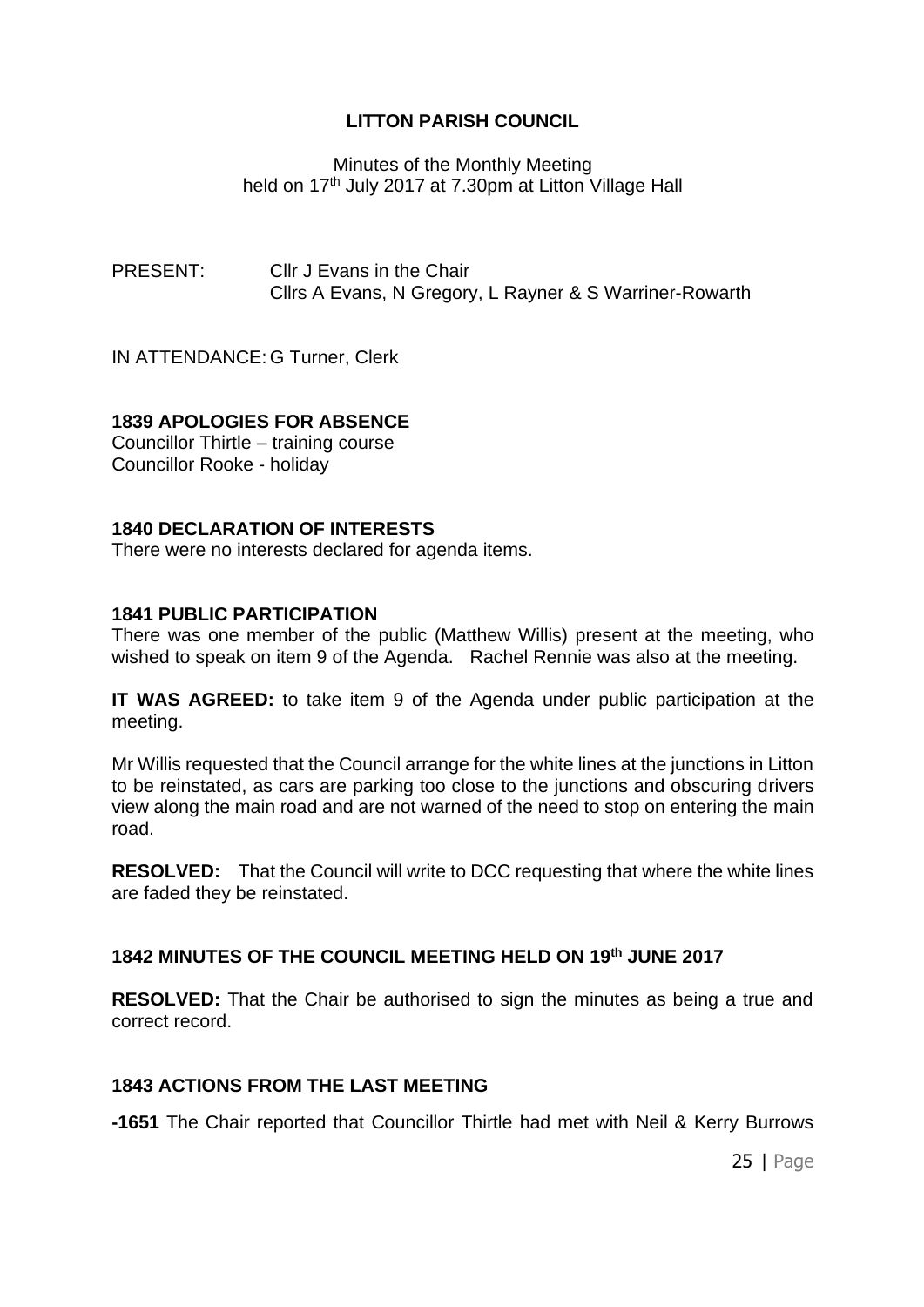regarding the process required for the land swap between Sunnybank and the Council. The next step is to arrange a meeting with the solicitors who will act on behalf of Neil & Kerry Burrows.

**-1804** Councillor A Evans reported that she will treat the raised beds at the playground with bleach and preservative prior to the handy-person repairing them.

# **MATTERS TO BE DISCUSSED FOLLOWING THE EXCLUSION OF THE PUBLIC AND PRESS**

It was resolved under the Public Bodies Admission of Meetings act 1960 s1 to exclude members of the press and public for the discussion on action 1831 under item 5 on the Agenda on the grounds that publicity would be prejudicial to the public interest by reason of the confidential nature of the business to be transacted.

**-1831** The Chair informed members of the progress on the Village Green Licence agreements.

Following the Chair's update on Agenda item 5 the press and public were readmitted to the meeting.

**-1832** It was reported that Councillors Rooke and Thirtle had addressed the issues highlighted in the ROSPA Play Area Safety Inspection report. Although not mentioned in the report they also inspected the bucket swing in the early years section and found that the restraining straps are cracking and need replacing.

**RESOLVED:** That Councillor Rooke is authorised to order the replacement straps.

**IT WAS ALSO RESOLVED:** That Councillor Gregory will see if the bin at the playground can be relocated away from the gate.

**-1834 RESOLVED:** That Councillor Gregory will liaise with the handy-person regarding the schedule of maintenance at the playground.

**-1835** It was noted that the village greens had been cut.

**RESOLVED:** To allow the contract to continue.

**-1836** It was reported that the Council now had control of the domain name [www.littonparishcouncil.co.uk](http://www.littonparishcouncil.co.uk/) and that Rachel Rennie had started work on building a new website.

**RESOLVED:** That Rachel will continue to work on the website over the summer in conjunction with the Clerk and will report on progress at the September meeting.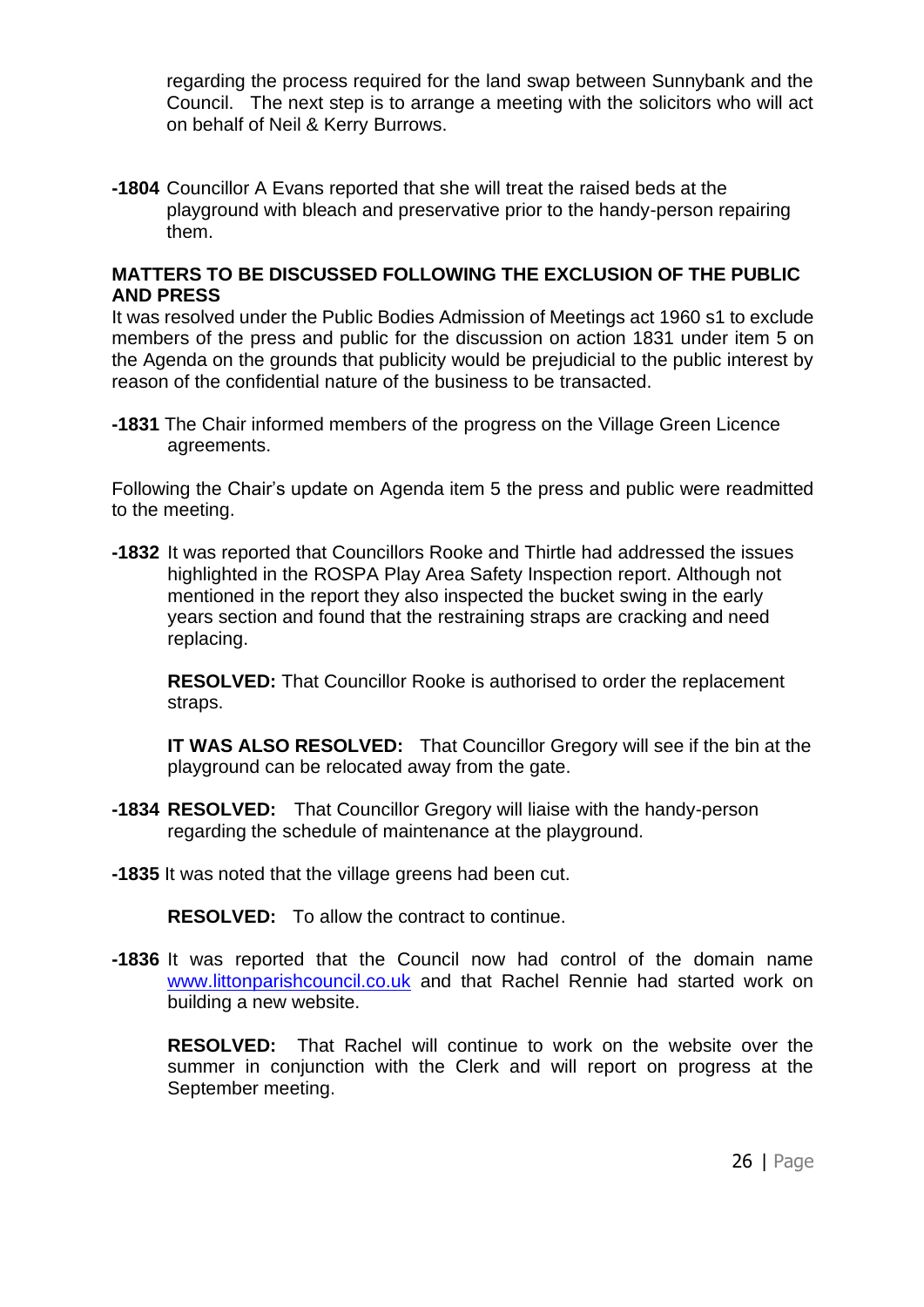# **1844 FIXED ASSET REGISTER**

A revised Fixed Asset Register was circulated to members for review.

**RESOLVED:** That the Fixed Asset Register be approved for the next year.

#### **1845 TREE MAINTENANCE**

A report was circulated to members.

**RESOLVED:** That the Council will hold a consultation in September with residents on the proposals contained in the report.

# **1846 STALLS ON THE VILLAGE GREEN**

A report was circulated to members relating to regulations to control the licencing of non-permanent stalls on the village green.

**RESOLVED:** That a licence be drawn-up in the manner discussed at the meeting for further circulation and consideration by members.

# **1847 BENCHES/OUTSIDE AREA**

The Chair reported that a request had been submitted to the WW1 Heritage Lottery Fund for the purchase of a picnic bench for the memorial playing field.

Councillor A Evans requested that the Council consider not buying wooden benches in the future, due to their high maintenance and lack of longevity.

# **1848 UPDATE ON LOOSE HEADSTONES AT THE CEMETERY**

The Chair reported that good progress had been made on identifying and contacting the family members responsible for the loose headstones at the cemetery. Although a number have now been fixed there are a few where, due to their size, it has been queried whether they pose a risk to the public

**RESOLVED:** That the Council will retest the headstone in accordance with National Safety Advice.

#### **1849 PLANNING APPLICATIONS**

There were no planning applications submitted during the month.

#### **1850 PLANNING ARRANGEMENTS FOR THE RECESS**

**RESOLVED:** That any planning applications received during August will be considered by Councillor J Evans in consultation with the representative of the relevant village. A copy of their views will be sent via email to Councillors for comments and agreement before dispatch.

# **1851 FINANCE (SCHEDULE OF ACCOUNTS ATTACHED)**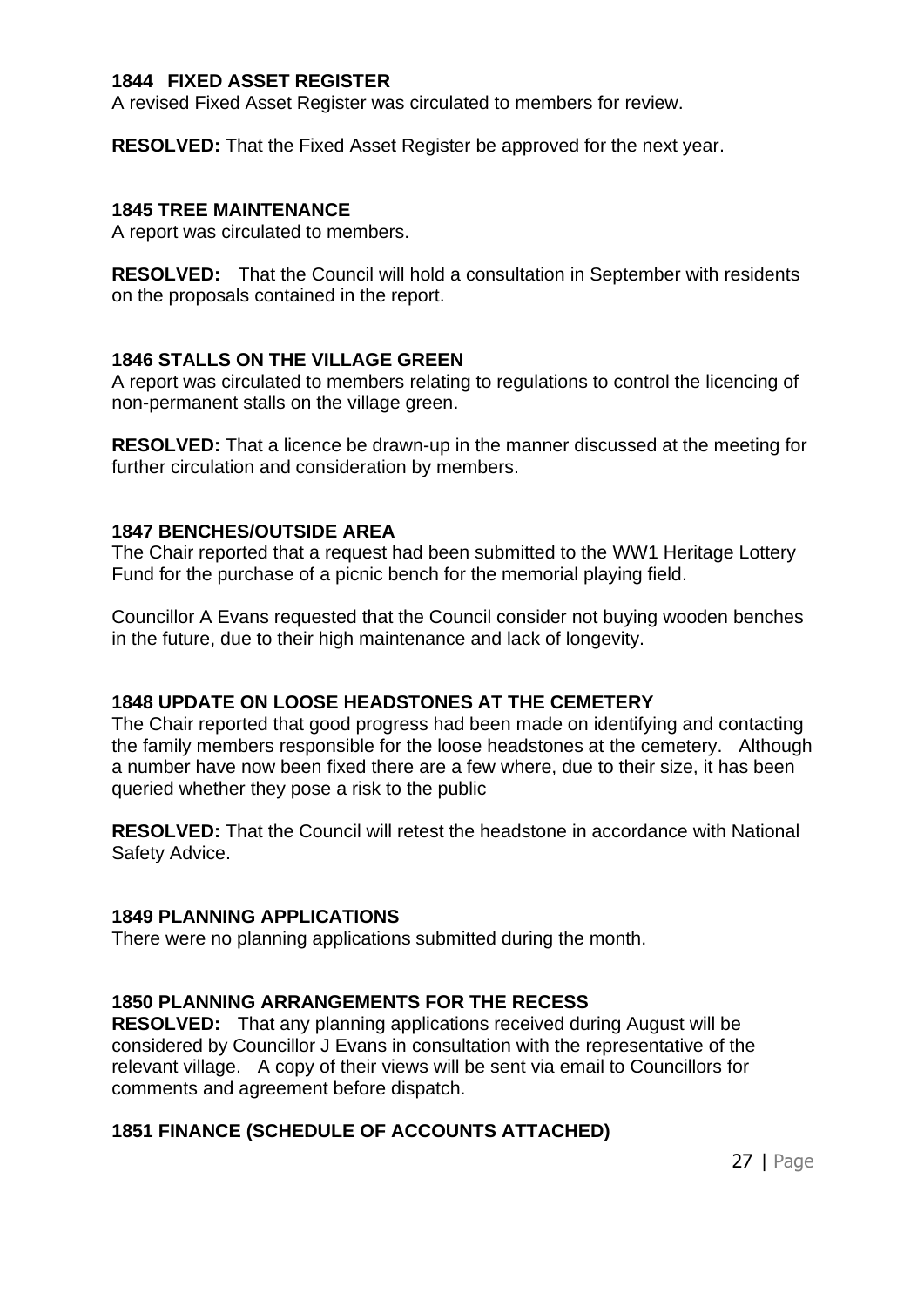The Clerk submitted accounts for which cheques numbered 1537 to 1540 in the sum of £646.95 had been drawn.

**RESOLVED:** That the cheques be signed and the accounts to which they relate be paid.

# **1852 COUNCILLOR RESIGNATION**

Councillor A Evans announced her intention to resign as a Councillor with immediate effect.

The Council thanked Councillor A Evans for her contribution during her years with the Council, especially her work looking after the Council's fixed assets.

**RESOLVED:** That the Clerk will prepare a Notice to be posted on the Parish Notice Boards, advertising the Casual Vacancy and send a copy to the Returning Officer at DDDC.

There being no further business the Chair declared the meeting closed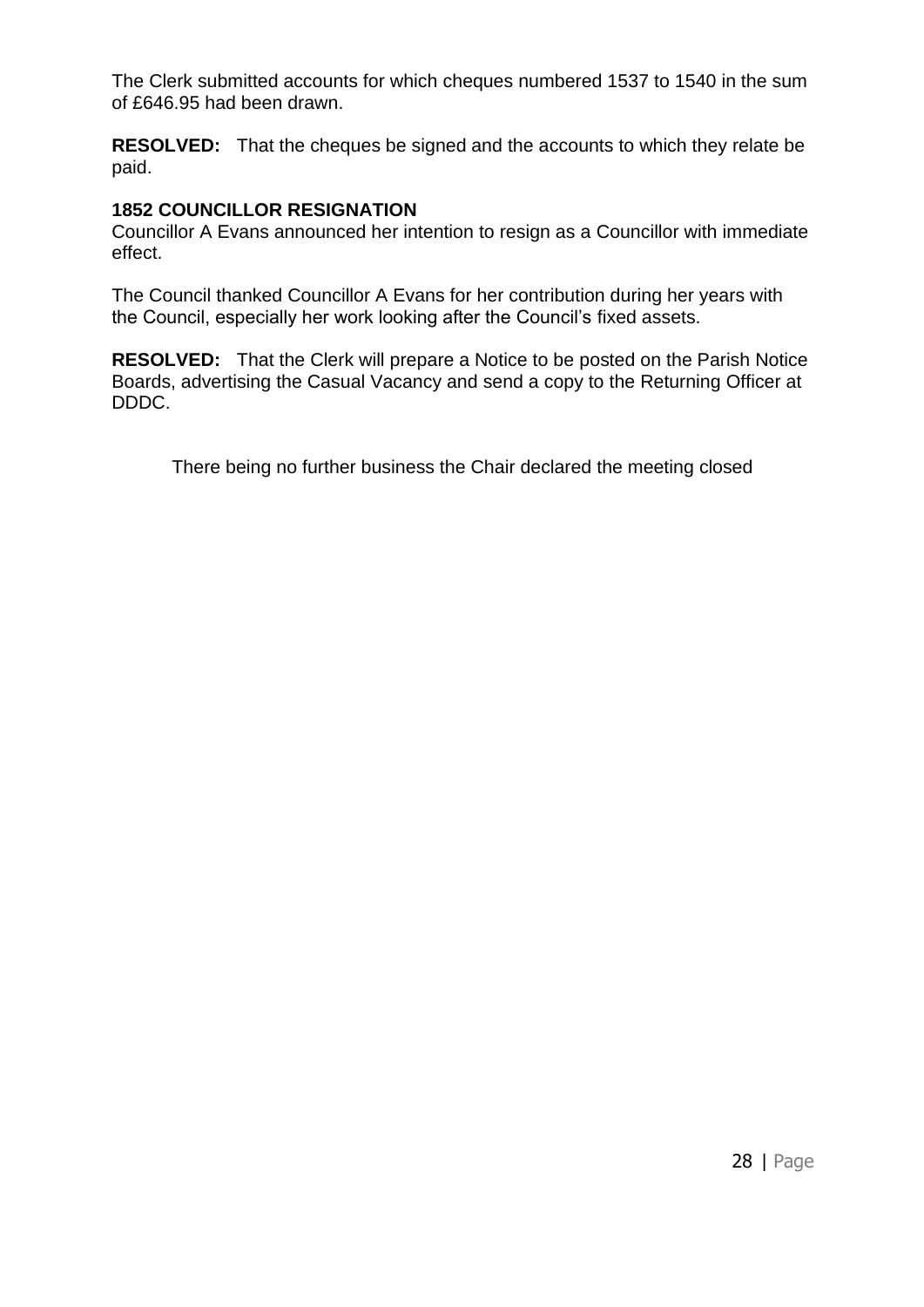# Minutes of the Monthly Meeting held on 19<sup>th</sup> June 2017 at 7.30pm at Cressbrook Club

PRESENT: Cllr J Evans in the Chair Cllrs A Evans, N Gregory, G Rooke, C Thirtle, S Warriner-Rowarth & L Rayner

IN ATTENDANCE: G Turner, Clerk M Renger, former Councillor

# **1823 APOLOGIES FOR ABSENCE**

None.

# **1824 DECLARATION OF INTERESTS**

There were no interests declared for agenda items.

# **1825 PUBLIC PARTICIPATION**

There were 2 members of the public present at the meeting, who wished to speak on item 16 of the Agenda. Rachel Rennie was also at the meeting.

# **1826 MINUTES OF THE ANNUAL COUNCIL MEETING HELD ON 15th MAY 2017 AND THE EXTRAORDINARY COUNCIL MEETING HELD ON 7TH JUNE 2017**

**RESOLVED:** That the Chair be authorised to sign the minutes as being a true and correct record.

# **1827 HERITAGE LOTTERY FUND REPORT**

Mr Mike Renger delivered the end of grant report in respect of the Heritage Lottery Fund, explaining that the project had achieved all its objectives and that there was a small underspend which he hoped the Lottery would agree to being ringfenced for future maintenance of the memorial playing field.

**RESOLVED:** That the end of grant report be submitted to the Lottery.

# **1828 CORRESPONDENCE**

A letter from Hazel Harrison was circulated to the meeting.

Mr and Mrs Jackson informed the meeting that they had become aware of a small number of negative comments regarding their stall situated on the village green in aid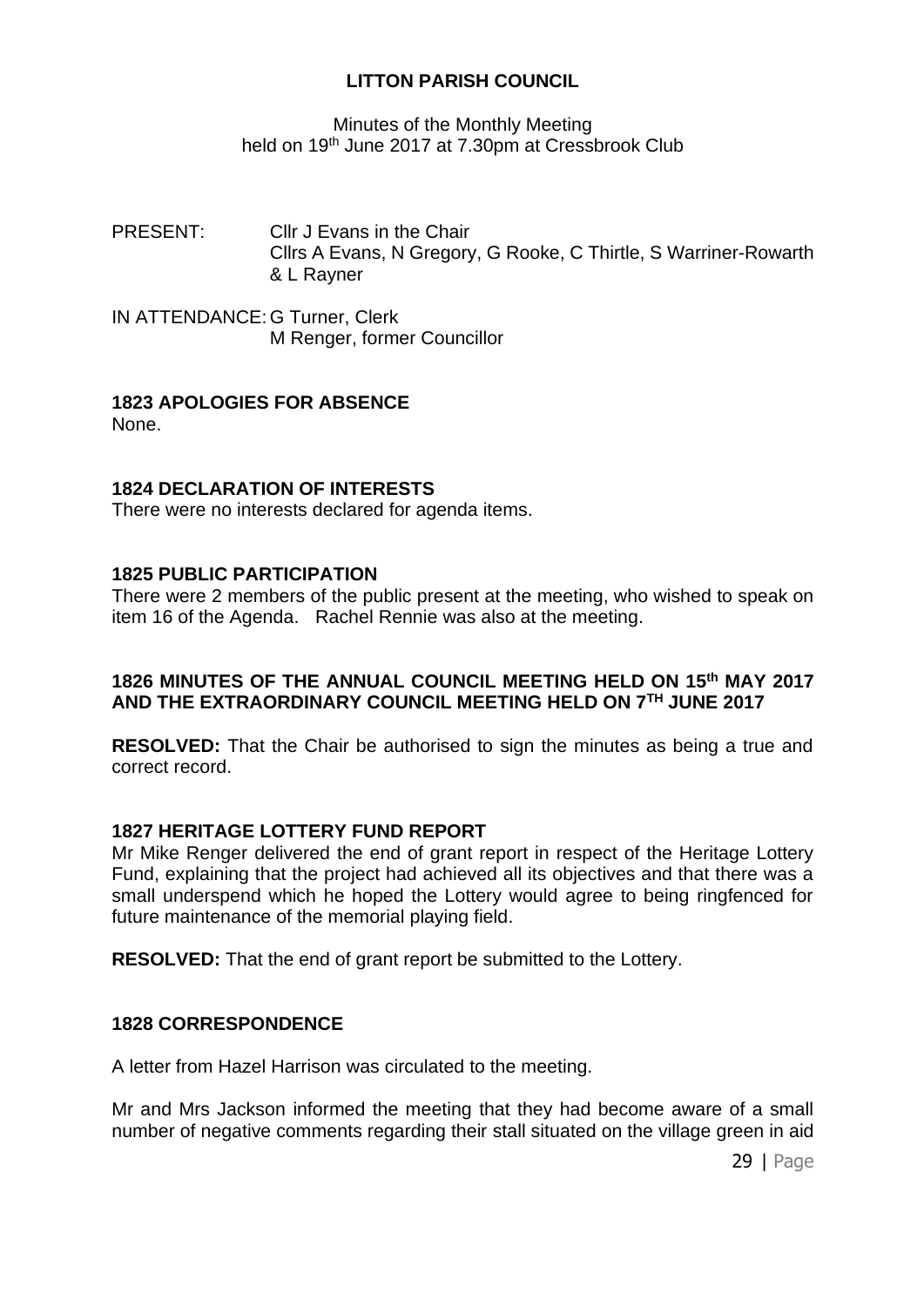of the High Peak Food Bank. They feel passionate about raising funds for this very local charity and stressed that their stall does not permanently damage the green in any way.

**RESOLVED:** The Council will consider the possibility of a licence. In the meanwhile Mr and Mrs Jackson should seek alternative locations in the village for the stall and advise the Council on the outcome.

**IT WAS AGREED:** That the Council will investigate whether there are any third-party liability implications with the stall being on the village green,

**IT WAS FURTHER AGREED:** That the stall can remain on the village green pending the outcome of the above and a decision by the Parish Council.

# **1829 ACTIONS FROM THE LAST MEETING**

**-1651** In respect of the land swap Councillor J Evans reported that the Land Registry require an authorised map prepared by a Surveyor, together with documentation confirming that there are no liabilities on the land and that no party has been forced into the land swap. It is also necessary for each party to act for itself.

**RESOLVED:** That Councillor C Thirtle will contact the owners of Sunnybank to discuss arrangements for applying to the land registry and report back to the Council.

**-1756** Councillor C Thirtle informed the Council that he had received a quote for the repair of the wall at the cemetery and refurbishment of the cemetery gates for £1,500 plus VAT and that he expected to have a further quote for the July meeting.

 **AGREED:** That Councillor J Evans will contact Mr Marsden when he has recovered from his accident to obtain a further quote for the wall repairs at the cemetery.

- **-1766** Councillor J Evans reported that Messrs Scott & Warburton had offered to survey the memorial playing field once the building of the wall is complete.
- **-1804** Councillor Gregory circulated to members an estimate from the handy person in respect of repairing the raised beds in the playground.

**RESOLVED:** That the cost of £120.11 be approved and Councillor Gregory should liaise with the handy person to get the works done.

- **-1805** Councillor J Evans informed members that he had contacted BT requesting the refurbishment of both Litton and Litton Mill telephone boxes.
- **-1807** Councillor Thirtle reported that the Land Registry forms had been completed in respect of finding out who is the current owner of the land on which the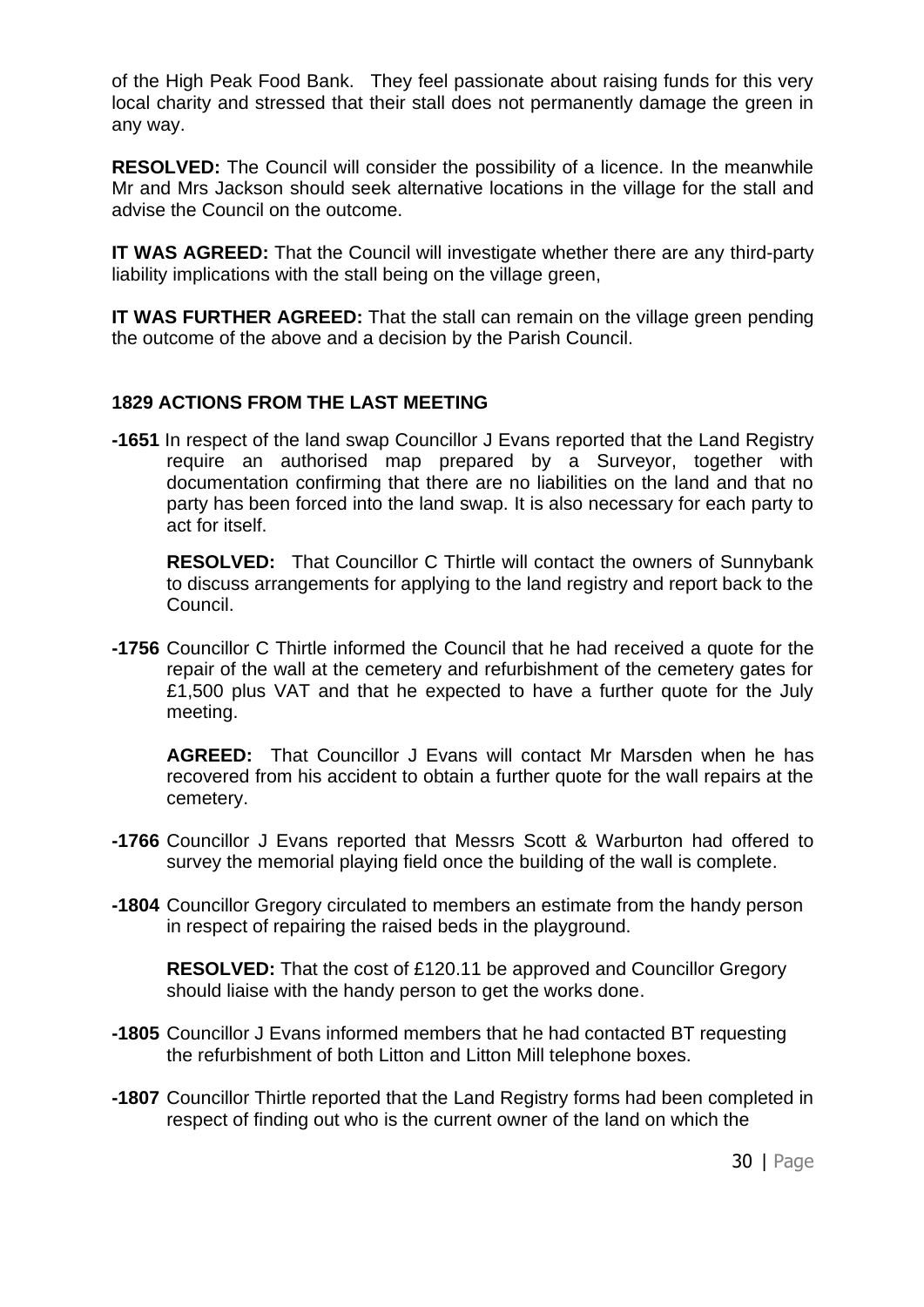Cressbrook War Memorial is sited..

- **-1809** Councillor Gregory reported that the 'no parking' signs were installed at the Hall Lane junction and seemed to be effective.
- **-1821** Councillor J Evans informed the meeting that the playground would be closed, using bollards and tape, from 6pm on Litton Wakes night.
- **-1824** See Minute 1835 below.
- **-1826** The Clerk reported that progress had been made on updating the Fixed Asset Register and that it should be ready for review at the July meeting.

#### **1830 WORKS PROGRAMME 2017/18**

A draft Works Programme was circulated to the meeting.

**RESOLVED:** That the Work Programme for 2017/18 is approved.

#### **MATTERS TO BE DISCUSSED FOLLOWING THE EXCLUSION OF THE PUBLIC AND PRESS**

It was resolved under the Public Bodies (Admission of Meetings act 1960) s1 to exclude members of the press and public to the discussion on item 7 on the Agenda on the grounds that publicity would be prejudicial to the public interest by reason of the confidential nature of the business to be transacted.

#### **1831 VILLAGE GREEN LICENCES**

A draft letter in response to a letter from Favell, Smith & Lawson relating to the vehicular access licences was circulated to the meeting.

**RESOLVED:** That the draft letter be approved, following amendment as discussed at the meeting.

Following the Resolution regarding Agenda item 7 the press and public were readmitted to the meeting.

#### **1832 ROSPA REPORT ON PLAYGROUND**

A Play Area Safety Inspection Report from ROSPA, following the annual inspection of the equipment at the playground, was circulated to the meeting.

**RESOLVED:** That Councillor A Evans will arrange for the equipment to be cleaned.

**IT WAS ALSO RESOLVED:** that Councillor G Rooke will arrange for the loose fixtures and fittings on the climbing frame to be tightened.

**IT WAS FURTHER RESOLVED:** That the Council will look into removing the chain covers on the pod swing to allow for inspection of the chain links.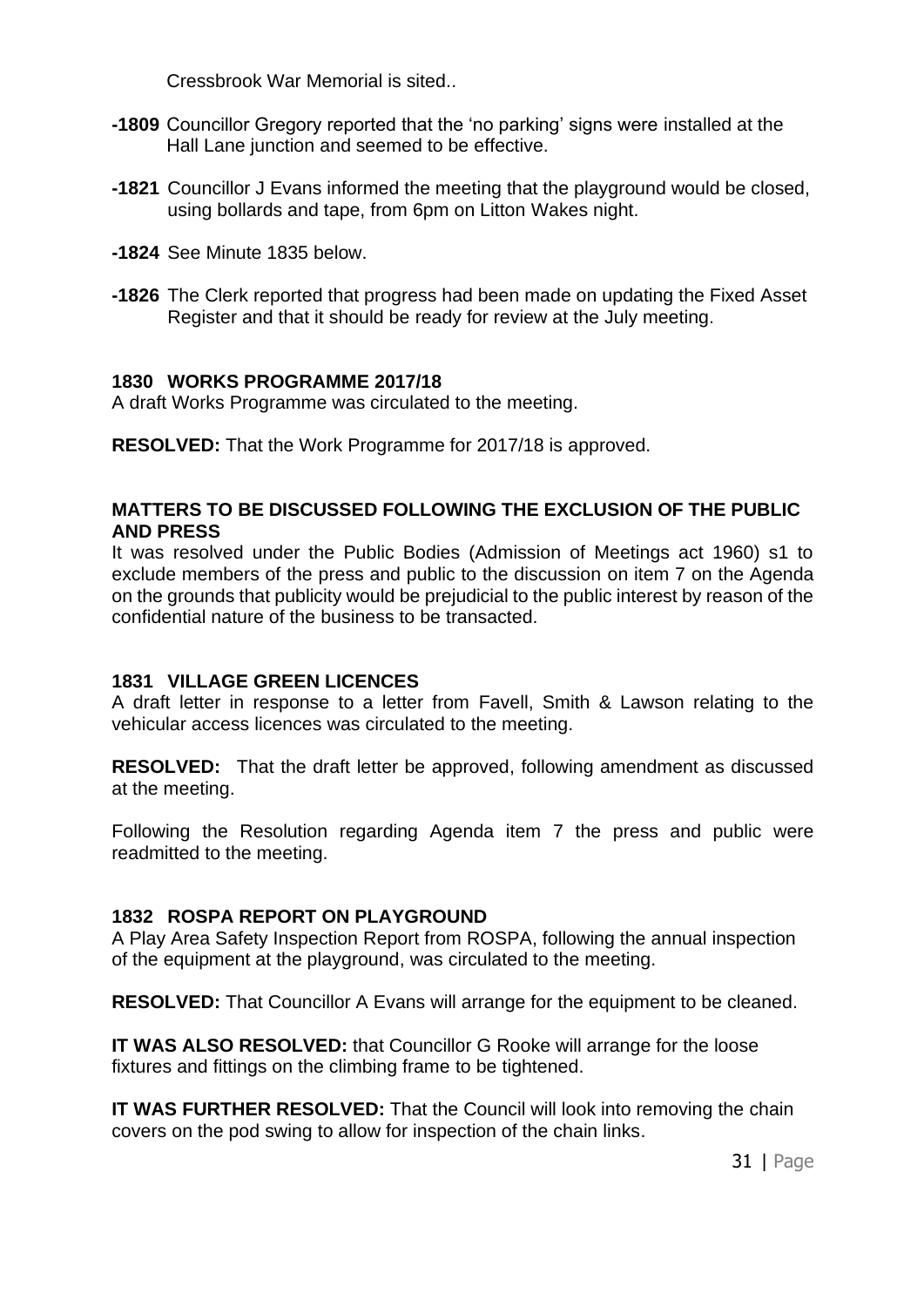# **1833 CEDAR TREE IN LITTON CEMETERY**

Councillor Thirtle informed members that the large cedar tree in the cemetery is dying and is beginning to infect its neighbouring trees.

**RESOLVED:** That the Council will look into removing the tree at the same time as the other tree maintenance in Litton village takes place.

# **1834 HANDY PERSON'S QUARTERLY REPORT**

The hand person's quarterly report and accompanying email were circulated to members.

**RESOLVED:** That the work identified to clear out blocked drains costing £18 be approved.

**AGREED:** That the Council needs to establish the ownership of the wall on Cressbrook village green that needs repairing, as it may not be the Council's responsibility.

**IT WAS ALSO AGREED:** That the handy person be instructed to go ahead and replace the timber edging, where necessary, in the sensory garden.

**IT WAS FURTHER AGREED:** That Councillor Gregory will direct the handy person towards areas that the Council and residents have identified as needing attention.

Councillor Thirtle informed the meeting that residents of Litton Mill had requested that the Council purchase new tubs for the village that the residents can then adopt and plant.

**RESOLVED:** That a budget of £200 be made available for the purchase of 4 tubs and associated peat for Litton Mill.

# **1835 GRASS MOWING CONTRACT**

It was reported that the memorial playing field and village greens had now been cut by TCL with support from Assist Solutions.

**RESOLVED:** That the Council will write to TCL acknowledging that all the greens have now been cut and that the Council will review the performance of the contract at its July meeting with the expectation that the Council will not have to intervene to ensure the contract is undertaken properly during July.

# **1836 PARISH COUNCIL WEBSITE**

It was reported to members that the Council's website is still down.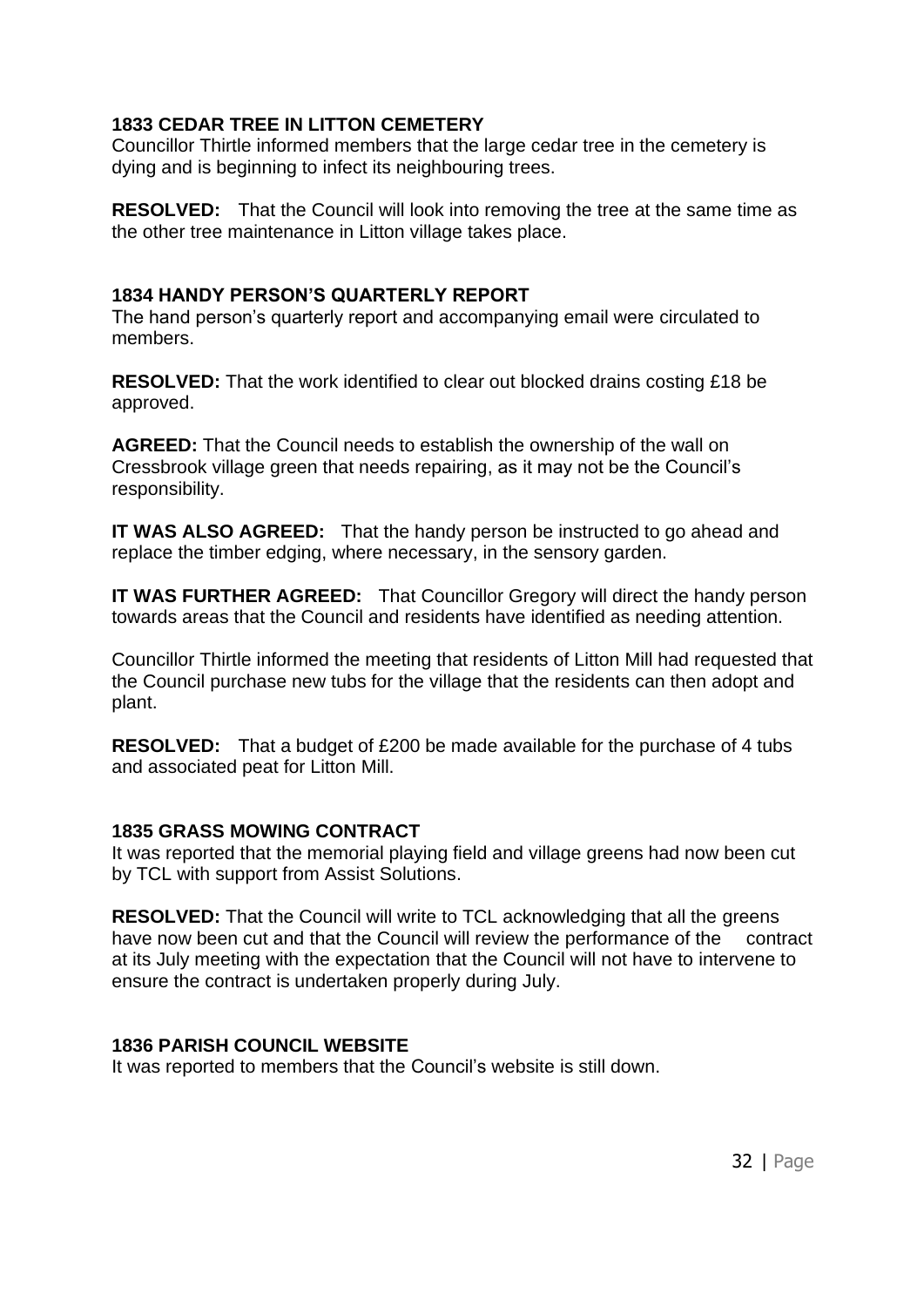**RESOLVED:** That Councillor J Evans and the Clerk with assistance from Rachel Rennie will investigate retrieving the domain name and building a new website over the summer.

# **1837 PLANNING APPLICATIONS**

Planning application NP/DDD/0517/0489 in respect of a two-storey extension on The Hillock, Mires Lane, Litton was circulated to members.

It was noted that no yellow notice had been displayed outside the property and so no one had been advised of the application publicly.

It was also noted that land ownership had been shown incorrectly on the plans with the site of the Hillock embracing a large area of the Village Green.

**RESOLVED:** That the Council write to the PDNPA pointing out the factual errors in the application and the absence of a yellow notice and concluding that on the grounds of multiple errors on the application forms the application should be withdrawn

**IT WAS AGREED:** That while the Council has no objection to the proposed extension it would expect the PDNPA to consider the impact on the view from Litton Edge and the overall mix of housing stock in the village. However, the inaccuracies in the application and the absence of any permission to carry building materials over the village green means that the application should be withdrawn.

# **1838 FINANCE (SCHEDULE OF ACCOUNTS ATTACHED)**

The Clerk submitted accounts for which cheques numbered 1527 to 1536 in the sum of £4,380.30 had been drawn.

**RESOLVED:** That the cheques be signed and the accounts to which they relate be paid.

**IT WAS AGREED:** That cheque number 1524 in respect of TCL's April invoice for mowing and strimming would now be paid.

There being no further business the Chair declared the meeting closed at 10.17pm.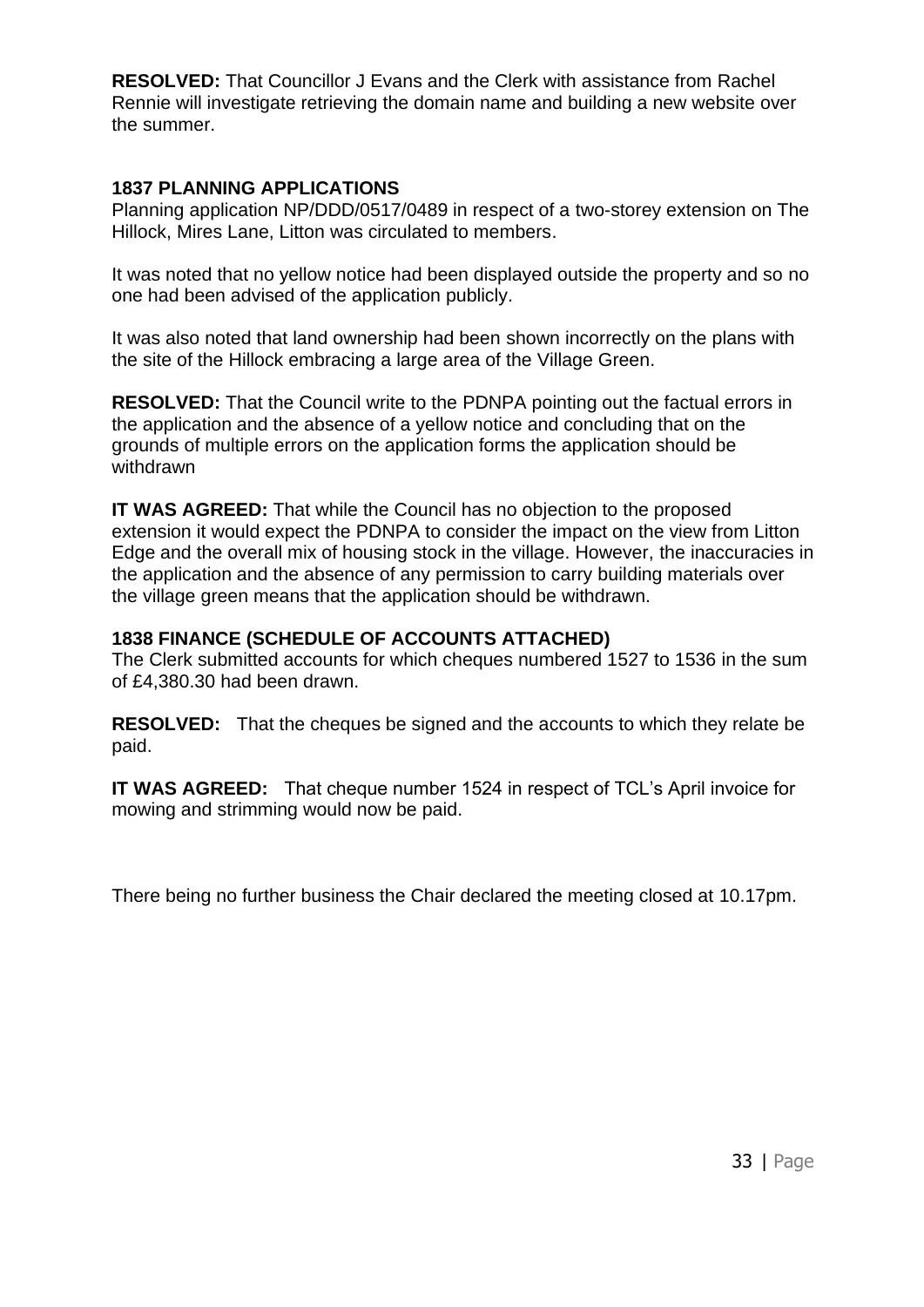Minutes of the Extraordinary Council Meeting held on Wednesday 7<sup>th</sup> June 2017 at 7pm, at Cressbrook Village Centre

**PRESENT:** Cllr J Evans in the Chair Councillors A Evans, Gregory, Rooke, Thirtle, Warriner-Rowarth

**IN ATTENDANCE:** Ms G Turner, Clerk

# **1814 APOLOGIES FOR ABSENCE**

None.

# **1815 DECLARATION OF MEMBER INTERESTS**

There were no interests declared for agenda items.

# **1816 PUBLIC PARTICIPATION**

Ms Rachel Rennie and Mrs Lynne Rayner attended the meeting.

# **1817 CO-OPTION OF PARISH COUNCILLOR**

**RESOLVED:** To appoint Lynne Rayner as a co-opted Parish Councillor.

# **1818 WORK OF THE PARISH COUNCIL**

The Chair explained that the purpose of the meeting was to outline the Council's decision making processes for new and recently appointed Councillors and to gain agreement on the administration of the Council going forward.

# **1819 OPERATION OF THE PARISH COUNCIL**

A document outlining the aims, values and responsibilities of the Council and Councillors was circulated.

**RESOLVED:** That the document be adopted.

# **1820 STANDING ORDERS APPENDIX 2**

A copy of Appendix 2 of the Council's Standing Orders was circulated for review.

**RESOLVED:** That Appendix 2 of the Council's Standing Orders be approved, subject to minor amendment, as discussed at the meeting.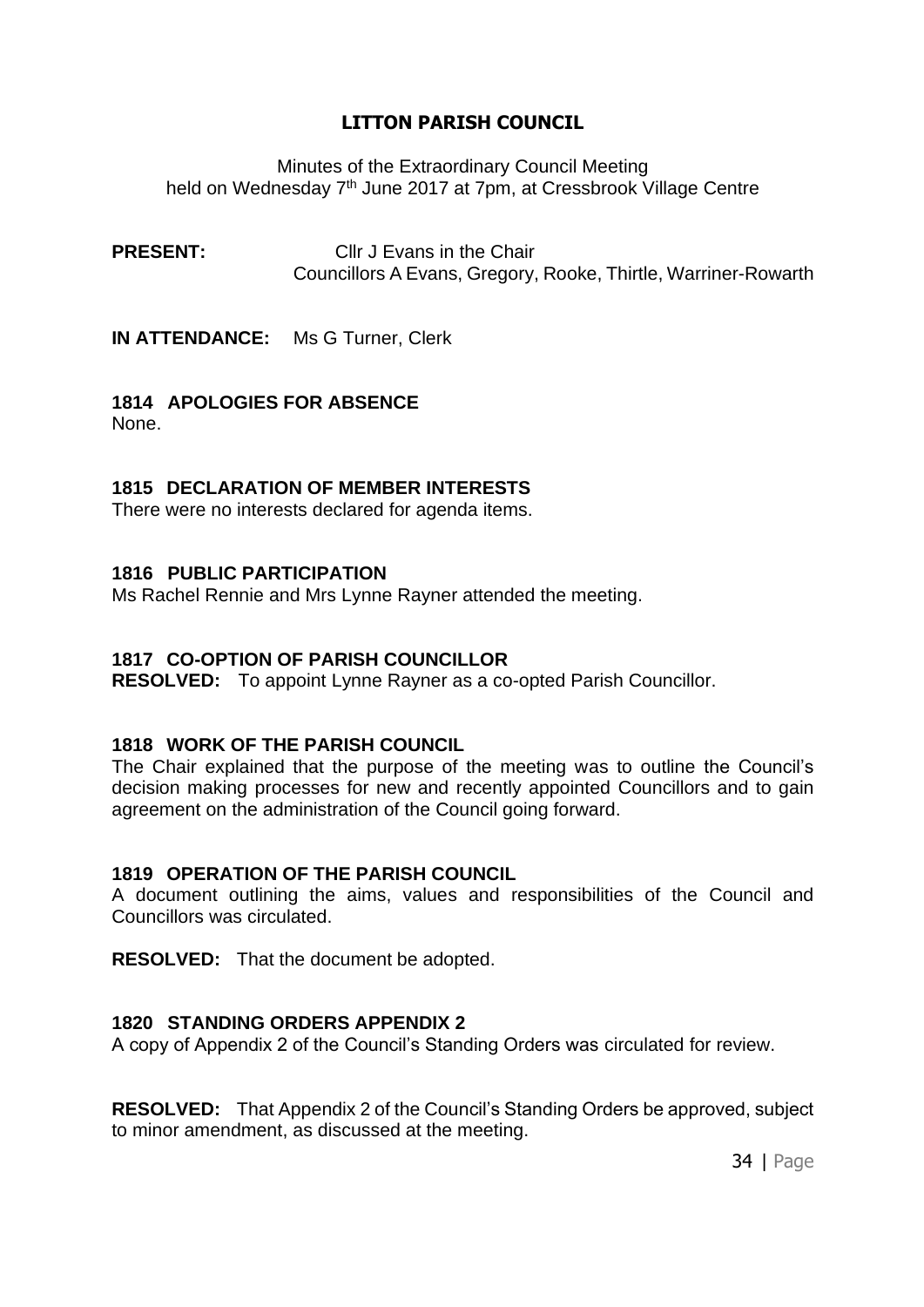# **1821 WORK PLAN 2016/17**

A copy of the 2016/17 work plan and Annual Parish Meeting notes were circulated to members.

**IT WAS AGREED:** That Councillor Thirtle will create a draft work plan for 2017/18, based on comments received at the Annual Parish Meeting in March, for circulation at the June meeting.

# **1822 RESPONSIBILITIES OF COUNCILLORS AND CLERK**

A list of the Clerk and Councillors responsibilities and Council policies were circulated to members and Councillors were asked to take ownership of the policies/tasks not currently identified as the responsibility of the Clerk.

**RESOLVED:** That document be approved following updating as discussed.

There being no further business the Chairman declared the meeting closed at 9.20pm.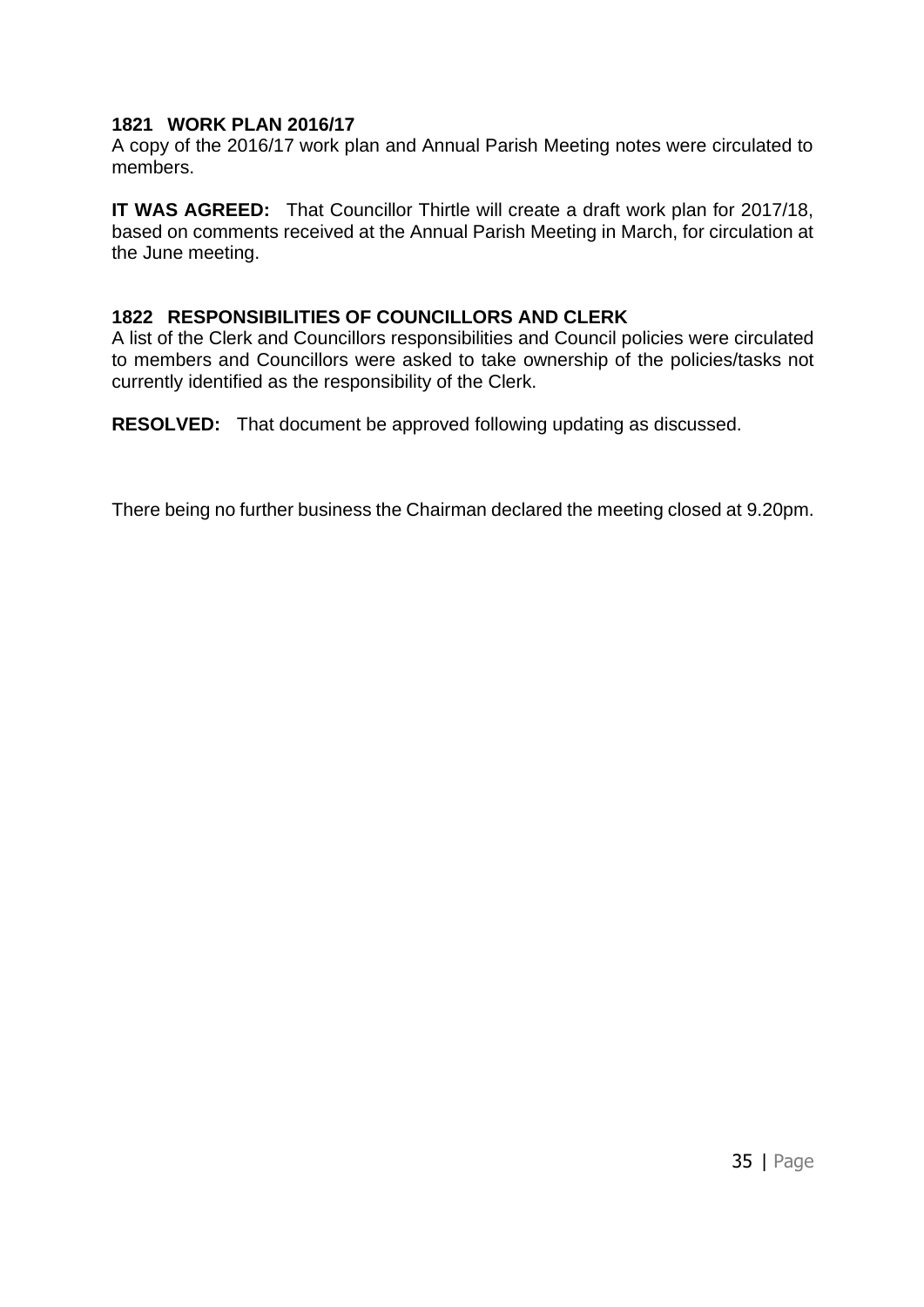Minutes of the Annual & Monthly Meeting held on 15<sup>th</sup> May 2017 at 7m at Litton Village Hall

PRESENT: Cllr J Evans in the Chair Cllrs A Evans, N Gregory, G Rooke, C Thirtle, S Warriner-Rowarth

IN ATTENDANCE: G Turner, Clerk

### **1814 ELECTION OF CHAIR**

The first item of business transacted was the election of Chair. Councillor C Thirtle proposed and Councillor S Warriner-Rowarth seconded that Councillor J Evans be elected as Chair.

There being no further nominations it was therefore

**RESOLVED:** That Councillor J Evans be elected as Chair of the Parish Council for the period to the next Annual Meeting of the Council.

Councillor Evans took the Chair.

#### **1815 ELECTION OF VICE CHAIR**

Councillor C Thirtle proposed and Councillor N Gregory seconded that Councillor S Warriner-Rowarth be elected as Vice Chair.

There being no further nominations it was therefore

**RESOLVED:** That Councillor S Warriner-Rowarth be elected Vice Chair of the Parish Council for the period to the next Annual Meeting of the Council.

#### **1816 DECLARATION OF INTERESTS**

Councillor Warriner-Rowarth declared an interest in agenda item 12 Grass Cutting Contract as her husband is a grass cutting contractor.

#### **1817 PUBLIC PARTICIPATION**

There were 2 members of the public present at the meeting.

Mrs Brown spoke about the grass cutting contract and her dissatisfaction with the haphazard way the village greens in the parish are being cut by the current contractors.

**IT WAS AGREED:** That as the grass cutting contract was item 12 on the agenda, the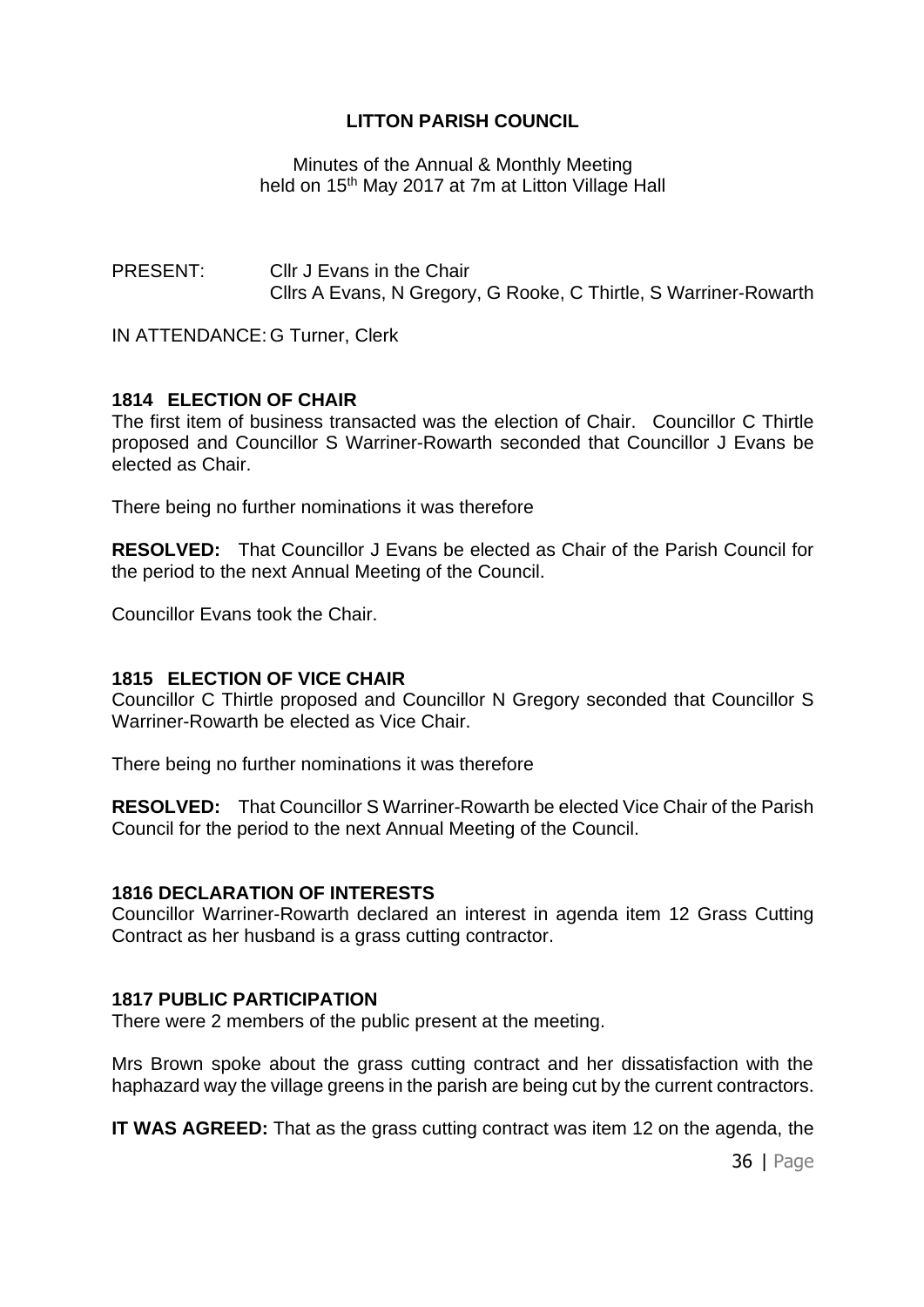issue raised would be considered under this item.

Councillor Thirtle advised that the PCSO had informed him that there had been one call for service, in respect of speeding in Litton Mill, in the last couple of months.

Councillor Warriner-Rowarth asked members to advise the wider community to be vigilant as there had been a recent burglary in Litton and a number of mountain bikes had also been stolen from properties in the area.

# **1818 MINUTES OF THE FULL COUNCIL MEETING HELD ON 24th April 2017**

**RESOLVED:** That the Chair be authorised to sign the minutes as being a true and correct record.

# **1819 ACTIONS FROM THE LAST MEETING**

**-1651 RESOLVED:** To defer progress on the Sunnybank Lease Agreement to the June meeting.

# **MATTERS TO BE DISCUSSED FOLLOWING THE EXCLUSION OF THE PUBLIC AND PRESS**

It was resolved under the Public Bodies (Admission of Meetings act 1960) s1 to exclude members of the press and public to the discussion on action 1723 under item 5 on the Agenda on the grounds that publicity would be prejudicial to the public interest by reason of the confidential nature of the business to be transacted.

Subsequent to discussion following a letter received from Favell, Smith & Lawson relating to the vehicular access licences it was

**-1723 RESOLVED:** To respond to Favell, Smith & Lawson's letter in the manner discussed and to further engage with those residents affected by the licence agreements.

Following the Resolution regarding Agenda item 5, action 1723 the press and public were readmitted to the meeting.

**-1756** Councillor Thirtle informed members that he had contacted two local firms in relation to obtaining quotes for the repair and refurbishment of the cemetery gates.

 **AGREED:** That Councillor J Evans will contact Mr Marsden to get a quote for the wall repairs at the cemetery.

**-1766** Councillor Thirtle reported that he had met with Mr Broadhurst and the Council's walling contractors to mark the positioning of the north wall boundary wall.

**RESOLVED:** That Councillor J Evans will arrange for a survey of the memorial playing field and its new boundary, using the church as a reference point.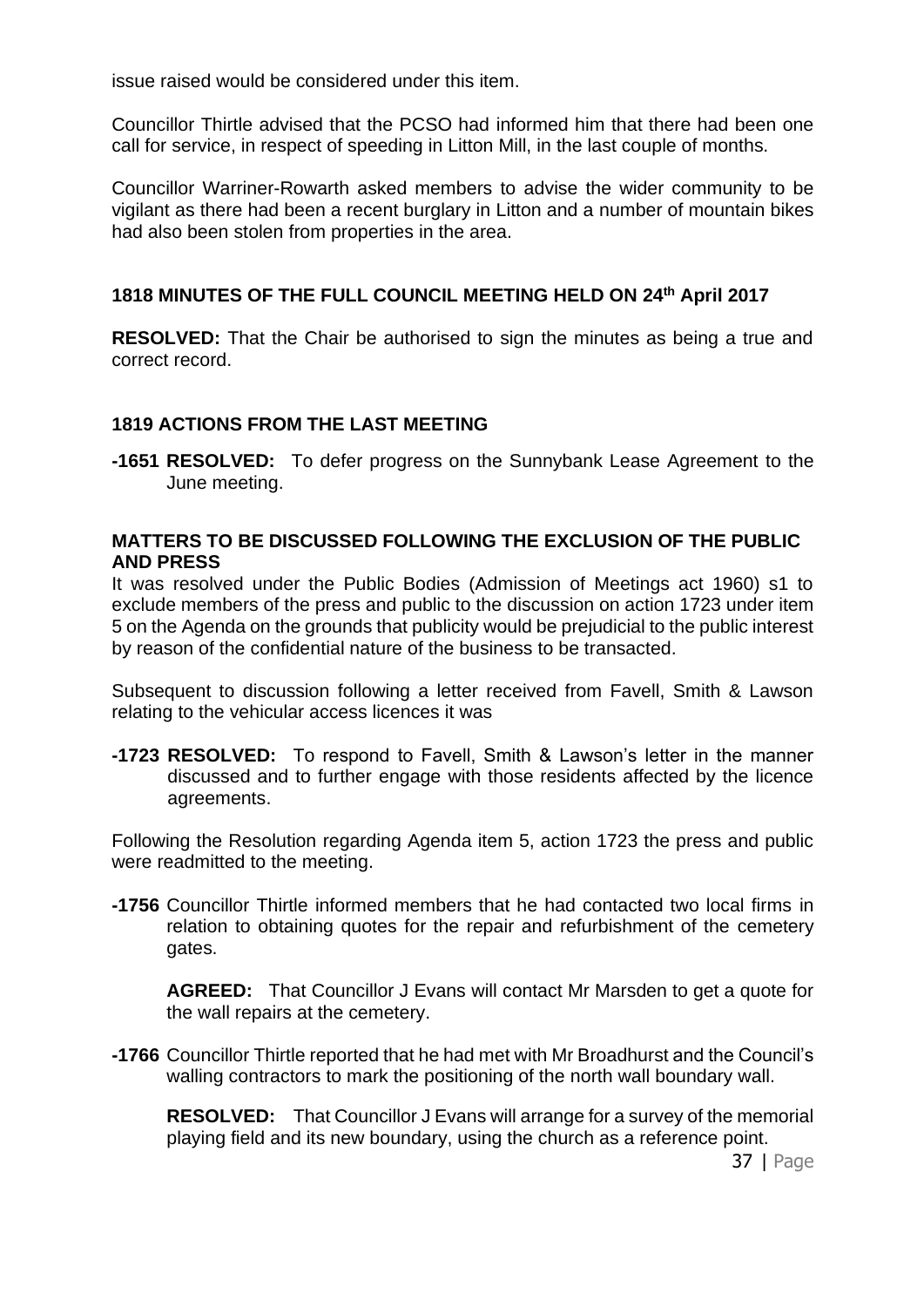**-1784** Councillor J Evans informed members that Friends of Litton had requested that the Council invoice them for the agreed sum of £500 in respect of tree maintenance on the village greens.

**RESOLVED:** That the clerk will invoice Friends of Litton the agreed amount of £500 before the end of the month.

**IT WAS AGREED:** That Councillor Gregory will take on the responsibility of maintenance of the trees on Litton village greens.

**IT WAS ALSO RESOLVED:** That Councillor Gregory will engage with residents most affected by the project with a view to putting forward a proposal at July's monthly meeting.

**-1804** Councillor Thirtle informed the members that, subsequent to the Council's letter, he had spoken with the handy person regarding the Council's requirements around quotes for additional works.

Councillor Warriner-Rowarth stated that she had met with Mrs H Gregory to discuss the coppicing of the hazel trees along her boundary with the playground.

**RESOLVED:** That before the coppicing work is carried out Mrs Gregory will be consulted on the severity of it, with the trees being marked at the agreed level.

Councillor Gregory stated that he had met with the handy person to discuss the raised beds in the sensory garden.

**IT WAS FURTHER RESOLVED:** That Councillor Gregory will provide an update at the June meeting.

**-1805** Councillor J Evans informed members that BT had confirmed that the telephone box in Litton would continue to be operational and maintained by BT.

**RESOLVED:** That the Council will email BT requesting the refurbishment of both Litton and Litton Mill telephone boxes.

**-1806** Councillor Rooke informed the meeting that he had re-seeded the area outside the school where the grass on the village green had been worn away and would work on other worn areas of the village greens in the course of the next month. Councillor Rooke also requested that the Council increase the £10 budget for grass seed to £20 to enable him to also re-seed the corner of the village green in front of Litton Village Hall.

**RESOLVED:** That the budget for grass seed be increased to £20.

**-1807** Councillor Thirtle stated that he had been in touch with the Land Registry regarding establishing who owns the land that the war memorial sits on and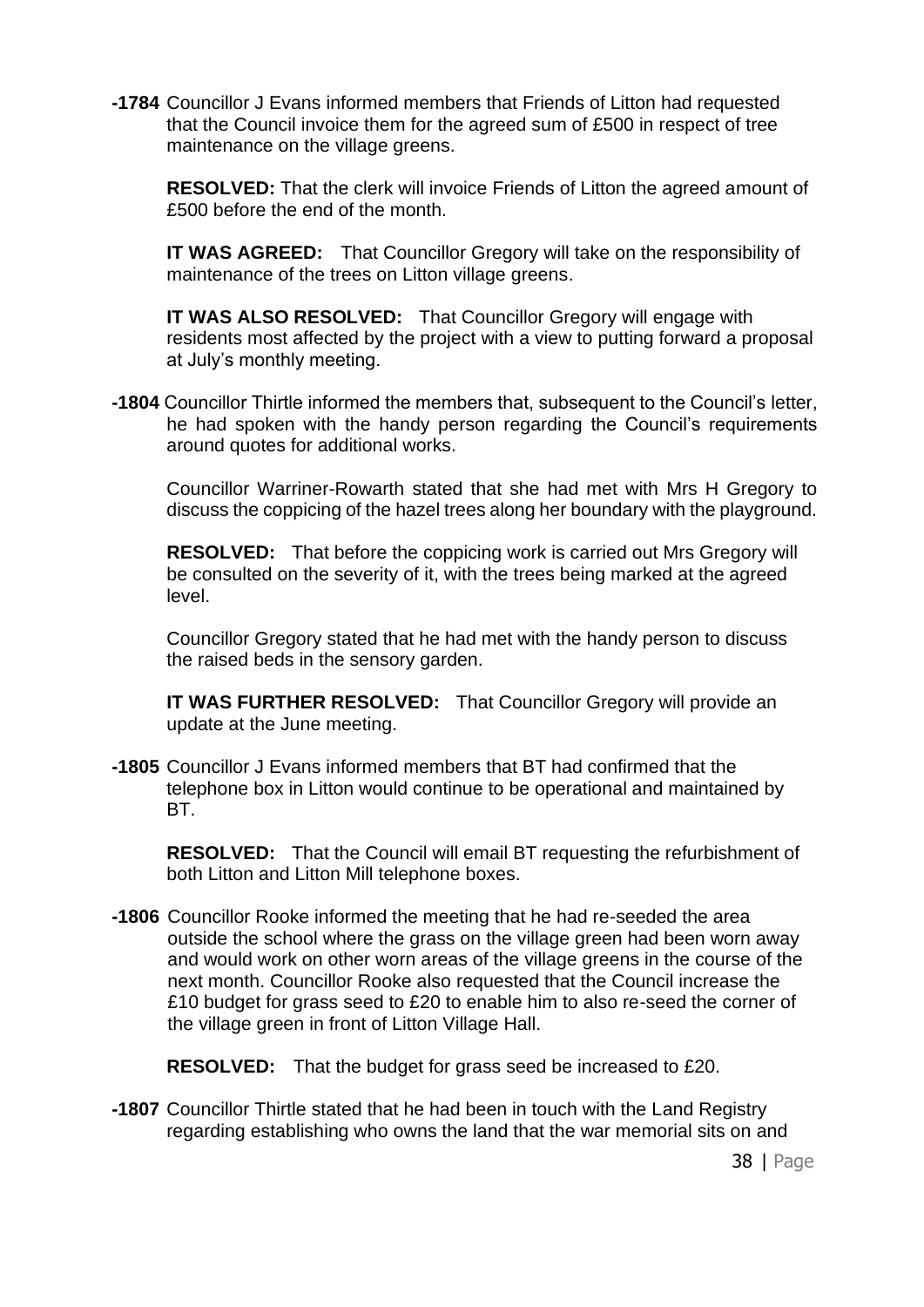intends to get the forms sent off before the next meeting.

- **-1809 IT WAS AGREED:** To defer an update on the parking notice at Hall Lane junction in Litton to the June Meeting.
- **-1813** Members where informed that the Council is waiting for a response from DDDC on who is responsible for maintaining the boundary wall at the playground.

# **1820 OUTCOME OF THE ANNUAL PARISH MEETING AND THE WORKPLAN 2016/17**

Councillor J Evans stated that following an appeal at the APM Richard Matthewman had offered to sponsor a flower tub in Litton and had also offered to help on any relevant projects.

**IT WAS AGREED THAT:** The APM notes be approved.

**IT WAS FURTHER AGREED:** That all the roles within the Council should be refreshed and a new work plan devised at an extraordinary general meeting to be held prior to the June monthly meeting.

# **1821 WAKES – LITTON NIGHT MARSHALLING OF PLAYGROUND**

Councillor A Evans raised concerns about youths using the playground during Litton Night and causing a disturbance, as they had in previous years.

**RESOLVED:** That the Playground will be closed at 6pm on Litton Night as well as the area in front of the playground, to minimise disturbance to the neighbouring properties.

**IT WAS FURTHER RESOLVED:** To request that Friends of Litton provide marshalls to ensure that nobody goes into the playground once it is closed.

# **1822 COUNCILLOR VACANCIES**

The clerk reported that 3 councillor applications had been received for the current casual vacancy.

**RESOLVED:** That the 3 applicants be invited to the extraordinary general meeting in order that the Council can gauge how they and the current Council can work together going forward.

# **1823 SET ASIDE LAND FOR NATURE**

Councillor Thirtle proposed to members that an area at the top of the playground be set aside for nature.

**RESOLVED:** That Councillor Thirtle will develop the idea further.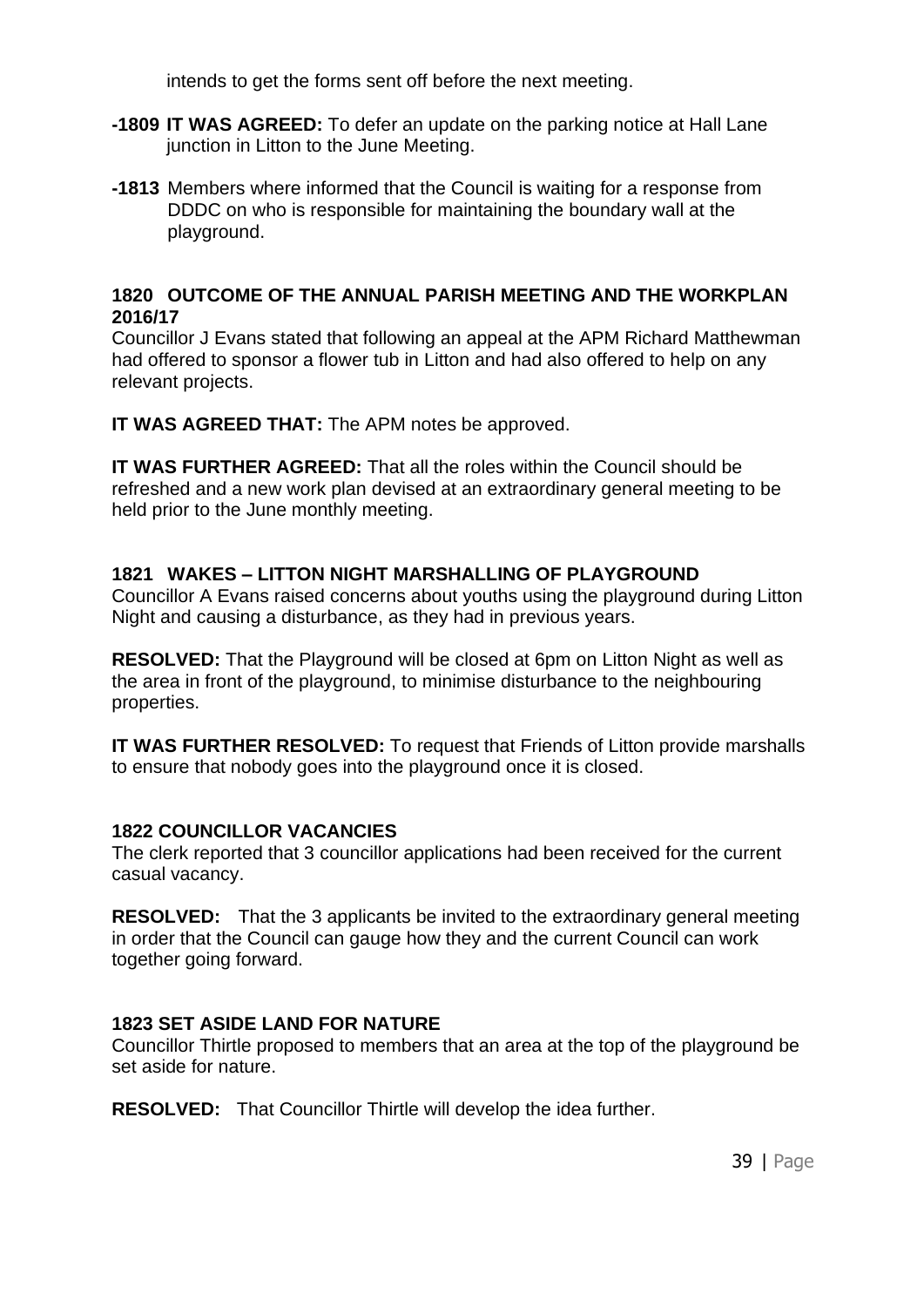# **1824 GRASS CUTTING CONTRACT**

Councillor Warriner-Rowarth reported that following a number of complaints from residents about the cutting of the grass on the village greens she had contacted the contractors TCL and arranged for Councillor John Evans to meet with them to walk through the village greens and explain the Council and residents' concerns.

Members were also informed that subject to the Council's approval, a contingency plan for the short-term mowing of the village greens had been arranged if it proved necessary to terminate the TCL contract with immediate effect.

**RESOLVED:** That TCL will be informed at the forthcoming meeting that if the cutting of the village greens is not being completed to the satisfaction of the Council by its June monthly meeting then the contract will be terminated.

**IT WAS FURTHER RESOLVED:** That should TCL's contract be terminated then James Warriner should be asked to take over the contract until it can be re-tendered and a new contractor appointed. This is to be subject to the Council's final approval based on a written report setting out the full justification for James Warriner's appointment.

#### **1825 RISK ASSESSMENT REVIEW**

The Council's current risk assessment was circulated to members.

**RESOLVED:** That following minor amendment as discussed the risk assessment be approved for the next 12 months.

# **1826 FIXED ASSET REVIEW**

The Council's fixed asset register was circulated to members.

**RESOLVED:** That review of the fixed asset register be deferred until the June meeting.

# **1827 ANNUAL INSURANCE RENEWAL**

A summary of 3 insurance quotes was presented to members.

**RESOLVED:** That the Council will enter into a 3 year binding agreement with Inspire in order to take advantage of a 5% reduction in annual premiums.

# **1828 FINANCE (SCHEDULE OF ACCOUNTS ATTACHED)**

The Clerk submitted accounts for which cheques numbered 1521 & 1526 in the sum of £844.84 had been drawn.

**IT WAS AGREED:** That cheque number 1524 in respect of TCL's April invoice for mowing and strimming is withheld.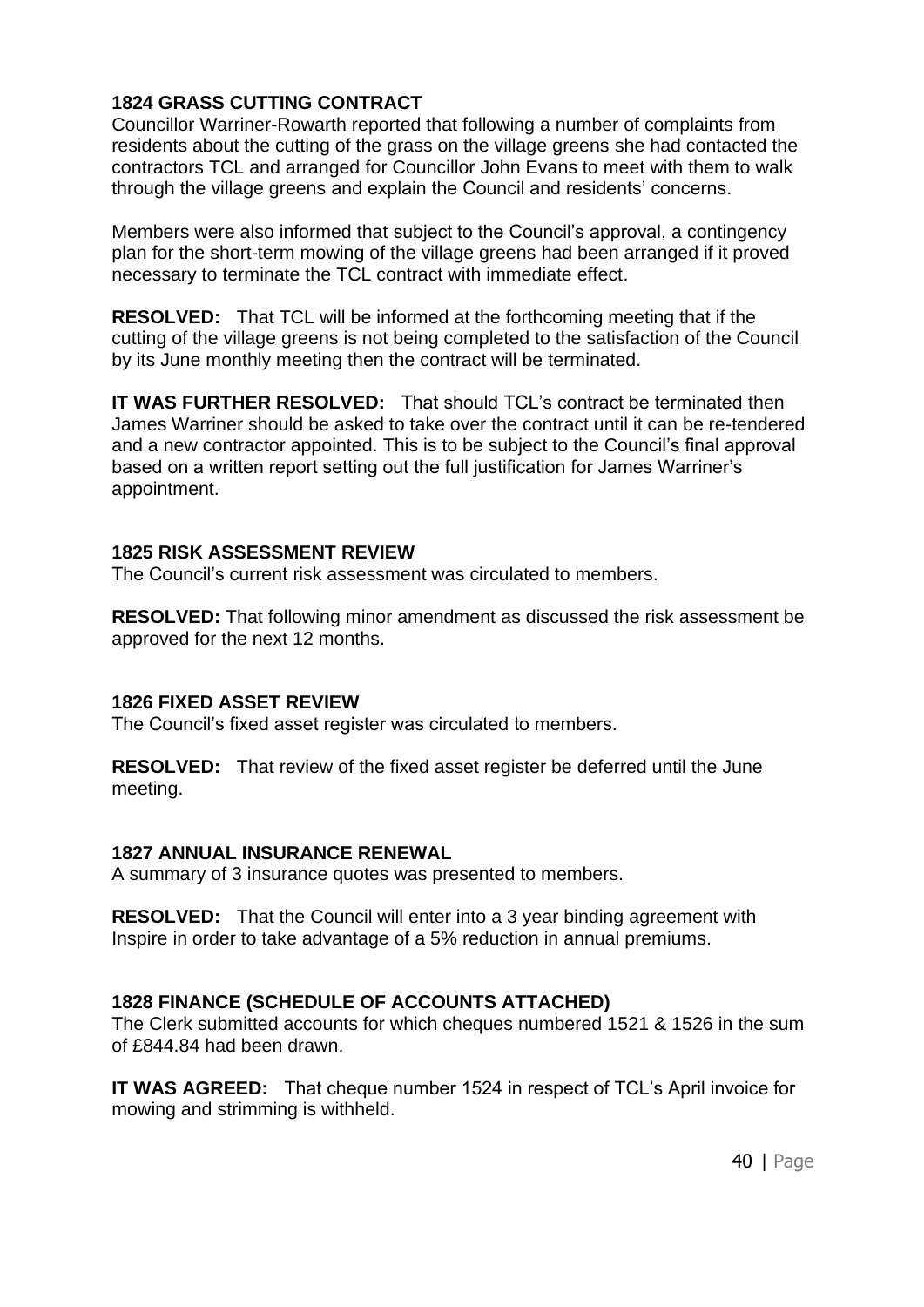**RESOLVED:** That the remaining cheques be signed and the accounts to which they relate be paid.

Sections 1 and 2 of the Annual Return 2016/17 were circulated to members.

**RESOLVED:** That the Annual Governance Statement, Section 1 of the Annual Return is approved.

**IT WAS ALSO RESOLVED:** That the Accounting Statements, Section 2 of the Annual Return are approved.

There being no further business the Chair declared the meeting closed at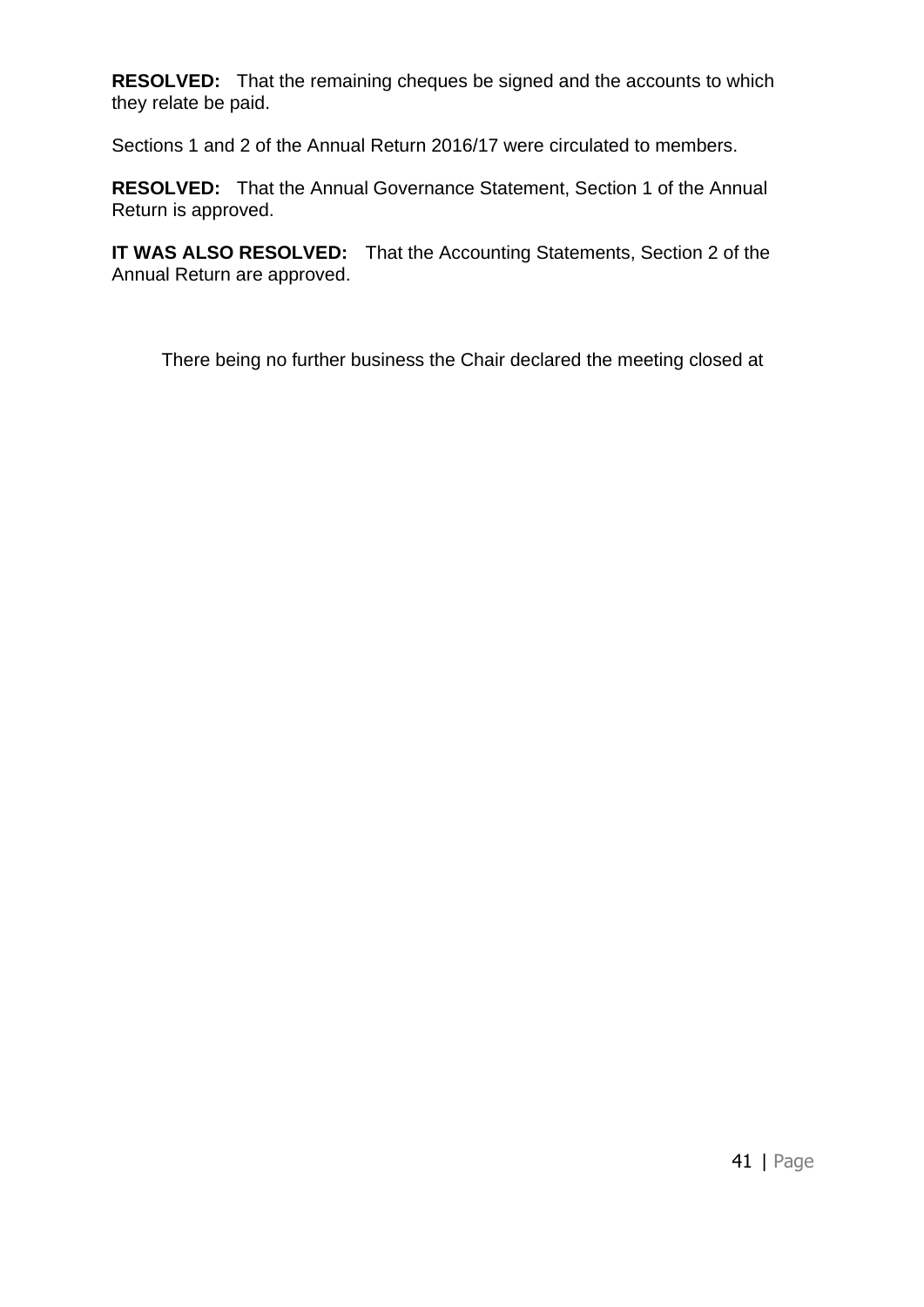Minutes of the Monthly Meeting held on 24<sup>th</sup> April 2017 at 7.30pm at Cressbrook Club

PRESENT: Cllr C Thirtle in the Chair Cllrs A Evans, J Evans, N Gregory, G Rooke, S Warriner-Rowarth

IN ATTENDANCE: G Turner, Clerk

# **1800 DECLARATION OF INTERESTS**

There were no interests declared for agenda items.

#### **1801 PUBLIC PARTICIPATION**

There were 4 members of the public present at the meeting.

The Chair advised that he had not received an update from the PCSO during the month but that he was now back at work after his illness.

# **1802 MINUTES OF THE FULL COUNCIL MEETING HELD ON 20th March 2017**

**RESOLVED:** That the Chair be authorised to sign the minutes as being a true and correct record.

# **1803 ACTIONS FROM THE LAST MEETING**

**-1651** A copy of the signed boundary and screening agreement was circulated to members. It was noted that the agreement had been amended in pen, in order to clarify the boundary screening proportions, prior to signature by Neil and Kerry Burrows.

**RESOLVED:** That the additional clarification in pen on the screening agreement is acceptable to the Council.

**RESOLVED:** That Councillor J Evans will contact the Land Registry regarding progressing to the next step in light of the signed agreement.

- **-1723 RESOLVED:** To defer village green vehicular access agreements to the May meeting.
- **-1756 RESOLVED:** To defer to the May meeting the update on quotes for repairing the pedestrian and vehicle gates at the cemetery.

**AGREED:** That the clerk will contact the landowners adjacent to the cemetery asking them to report any maintenance required on the cemetery boundary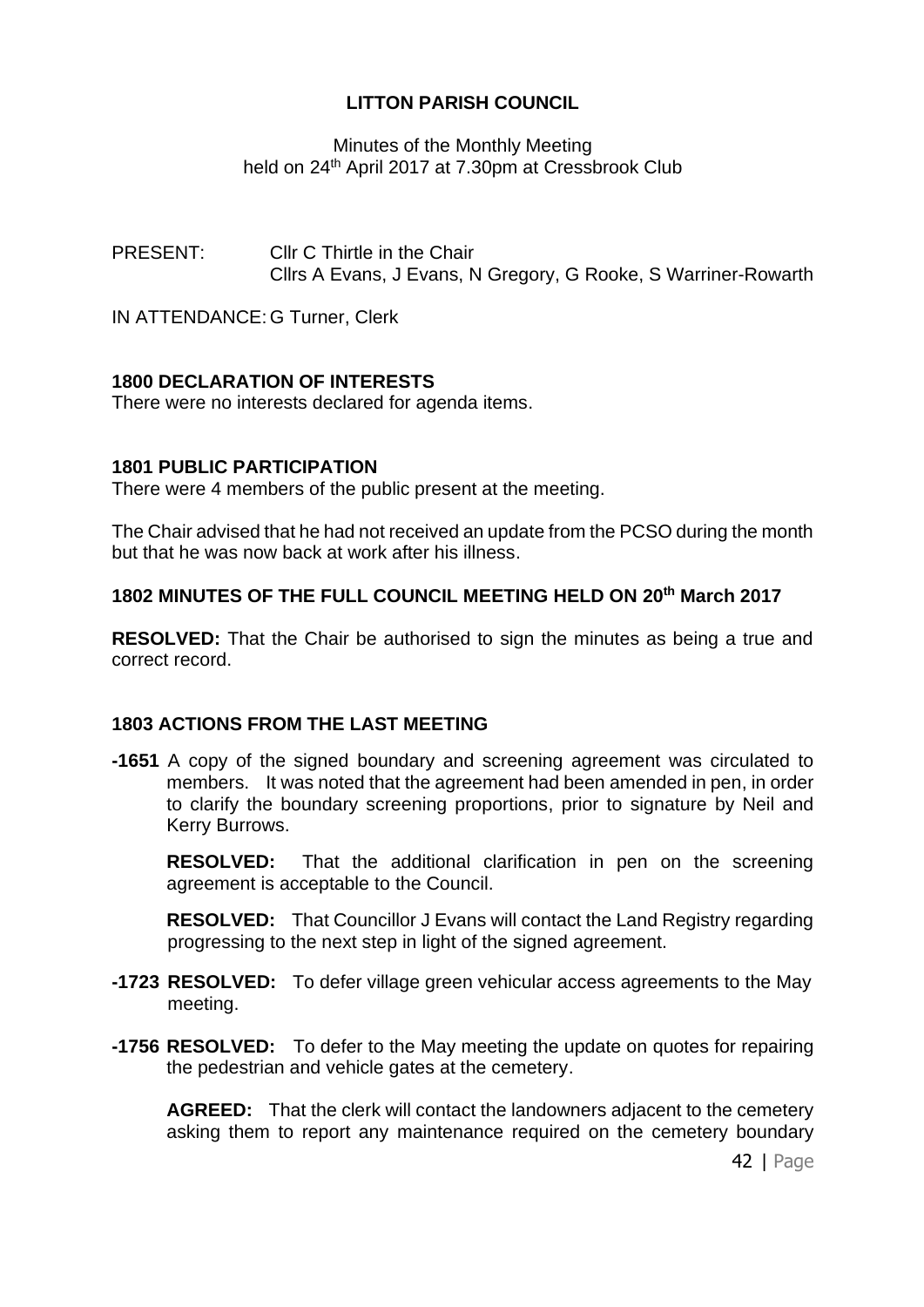walls to the Council so that the required work can be carried out.

**-1766** Councillor Thirtle reported that he had met with Mr Broadhurst to discuss the positioning of the north wall boundary wall.

The following proposal was circulated to the members for consideration.

*'That the boundary agreed is based upon the position of the original dry stone wall removed by the Council under the 1973 Oven Agreement. The new dry stone wall to be built will be the sole property and responsibility of the Council, and the foundations will be entirely on its land. The new wall will run uninterrupted between the existing dry stone walls of the Playing Field, and will be built with its far side (from the Council's perspective - as viewed from the Playing Field) running along a line taken from the front faces (again as viewed from the Playing Field) of the currently installed gate posts. The wall will be properly constructed to a good standard.*

*The line of the boundary as set out above takes into consideration physical evidence on the ground, an aerial photograph dated 10/10/1970, and surveys commissioned by both parties.*

*If the boundary proposal above is agreed by the Council, the Council is also agreeing to drop all claims of damages against Mr Broadhurst relating to legacy issues such as the laying of the hardcore track over the Playing Field. In turn, Mr Broadhurst will drop all claims to a right of way directly onto and across the Playing Field from his property.*

*If the boundary proposal is agreed by the Council, there will be a site meeting between Mr Broadhurst, Councillor Thirtle and the Council's contractors prior to work commencing. Following the site meeting, Mr Broadhurst will remove (at his own expense) the field gate and associated gate posts currently installed. Mr Broadhurst will allow the Council's contractors access to his land such that they can construct the wall from both sides.'*

A vote on this item was taken with 5 in favour of the proposal and Councillor A Evans against.

**AGREED:** That the proposal is accepted by the Council.

**RESOLVED:** That the distance from the Church to the new stone wall is noted on the memorial playing field deeds.

**IT WAS ALSO RESOLVED:** That Councillor J Evans will contact the walling contractors to obtain a timeframe for building the wall.

- **-1784** Councillor G Rooke reported that Friends of Litton had asked three questions regarding the proposed tree maintenance on the village green in front of the village hall, which had been discussed at the Annual Parish Meeting in March.
	- (1) Does the quote include VAT?
	- (2) Are any more consultations with residents proposed?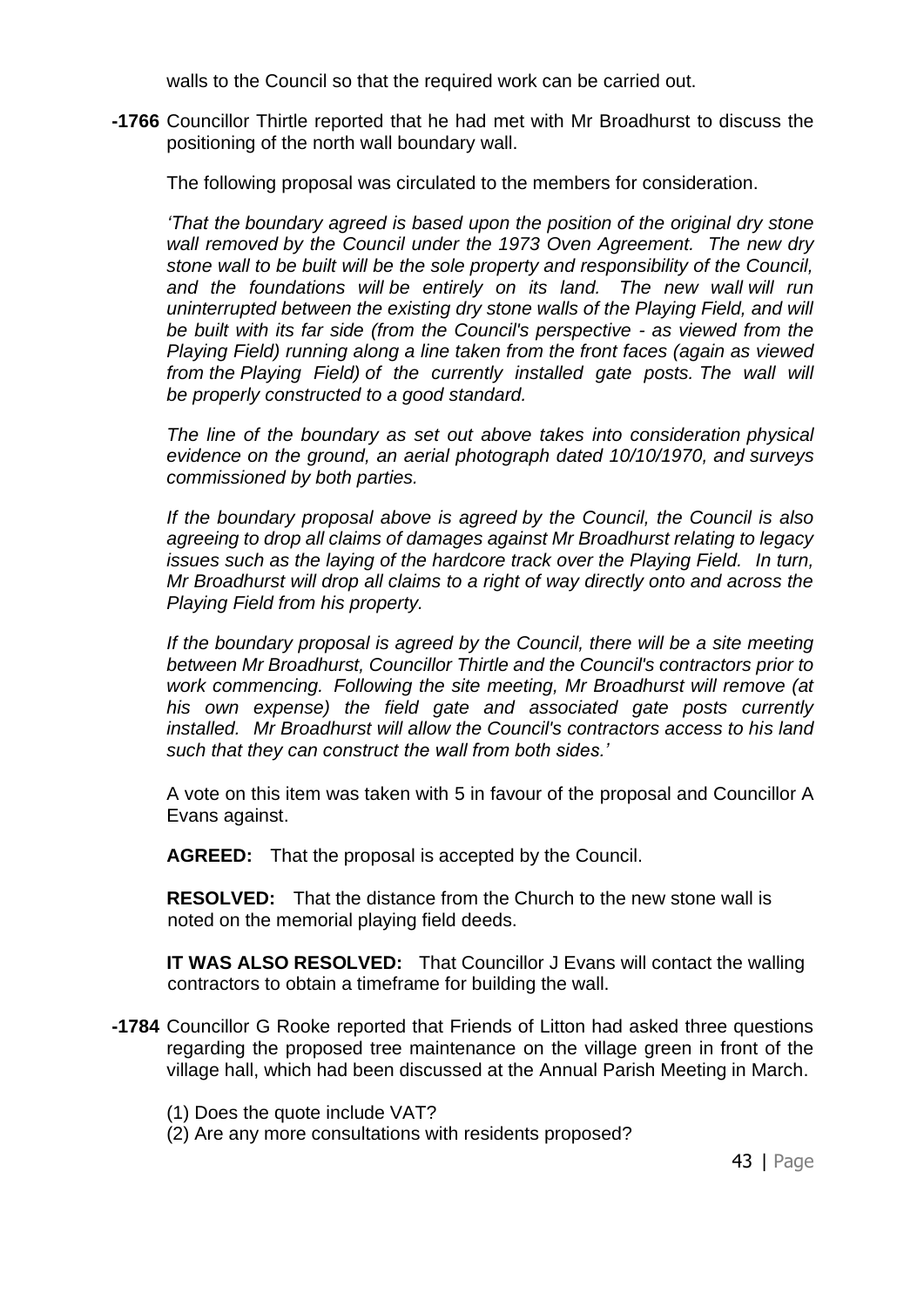(3) Has the council received any complaints about the proposal, other than the original email complaint read out at the Annual Parish Meeting.

**RESOLVED:** That Councillor J Evans will contact Friends of Litton to give suitable reassurance that the council will work through the proposals carefully in consultation with residents before a final decision is made.

**1804 HANDY PERSON PROGRESS REPORT & ADDITIONAL TASKS IDENTIFIED** A quarterly report was circulated to the meeting with a request for additional tasks to be considered.

**RESOLVED:** That the unbudgeted labour hours incurred on the playground wood chip resurfacing work of £96 be paid.

**IT WAS ALSO RESOLVED:** That the clerk write to the handyperson seeking a more detailed breakdown of costs and labour etc, for those tasks currently under consideration as well as all future quotes for additional works.

**IT WAS AGREED:** That due to the expense, the council is not minded to replace the raised beds in the sensory garden and therefore Councillors Gregory and Warriner-Rowarth will meet with Sophie with a view to exploring more cost effective plans.

**IT WAS FURTHER AGREED:** That Councillor Warriner-Rowarth will meet with Helen Gregory to discuss the coppicing of the 6 hazel trees along her boundary with the playground.

#### **1805 TELEPHONE BOXES**

It was noted that Cressbrook telephone box has been repainted by its residents.

**RESOLVED:** That Councillor Evans will email BT to get clarity on whether Litton telephone box is to be decommissioned.

# **1806 RESEEDING OF VILLAGE GREENS**

**RESOLVED:** That Councillor Rooke reseed the village green near Litton School where the grass has been worn away and that a budget of £10 be allocated for grass seed.

#### **1807 CRESSBROOK WAR MEMORIAL**

**RESOLVED:** That Councillor Thirtle will investigate with the Land Registry what is needed to establish who owns the land that the war memorial sits on.

# **1808 MOBILE HOMES PARKED IN CRESSBROOK CARPARK**

It was noted that there are a number of mobile homes parked on a regular basis in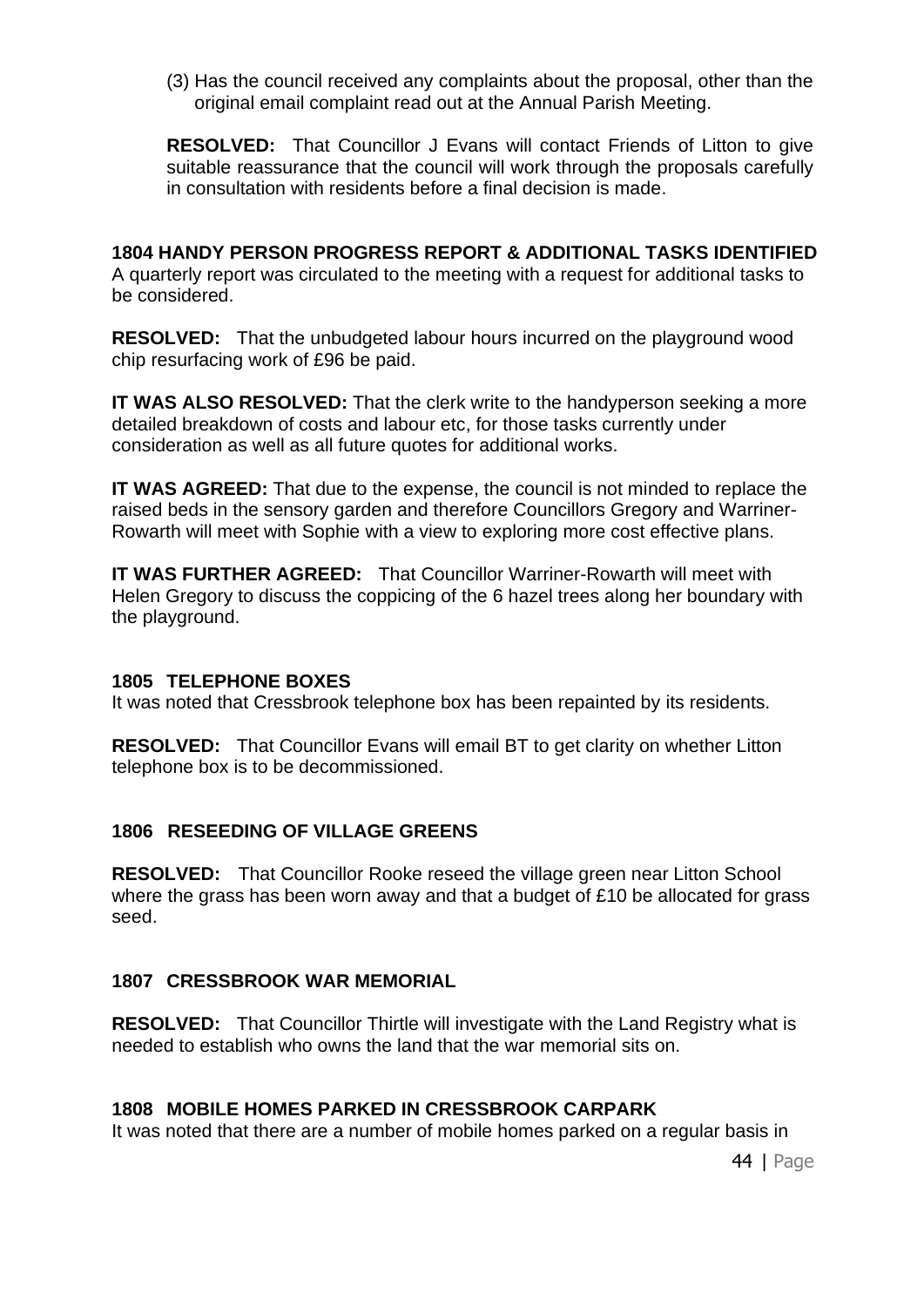the carpark at Cressbrook and the Council considered whether this was likely to be causing a nuisance to other Cressbrook residents.

**IT WAS AGREED:** That at the current time there does not seem to be an issue, however the Council will continue to monitor the situation.

# **1809 PARKING RESTRICTION AT HALL LANE JUNCTION IN LITTON**

It was reported that cars parking at the Hall Lane junction in Litton causes farm vehicles and buses to drive over the village green in order to make the turn.

**RESOLVED:** That although the Council is not keen to extend the parking notice scheme, in this instance it is necessary in order to protect the village green. Councillor Gregory to arrange and position the necessary notice and posts.

# **1810 GRAVESTONE STABILITY POLICY**

A report was circulated to members.

**RESOLVED:** That the policy be approved and placed on the Council's website.

# **1811 ANNUAL MEETING: 15 MAY 2017**

Councillor Thirtle informed members that he will stand down as Chair at the Annual Meeting and will not be seeking re-election.

The Council expressed its thanks to Councillor Thirtle for his diligent stewardship over the last year.

**RESOLVED:** That Councillors consider before the Annual Meeting, proposals for Chair and Vice Chair for the next 12 months.

**AGREED:** That Councillors will look at the 2016/17 work plan in conjunction with the Annual Parish Meeting notes and consider what projects should be included in the work plan for 2017/18.

# **1812 FINANCE (SCHEDULE OF ACCOUNTS ATTACHED)**

The Clerk submitted accounts for which cheques numbered 1516 & 1520 in the sum of £852.03 had been drawn.

Annual accounts for 2016/17 were also circulated to members.

**RESOLVED:** That the cheques be signed and the accounts to which they relate be paid.

**IT WAS ALSO RESOLVED:** That the 2016/17 Accounts be approved.

**IT WAS FURTHER RESOLVED:** That following successful completion of the CiLCA qualification the clerk's salary be increased to NJC salary scale LC1 SCP 24.